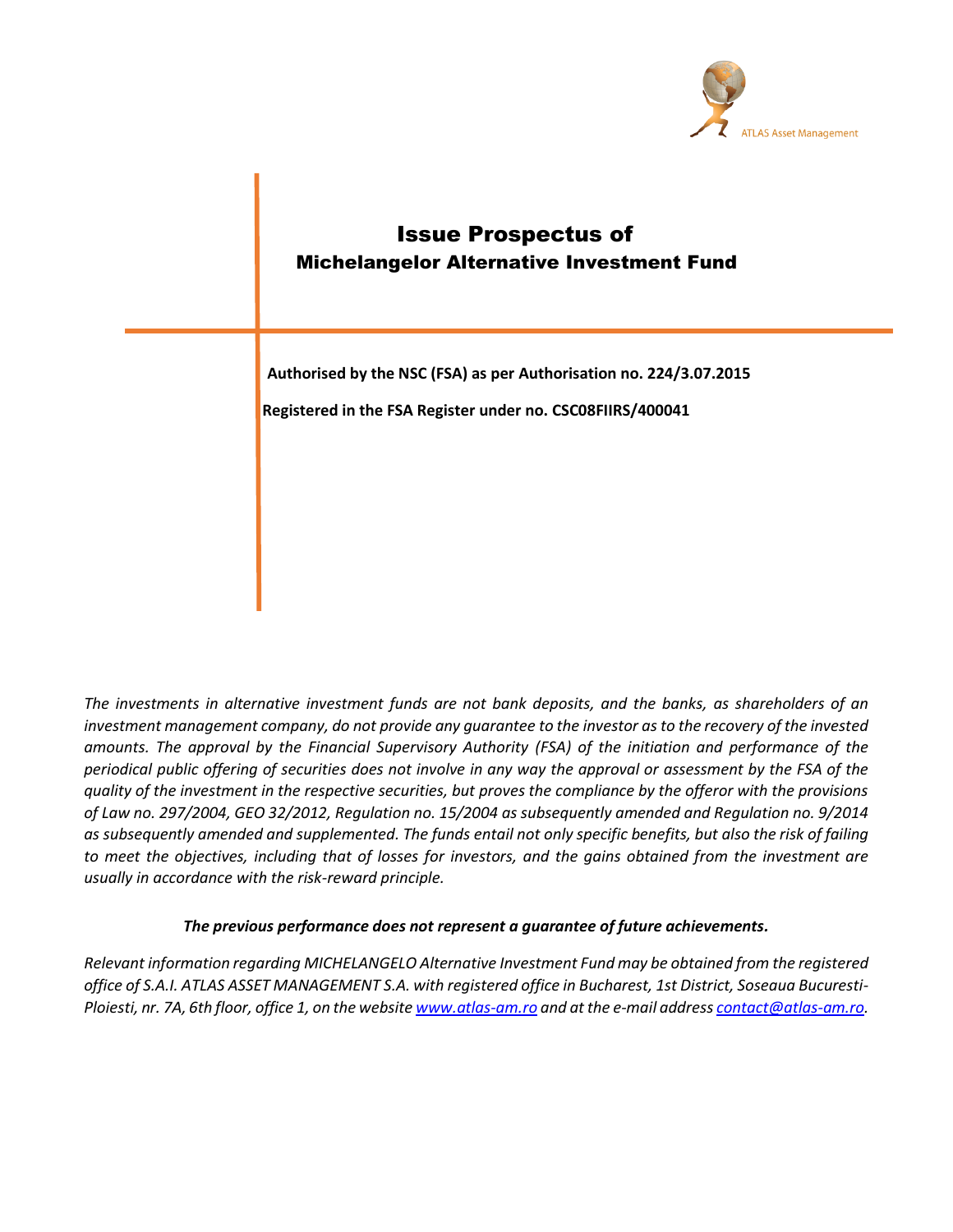

# **DEFINITIONS**

The following definitions shall apply to the entire document, unless the context requires otherwise:

\_\_\_\_\_\_\_\_\_\_\_\_\_\_\_\_\_\_\_\_\_\_\_\_\_\_\_\_\_\_\_\_\_\_\_\_\_\_\_\_\_\_\_\_\_\_\_\_\_\_\_\_\_\_\_\_\_\_\_\_\_\_\_\_\_\_\_\_\_\_\_\_\_\_\_\_\_\_\_\_\_\_\_\_\_\_\_\_\_\_\_

| <b>NON-UCITS/AIF</b>     | undertakings<br>transferable<br>Other<br>for<br>collective<br>investment<br>in<br>securities/Alternative investment funds                                                                                                                                                                                                                                                                                                                                             |
|--------------------------|-----------------------------------------------------------------------------------------------------------------------------------------------------------------------------------------------------------------------------------------------------------------------------------------------------------------------------------------------------------------------------------------------------------------------------------------------------------------------|
| <b>FSA</b>               | <b>Financial Supervisory Authority</b>                                                                                                                                                                                                                                                                                                                                                                                                                                |
| <b>NBR</b>               | National Bank of Romania                                                                                                                                                                                                                                                                                                                                                                                                                                              |
| Tax code                 | Law no. 227/2015 on the Tax Code, in force as of $1st$ of January 2016, as<br>republished, as amended and supplemented                                                                                                                                                                                                                                                                                                                                                |
| <b>C.R.S.</b>            | The common reporting standard used in the Organisation for Economic<br>Cooperation and Development (OECD) in order to improve the transparency and<br>automatic exchange of tax information                                                                                                                                                                                                                                                                           |
| <b>Depositary</b>        | Banca Comerciala Romana S.A. with registered office in Bucharest, Calea Victoriei<br>nr. 15, 3 <sup>rd</sup> District, registered at the Register of Commerce under no. J40/90/1991,<br>sole registration code 361757, registered in the Banking Register under no. RB-<br>PJR-40-008/1999, registered in the FSA Register under no. PJR10/DEPR/400010 of<br>04.05.2006. The bank may be contacted by phone at 0373.511.715; fax<br>021.302.18.86; website www.bcr.ro |
| <b>EUR</b>               | The legal currency of 19 European Union member states part of euro area                                                                                                                                                                                                                                                                                                                                                                                               |
| <b>F.A.T.C.A.</b>        | Foreign Account Tax Compliance Act                                                                                                                                                                                                                                                                                                                                                                                                                                    |
| Law 31/1990              | Companies Law no. 31/1990, as republished, as amended and supplemented                                                                                                                                                                                                                                                                                                                                                                                                |
| Law 24/2017              | Law no. 24/2017 on securities issuers and market operations                                                                                                                                                                                                                                                                                                                                                                                                           |
| Law 297/2004             | Capital Market Law no. 297/2004, as subsequently amended and supplemented                                                                                                                                                                                                                                                                                                                                                                                             |
| GEO 32/2012              | Emergency Ordinance no. 32/2012 on undertakings for collective investment in<br>transferable securities and investment management firms and amending and<br>supplementing Capital Market Law no. 297/2004, as subsequently amended and<br>supplemented                                                                                                                                                                                                                |
| <b>O.N.R.C.</b>          | Register of Commerce National Office                                                                                                                                                                                                                                                                                                                                                                                                                                  |
| <b>UCITS</b>             | Undertakings for collective investment in transferable securities                                                                                                                                                                                                                                                                                                                                                                                                     |
| Regulation 15/2004       | Regulation no. 15/2004 on the authorisation and functioning of investment<br>management firms, collective investment undertakings and depositories, as<br>subsequently amended and supplemented                                                                                                                                                                                                                                                                       |
| <b>Regulation 9/2014</b> | FSA Regulation on the authorisation and operation of investment management<br>companies, undertakings for collective investment in transferable securities and<br>of the depositaries of undertakings for collective investment in transferable<br>securities, as subsequently amended and supplemented                                                                                                                                                               |
| Regulation 10/2015       | FSA Regulation no. 10/2015 on alternative investment fund management                                                                                                                                                                                                                                                                                                                                                                                                  |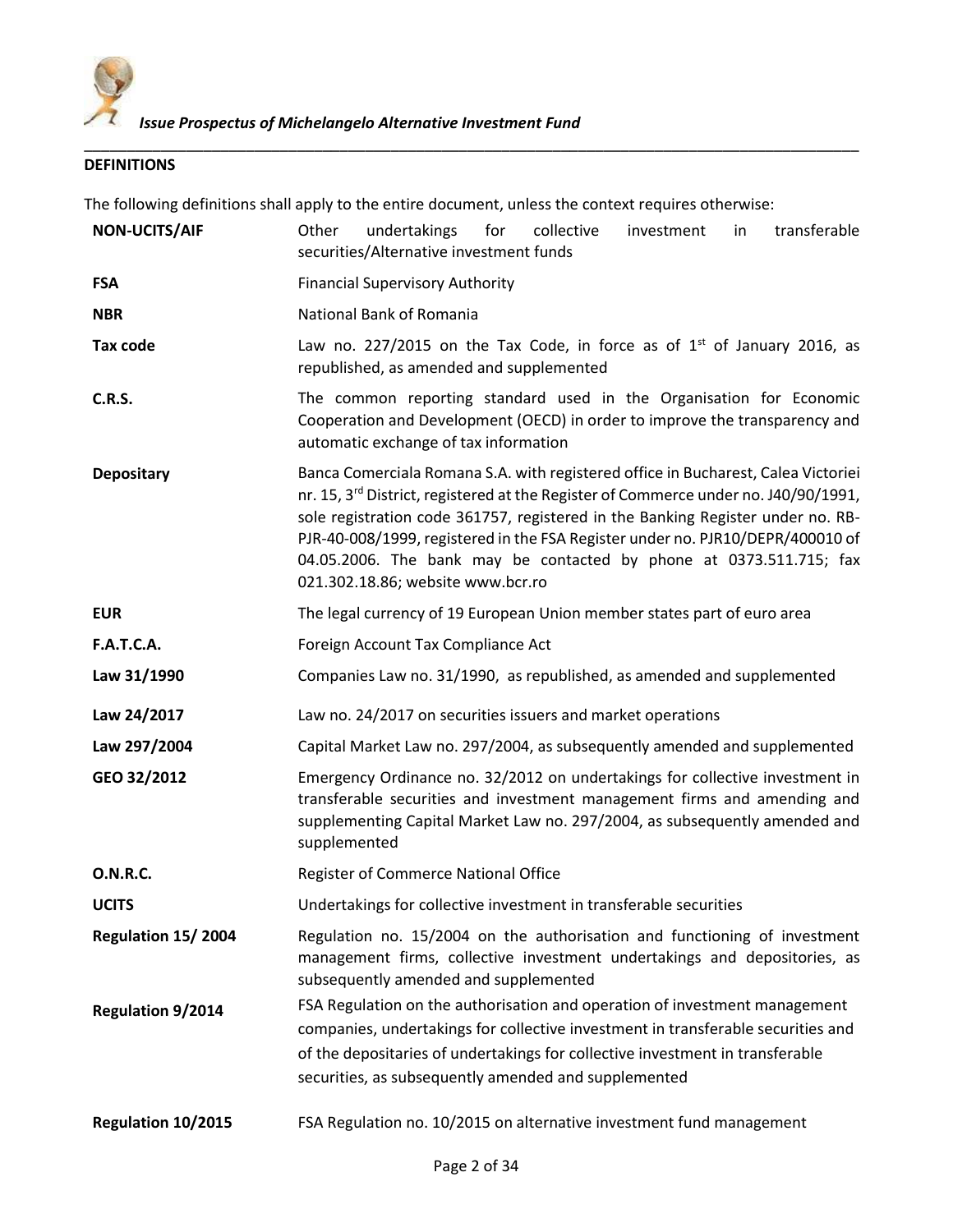

| <b>General Data Protection</b><br><b>Regulation</b>                                              | Regulation EU 679/2016 on the protection of natural persons with regard to the<br>processing of personal data and on the free movement of such data, and repealing<br>Directive 95/46/EC                                                                                                                                                                                           |
|--------------------------------------------------------------------------------------------------|------------------------------------------------------------------------------------------------------------------------------------------------------------------------------------------------------------------------------------------------------------------------------------------------------------------------------------------------------------------------------------|
| <b>Management Company or</b><br>S.A.I.<br><b>ASSET</b><br><b>ATLAS</b><br><b>MANAGEMENT S.A.</b> | S.A.I. ATLAS ASSET MANAGEMENT S.A., a company registered with the Register<br>of Commerce under no. J40/15700/15.09.2008, sole registration code 24467322,<br>with registered office in Bucharest, 1 <sup>st</sup> District, Soseaua Bucuresti-Ploiesti, nr. 7A,<br>Etaj 6 biroul 1, phone: 021 3617821; fax: 021 3617822; e-mail contact@atlas-<br>am.ro, website www.atlas-am.ro |
| <b>Business Day</b>                                                                              | A day in which the Romanian inter-bank market is open for business                                                                                                                                                                                                                                                                                                                 |

\_\_\_\_\_\_\_\_\_\_\_\_\_\_\_\_\_\_\_\_\_\_\_\_\_\_\_\_\_\_\_\_\_\_\_\_\_\_\_\_\_\_\_\_\_\_\_\_\_\_\_\_\_\_\_\_\_\_\_\_\_\_\_\_\_\_\_\_\_\_\_\_\_\_\_\_\_\_\_\_\_\_\_\_\_\_\_\_\_\_\_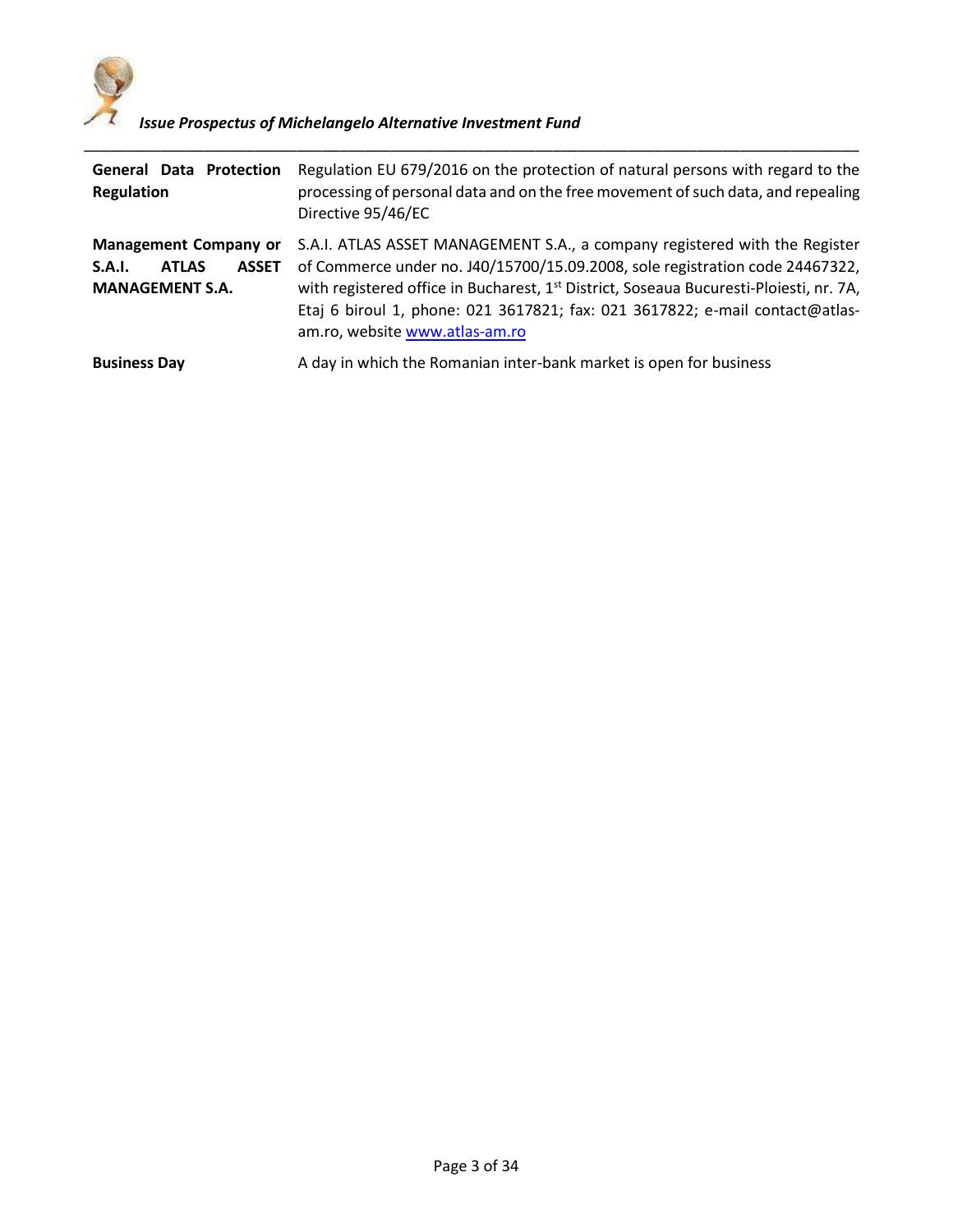

#### **CHAPTER 1. INFORMATION REGARDING THE MANAGEMENT COMPANY**

## **1.1. Identification data of the Management Company**

**MICHELANGELO** Alternative Investment Fund is managed by S.A.I. ATLAS ASSET MANAGEMENT S.A., hereinafter referred to as the "Management Company", a company formed according to the provisions of Law 31/1990 as amended by Companies Law no. 441/2006, over an unlimited operating period, registered at the Register of Commerce Office under no. J40/15700/15.09.2008, Sole Registration Code 24467322, with registered office in Bucuresti, sector 1, Soseaua Bucuresti-Ploiesti, nr. 7A, Etaj 6 biroul 1, phone: 021 3617821; fax: 021 3617822; emai[l contact@atlas-am.ro,](mailto:contact@piscator.ro) websit[e www.atlas-am.ro.](http://www.piscator.ro/)

\_\_\_\_\_\_\_\_\_\_\_\_\_\_\_\_\_\_\_\_\_\_\_\_\_\_\_\_\_\_\_\_\_\_\_\_\_\_\_\_\_\_\_\_\_\_\_\_\_\_\_\_\_\_\_\_\_\_\_\_\_\_\_\_\_\_\_\_\_\_\_\_\_\_\_\_\_\_\_\_\_\_\_\_\_\_\_\_\_\_\_

The Management Company was authorised by the FSA as (i) investment management company by Decision no. 607/14.04.2009 and registered in the FSA Public Register for Investment management companies under the no. PJRO5SAIR/400030 and as (ii) administrator of alternative investment funds by Decision no. 44/15.02.2018 and registered in the FSA Public Register for AIFs under no. PJR07.1AFIAA/400006.

**As of the last update of the Issue Prospectus**, S.A.I ATLAS ASSET MANAGEMENT S.A. does not have secondary places of business.

S.A.I ATLAS ASSET MANAGEMENT S.A. manages the following investment funds:

- **Audas Piscator Open End Investment Fund**, registered in the FSA Register under no. CSC06FDIR/400060;
- **Piscator Equity Plus Open End Investment Fund**, registered in the FSA Register under no. CSC06FDIR/400071;
- **Monolith Open End Investment Fund,** registered in the FSA Register under no. CSC06FDIR/400077;
- **Hermes Alternative Investment Fund,** registered in the FSA Register under no. CSC08FIIR/400023;
- **Herald Alternative Investment Fund,** registered in the FSA Register under no. CSC08FIIR/400025;
- **DCP Investitii Alternative Investment Fund,** registered in the FSA Register under no. CSC08FIIR/400030;
- **Alchemist Alternative Investment Fund,** registered in the FSA Register under no. CSC08FIIR/400039;

**1.2. The subscribed and paid in share capital** of the Management Company is **RON 910,000**.

**1.3.** *The Board of Directors* of S.A.I. ATLAS ASSET MANAGEMENT S.A. is formed of the following members:

- **1. Mr. Liviu Stefan Arnautu**  President of the Board of Directors;
- **2. Mr. Dragos Balaci** Member of the Board of Directors;

**3. Mr. Petre Terzi** – Member of the Board of Directors.

**1.4.** *The management* of S.A.I. ATLAS ASSET MANAGEMENT S.A. is the following*:*

- **Mr. Dragos Balaci General Manager;**
- **Mr. George Nistor Deputy General Manager.**

In case one of the managers is absent, his duties are taken over by Mr. Arnautu Liviu Stefan, President of the Board of Directors, shareholder.

#### **1.5. Professional experience and detailed activities of the members of the Board of Directors and Managers:**

**Mr. Liviu-Stefan Arnautu** - President of the Board of Directors – experience of more than 14 years in the financial market; graduate of "Universitatea Romano-Americana", Banking and Commercial Relations Department. Mr. Arnautu also holds a diploma in "Credit Risk Management" issued by the Romanian Banking Institute;

**Mr. Dragos Balaci** – General Manager – experience of more than 11 years in the financial market; graduate of the Academy of Economic Studies, Faculty of International Economic Relations. Mr. Balaci also holds a Master's Degree in "Intra-European Trades" issued by the Academy of Economic Studies Bucharest;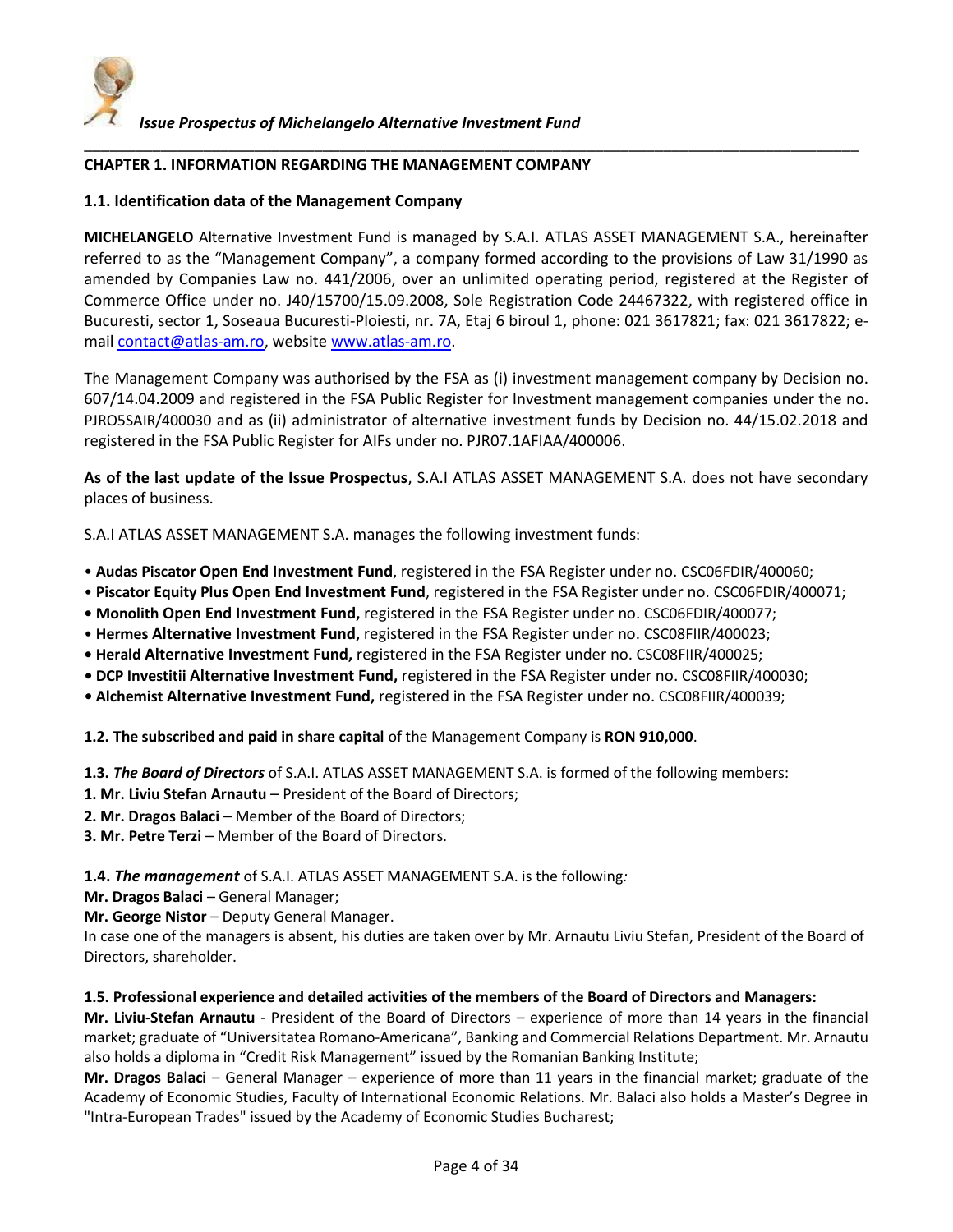

**Mr. Petre Terzi** – Member of the Board of Directors – experience of more than 20 years in the financial market; Mr. Terzi was vice-president and founder of Eximbank between 1991-1996 and member of Eximbank Board of Directors during 1991-2001; Mr. Terzi was also vice-president of CEC and member of the Board of Directors of the Credit Bureau during 2001 -2005;

\_\_\_\_\_\_\_\_\_\_\_\_\_\_\_\_\_\_\_\_\_\_\_\_\_\_\_\_\_\_\_\_\_\_\_\_\_\_\_\_\_\_\_\_\_\_\_\_\_\_\_\_\_\_\_\_\_\_\_\_\_\_\_\_\_\_\_\_\_\_\_\_\_\_\_\_\_\_\_\_\_\_\_\_\_\_\_\_\_\_\_

**Mr. George Nistor** – Deputy General Manager – has an experience of more than 20 years on the capital market. During 2009 – 2018 he worked for SSIF IEBA Trust in leadership positions, General Manager and Member of the Board of Directors. Prior to that he worked 11 years for ING Bank as Manager of the Capital Market Trading Department. He has a solid experience in capital market investments, share trading, mergers and acquisitions.

## **CHAPTER 2. INFORMATION REGARDING THE DEPOSITARY**

#### **2.1. Identification data of the Depositary:**

The Fund's Depositary is Banca Comerciala Romana S.A. with registered office in Bucharest, Calea Victoriei nr. 15, 3<sup>rd</sup> District, registered at the Register of Commerce under no. J40/90/1991, sole registration code 361757, registered in the Banking Register under no. RB-PJR-40-008/1999, registered in the FSA Register under no. PJR10/DEPR/400010 of 04.05.2006. The bank may be contacted by phone at 0373.511.715; fax 021.302.18.86; website www.bcr.ro.

The Depositary carries out banking activities, as defined in the Banking Law no. 58/1998, as subsequently amended and supplemented.

The Depositary gives into custody the securities traded on external markets to Erste Bank AG Global Custodian, with registered office in Vienna, Austria, Am Belvedere 1, A-1100 Vienna, website: [https://www.erstegroup.com,](https://www.erstegroup.com/) phone: +43 (0)5 0100 – 10100, fax: +43 (0)50100 9 – 10100.

The Bank's obligations shall not be impacted by the fact that it granted into custody to a third party (sub-custodian) the assets it keeps.

No conflicts of interest were identified following the delegation of the Depositary's activity to other third parties (subcustodian).

## **CHAPTER 3. INFORMATION REGARDING THE FUND 3.1. Fund's identity**

The fund's name is **Michelangelo Alternative Investment Fund**, hereinafter referred to as the "**Fund**"**.**

The **Fund** was formed based on the company agreement concluded on 25.05.2015 as closed end investment fund falling under NON-UCITS category, having a permissive investment policy aimed to publicly raise capital. **Michelangelo Alternative Investment Fund** is registered with the Financial Supervisory Authority as per **Authorisation no. 224** of **03.07.2015**.

The Fund operates based on the principle of raising capital from investors, Romanian or foreign natural or legal persons, for the purpose of jointly investing the said capital so as to minimise unit costs generated by the high volume of assets under management.

The Fund is registered in the FSA Register under number CSC08FIIRS/400041 of 3.07.2015 and has an operating period of **120** months from the Fund's registration date in the FSA Register. During the **Fund's** operating period, the Investment Management Company may decide to redeem all the fund units outstanding, in case the **investors redeem more than 70% of the Fund's units**. After payment of all fund units, the Investment Management Company shall request the deletion of the Fund from the FSA Register.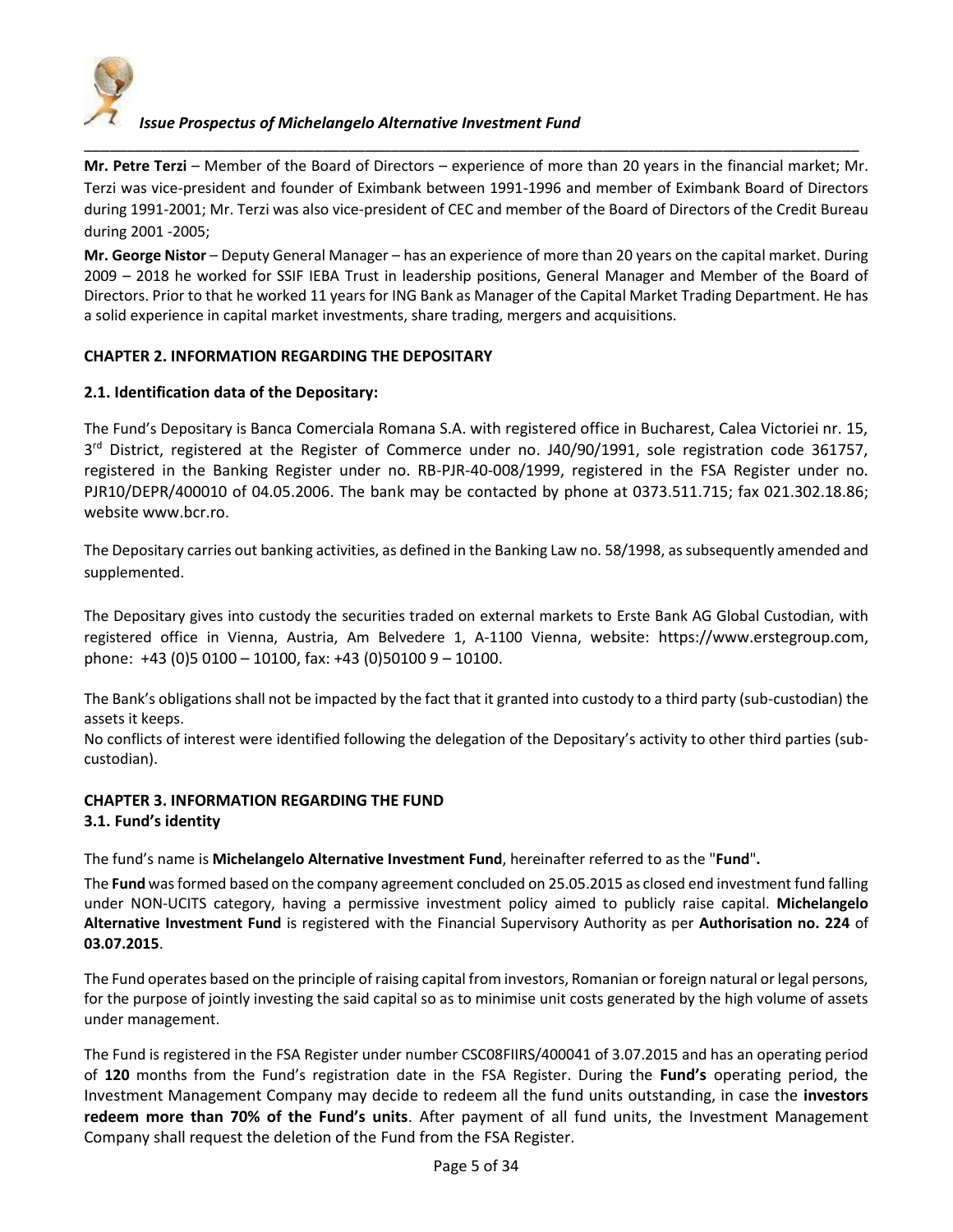

\_\_\_\_\_\_\_\_\_\_\_\_\_\_\_\_\_\_\_\_\_\_\_\_\_\_\_\_\_\_\_\_\_\_\_\_\_\_\_\_\_\_\_\_\_\_\_\_\_\_\_\_\_\_\_\_\_\_\_\_\_\_\_\_\_\_\_\_\_\_\_\_\_\_\_\_\_\_\_\_\_\_\_\_\_\_\_\_\_\_\_ The term of the initial issue of fund units was of 5 business days starting on the **Fund's registration date with the FSA**.

The **Fund** was formed upon the initiative of S.A.I. ATLAS ASSET MANAGEMENT S.A., as a private company, without legal status, according to the provisions of the Civil Code applicable to undertakings for collective investment.

The **Fund** carries out its business according to the provisions of GEO 32/2012, Law 297/2004, Regulation 15/2004, Regulation 9/2014, as well as according to the provisions of the Civil Code on private civil companies.

The investors become part of the company agreement by signing the subscription form containing the statement by which they confirm that they received, read and understood the provisions of the Issue Prospectus.

#### **3.2 Fund's objective**

The **Fund** addresses natural and legal persons that aim to obtain superior returns and are willing to assume a high investment risk.

The Fund's objective is to obtain such superior returns by applying an active investment policy mainly targeting Romanian and EU financial markets and especially the regulated securities market. The Fund shall actively invest in a wide range of securities, including derivatives.

**Michelangelo Alternative Investment Fund** is a fund with a permissive investment policy with high risk. The **Fund's** assets shall be allocated depending on the forecasted evolution of financial markets and shall comply with the Fund's investment policy and investment limits.

Considering the nature of the investments to be made by the **Fund**, the investors are recommended to invest capital over a period of minimum 60 months. Nevertheless, the fund units may be redeemed out of the **Fund's** assets on the last day of each month. In case the date set for redemption is a non-business day, the fund units shall be offered for redemption on the immediately following business day at the fund unit value of that respective business day.

## **3.3. Investment policy**

The **Fund's** investment strategy shall aim to efficiently invest in securities while observing the investment limits and the investment policy set in the present Issue Prospectus, according to the provisions of Law no. 297/2004, GEO 32/2012 on undertakings for collective investment in transferable securities and investment management firms, Regulation no. 15/2004 and Regulation no. 9/2014. The securities portfolio shall be mainly formed starting from the predicted macroeconomic environment and the specifics of each issuer. A fundamental analysis and a technical analysis shall be considered. The forecasted macroeconomic environment shall also have a major importance with respect to transactions to be carried out on currency markets.

The **Fund** shall not invest in real estate assets.

The **Fund** shall not invest in securities such as total return swap, for the purpose of the provisions of EU Regulation no. 2365/2015 on transparency of securities financing transactions and on the reuse of assets.

The **Fund** does not invest directly or indirectly (including by investments in securities issued by undertakings for collective investments that meet the cumulative conditions included at art. 82 letter d) of GEO no. 32/2012) in money market instruments such as commercial papers which are not dealt in on a regulated market or where no composite price model exists.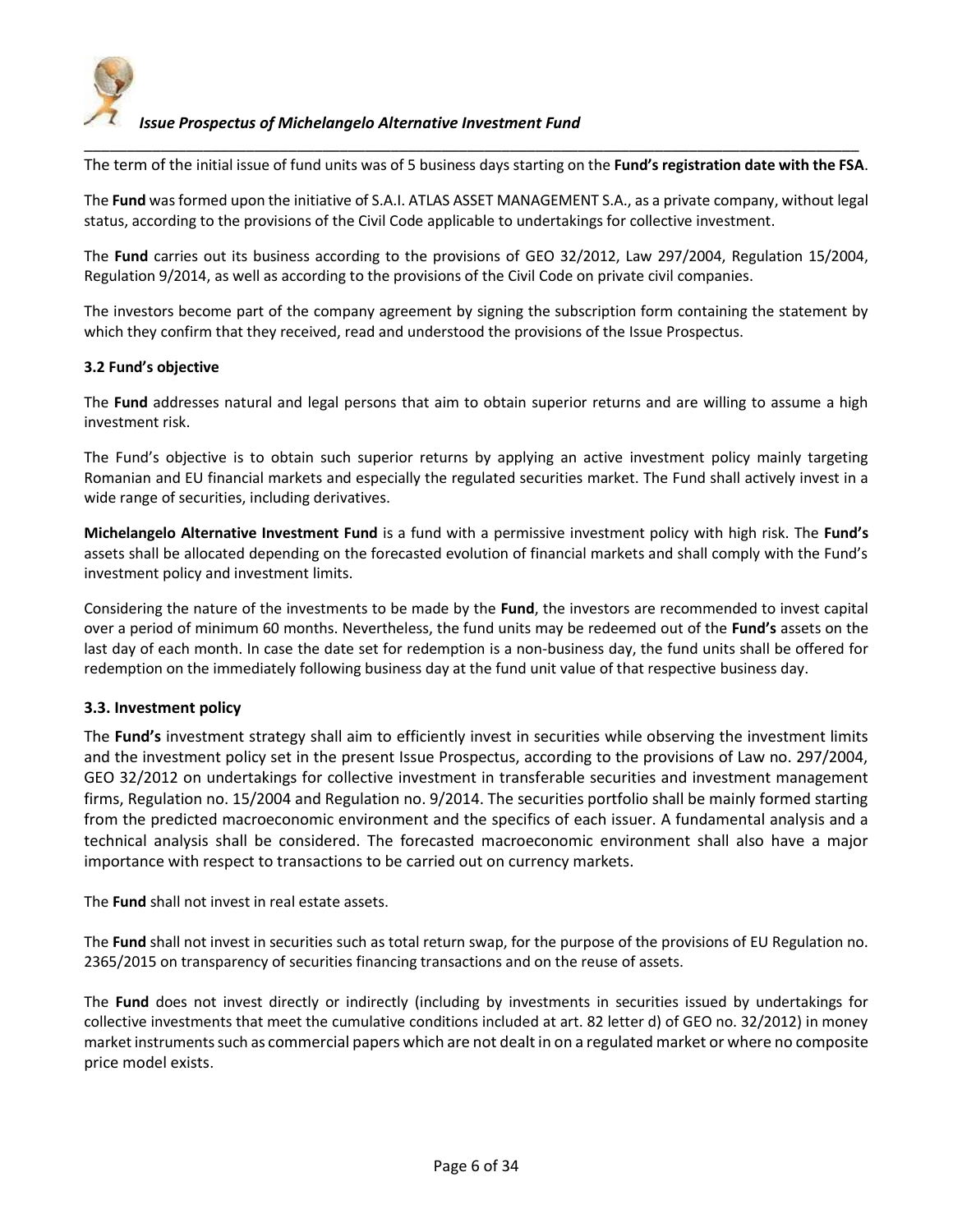

#### **3.3.1 Main securities in which the Fund shall invest:**

The investments of **Michelangelo Alternative Investment Fund** shall be made in the asset classes set forth in art. 82 par. (1) of GEO no. 32/2012, as well as in:

\_\_\_\_\_\_\_\_\_\_\_\_\_\_\_\_\_\_\_\_\_\_\_\_\_\_\_\_\_\_\_\_\_\_\_\_\_\_\_\_\_\_\_\_\_\_\_\_\_\_\_\_\_\_\_\_\_\_\_\_\_\_\_\_\_\_\_\_\_\_\_\_\_\_\_\_\_\_\_\_\_\_\_\_\_\_\_\_\_\_\_

a) securities not accepted to trading on a regulated market;

b) foreign currency, purchased on the domestic market, freely convertible, according to NBR criteria;

## *Main derivatives that are to be used:*

1. Contracts for difference – CFDs, based on financial indices, shares accepted to trading on regulated markets, interest rates, foreign exchange;

2. Interest rate swaps and foreign currency swaps;

3. Foreign currency forward contracts;

4. Options on financial indices, shares accepted to trading on regulated markets, interest rates, foreign exchange;

5. Futures contracts based on financial indices, shares accepted to trading on regulated markets, interest rates, foreign exchange;

The derivatives used, including those involving the final settlement of cash, traded on a regulated market for the purpose of letters a) and b) of GEO 32/2012 art. 82, and/or derivatives, negotiated outside regulated markets, provided that they cumulatively meet the following conditions:

1. the underlying asset consists of the instruments set forth in art. 82 of GEO 32/2012, financial indices, interest rate and exchange rate, in which the Fund may invest according to its investment objectives;

2. the counterparties to the negotiation carried out outside regulated markets are entities subject to prudential supervision, falling under the categories approved by the FSA;

3. the derivatives negotiated outside regulated market are subject to a daily and verifiable valuation and can be, upon the Fund's initiative, sold, liquidated or closed at any time, at their fair value, by a reverse transaction.

## **3.3.2 Limits of investment policy**

The investments made by the **Fund** shall observe the provisions of Law 297/2004, GEO no. 32/2012 and the FSA regulations for the enforcement thereof, as follows:

(1) The Fund may not hold more than 10% of its assets in securities and/or money market instruments issued by the same issuer, as set forth in art. 82 letters a) and b) of GEO 32/2012. The 10% limit may be increased up to maximum 40% provided that the total value of securities and money market instruments held by the Fund at each of the issuers where it holds more than 10% does not exceed in any circumstance 80% of the value of its assets. This limit does not apply to deposits and transactions with derivatives negotiated outside regulated markets concluded with financial institutions subject to prudential supervision;

(2) The Fund may not hold more than 50% of its assets in securities issued by entities in the same group, and in case of the Management Company's group this limit is 40%;

(3) The exposure to counterparty risk in a transaction with derivatives negotiated outside regulated markets may not exceed 20% of the Fund's assets, irrespective of the transaction counterparty;

(4) The value of the current accounts and cash shall be of maximum 10% of the Fund's assets. This limit may be exceeded up to a maximum of 30% provided that the respective amounts result from securities issue, matured investments or the sale of securities in the portfolio and that the limit is exceeded for not more than 30 days.

(5) By exception from the provisions of paragraph (5), the 30% limit may be exceeded up to a maximum of 60% provided that the following conditions are cumulatively met: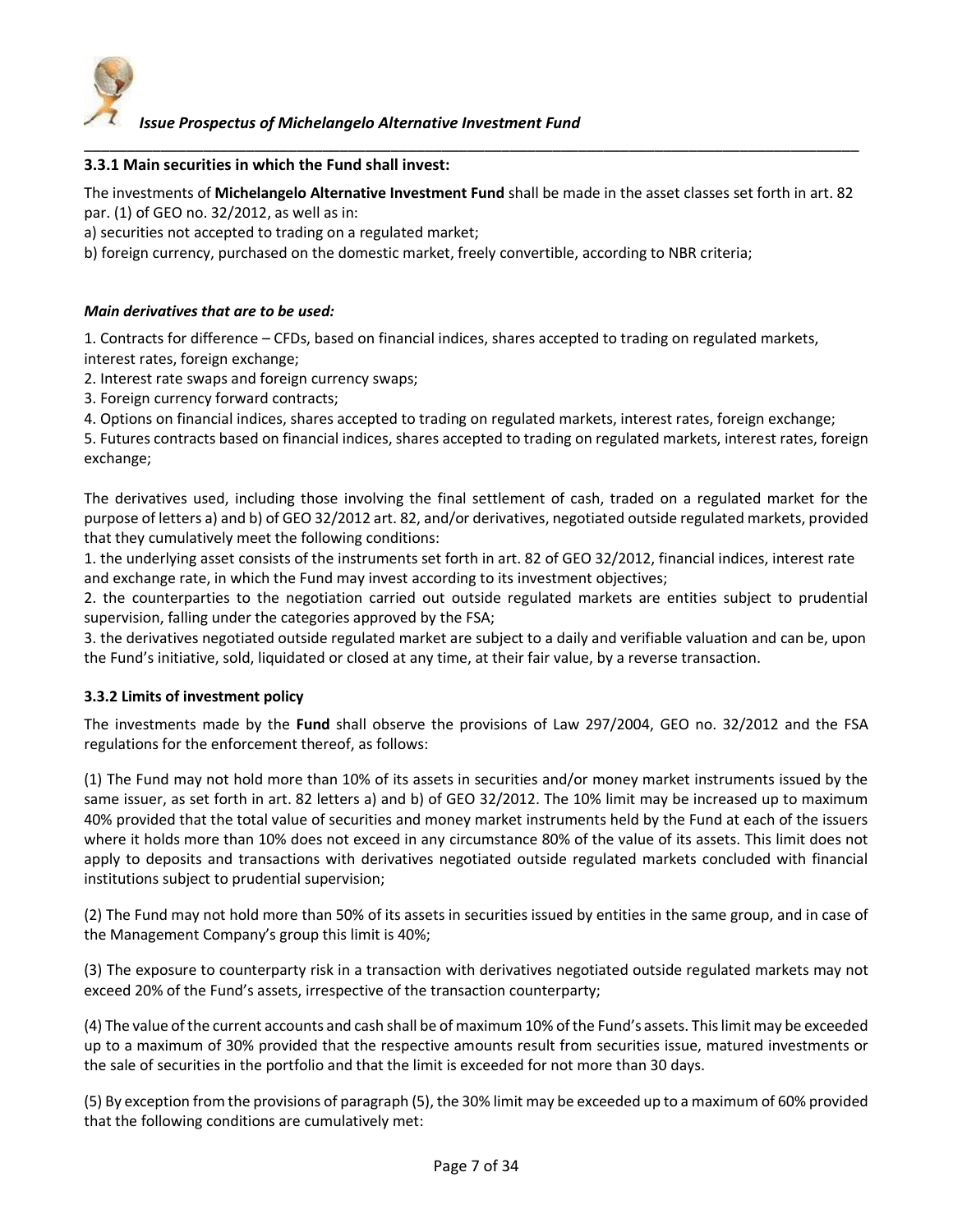

- a) the amounts result from the establishment activity, major investments in the Fund's units or major divestments of securities in the portfolio;
- b) the amounts in excess of 30% are placed with the depositary;
- c) the 30% limit is not exceeded for more than 30 days.

(6) The **Fund** may not pledge and hold bank deposits accounting for more than 30% of its assets with the same bank;

\_\_\_\_\_\_\_\_\_\_\_\_\_\_\_\_\_\_\_\_\_\_\_\_\_\_\_\_\_\_\_\_\_\_\_\_\_\_\_\_\_\_\_\_\_\_\_\_\_\_\_\_\_\_\_\_\_\_\_\_\_\_\_\_\_\_\_\_\_\_\_\_\_\_\_\_\_\_\_\_\_\_\_\_\_\_\_\_\_\_\_

(7) Global exposure to derivatives shall not exceed the total value of the Fund's net asset.

(8) The Fund shall invest, according to legal provisions, maximum 10% of its assets in securities of UCITS or Non-UCITS that meet the terms set forth in art. 82 par. D) of GEO 32/2012.

The main categories of securities considered for investment and the indicative limits to be applied in building up the portfolio are:

a) maximum 70% of the assets in treasury bills accepted to trading on a regulated market or other trading systems or REPO agreements based on such assets;

b) maximum 50% of the assets in municipal and corporate bonds, irrespective of their maturity and ranking;

c) maximum 90% of the assets in shares: 1) accepted to trading on a regulated market in Romania or a member state; 2) traded on other alternative trading systems in Romania; 3) accepted to the official listing of a stock exchange in a third country or negotiated on another regulated market of a third country which operates regularly and is recognized and open to the public, provided that the choice of stock exchange or regulated market has been approved by the FSA; d) maximum 100% of the assets in short and medium term bank deposits;

e) global exposure in relation to derivatives shall be of maximum 100% of the net asset.

The **Fund's** assets allocated according to the investment limits mentioned above shall be carried out depending on financial market conditions, with a preference for securities traded on regulated markets. Furthermore, the Fund shall also invest in derivatives having as underlying asset the exchange rate and/or financial indices/securities traded on regulated markets. Such an allocation makes **Michelangelo Alternative Investment Fund** a fund with a permissive investment policy as defined in Regulation no. 15/2004 art. 185 letter c).

## **3.3.3 Technical instruments that may be used to manage the portfolio**

The investments in alternative investment funds entail specific advantages (professional management, diversification, liquidity, etc.), but also the risk of failing to meet the objectives, including the decrease of the net asset unit value. The fund units' return depends both on the Fund's investment policy and the evolution of the market and portfolio assets, and the potential return of an investment is usually prorated to its risk level.

The liquidity and capital collected by the **Fund** shall be mainly invested in securities selected by the Management Company. Such securities shall be subject to the evolution and events on the financial markets.

The **Fund** shall be exposed to the following risks:

**Share risk**: variation of the shares may have an adverse impact on the fund unit value.

**Market risk**: risk of loss arising from adverse changes to market factors, leading to a lower value of the assets held by the Fund (the 3 standard market factors are interest rates, foreign exchange rates and share prices)

**Interest rate risk**: risk of lower market value for interest rate sensitive positions, due to interest rate fluctuations.

**Currency risk**: risk of loss in value for assets and liabilities denominated in a different currency, as a result of fluctuating exchange rate. This risk occurs when the assets or liabilities denominated in the respective currency are not hedged.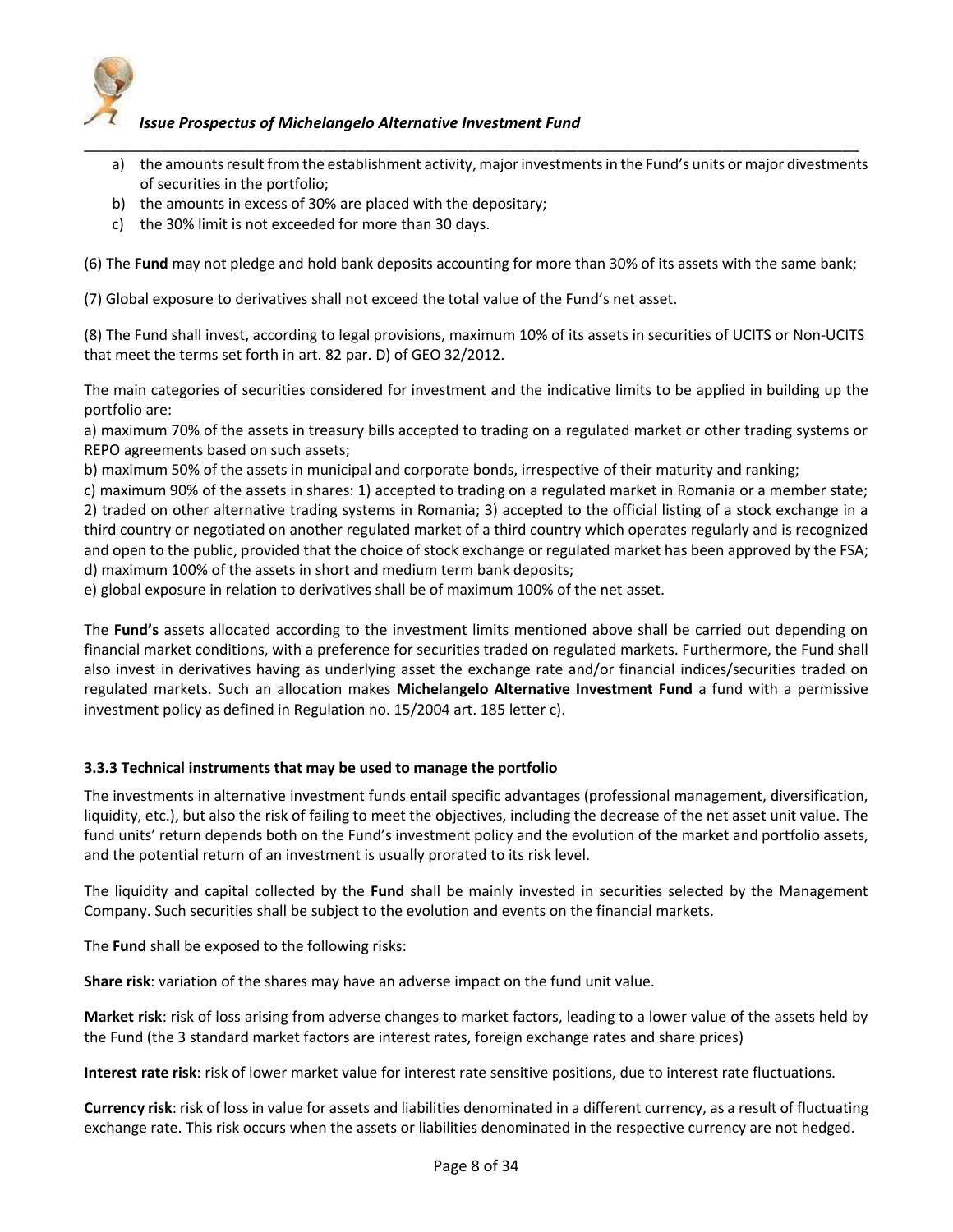

**Price risk**: risk that the price of a security decreases/increases following the evolution of certain factors that impact on the entire market.

\_\_\_\_\_\_\_\_\_\_\_\_\_\_\_\_\_\_\_\_\_\_\_\_\_\_\_\_\_\_\_\_\_\_\_\_\_\_\_\_\_\_\_\_\_\_\_\_\_\_\_\_\_\_\_\_\_\_\_\_\_\_\_\_\_\_\_\_\_\_\_\_\_\_\_\_\_\_\_\_\_\_\_\_\_\_\_\_\_\_\_

This risk includes changes in the value of the assets, changes in direct or indirect prices (financial ratios, spreads or correlations) as well as the effects of the changes to the volatility and liquidity of such factors.

**Management risk**: management is based on forecasting the evolution of different markets (shares, bonds, money market, derivatives). There is the risk that such forecasts prove wrong in certain cases so that the **Fund's** investments may not be successful at any time on the best performing markets.

**Liquidity risk**: risk that a security/position held cannot be sold in a short period of time without a significant impact on its price (there is no demand for that security unless significant price discounts are granted).

**Credit risk**: is the risk of loss following an adverse change in the creditworthiness of the counterparty or the issuer of the respective security. Credit risk occurs in connection to any kind of receivables and consists in the risk that debtors are not able to meet their obligations (in time or in full) due to bankruptcy or other similar reasons.

**Counterparty risk:** considers the negative consequences resulted from the failure to pay an obligation, bankruptcy or credit rating downgrade for a counterparty. Counterparty risk includes all the transactions and products generating exposures and does not refer only to lending activities.

**Concentration risk**: risk of loss from (i) uneven distribution of exposures to counterparties, (ii) contagious effects between debtors or (iii) sector concentration (per industries, geographical areas etc.).

**Settlement risk**: risk that a counterparty fails to meet its obligation to deliver the securities or to make the related payment according to the terms of the transaction carried out, after the counterparty met its obligation to deliver the cash/securities as agreed.

**Operational risk**: is defined as the risk of registering losses or failing to obtain the estimated profits, determined by the inconsistent performance of internal processes, the existence of inappropriate personnel or IT systems or by external factors (economic conditions, changes in the investment environment, technological progress etc.). Legal risk is a part of the operational risk, following the failure to apply or the faulty application of the legal or contractual provisions and that have an adverse impact on the operations.

**Reputational risk**: is the risk of registering losses or failing to obtain the estimated profits following public's and other third parties' lack of trust (clients, shareholders, creditors, employees etc.) in the integrity of the company. The loss of reputation may have an adverse impact (direct or indirect) on the company's value. For example, it may impact on the company's capacity to initiate new services and business relations, could lead to the decrease of the client base, legal actions or other financial losses.

The **Fund** may use techniques and instruments in relation to securities according to the terms and conditions set, provided that the respective techniques and instruments are used for an efficient and prudential management of its portfolio. The **Fund** may also use techniques and instruments for protection against foreign exchange risk and portfolio risk in relation to asset management. Such instruments may be, without being limited to, forward contracts, options, swaps, futures, etc. with different underlying assets, and the investments in such instruments shall be made with the precise aim to hedge the risk and prudently manage the portfolio.

## **3.3.4 Securities financing according to EU Regulation no. 2365/2016**

The **Fund** may use techniques and instruments in relation to securities and money market instruments according to the terms and conditions set forth in GEO no. 32/2012, as subsequently amended and supplemented, FSA Regulation no. 9/2014, as subsequently amended and supplemented and Esma Guide/2012/832, provided that the respective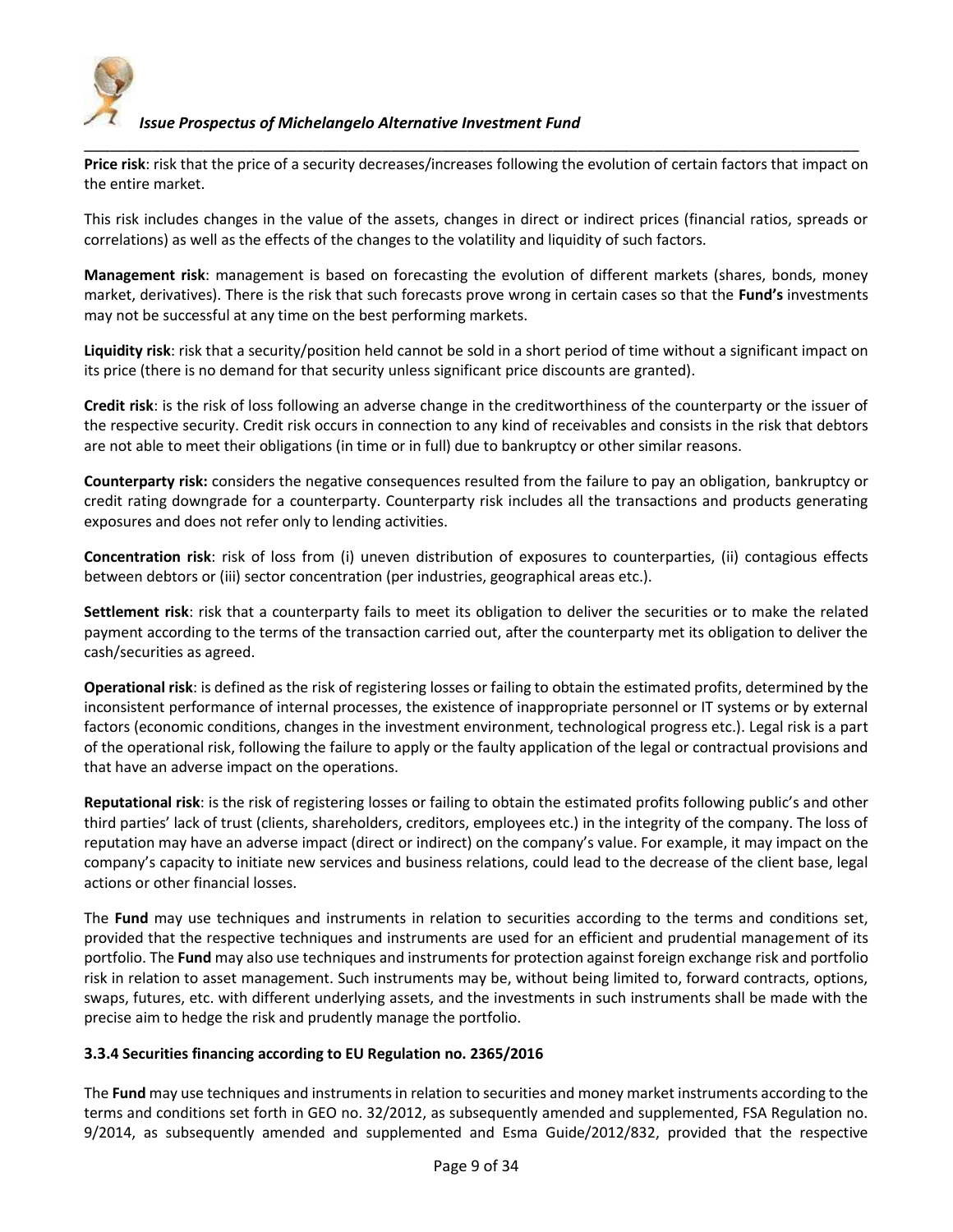

\_\_\_\_\_\_\_\_\_\_\_\_\_\_\_\_\_\_\_\_\_\_\_\_\_\_\_\_\_\_\_\_\_\_\_\_\_\_\_\_\_\_\_\_\_\_\_\_\_\_\_\_\_\_\_\_\_\_\_\_\_\_\_\_\_\_\_\_\_\_\_\_\_\_\_\_\_\_\_\_\_\_\_\_\_\_\_\_\_\_\_ techniques and instruments are used for an efficient and prudential management of its portfolio. When such operations involve the use of derivatives, the terms and limits shall abide by the provisions of GEO no. 32/2012, as subsequently amended and supplemented.

The fundamental and static analysis, the analysis of market ratios, macroeconomic conditions, are some of the instruments/techniques to be used for the prudential and efficient management of the **Fund's** portfolio.

The purpose of the techniques and instruments in relation to securities and money market instruments used to efficiently manage the portfolio is to reduce the risks, costs, as well as to generate additional capital or gains according to the Fund's risk level and the risk diversification norms set forth in GEO 32/2012, as subsequently amended and supplemented.

The **Fund** may use techniques and instruments for protection against foreign exchange risk and portfolio risk in relation to asset management. Such instruments may be, without being limited to, forward contracts, options, swaps, futures, etc. with different underlying assets, and the investments in such instruments shall be made with the precise aim to hedge the risk and prudently manage the portfolio while observing the investment limits and the investment policy set forth in this Issue Prospectus.

The techniques and instruments in relation to securities and money market instruments used to manage the portfolio shall not trigger a default on the investment objectives included in the **Fund's** formation documents and shall not add substantial additional risks versus the agreed risk policy.

The direct and indirect operating costs/fees for using efficient portfolio management techniques are included in the management fee mentioned in this Issue Prospectus and do not include hidden gains.

The **Fund** may engage in the following securities financing transactions set forth in EU Regulation no. 2.365/2015:

- **(a) repos and reverse repos**: transaction subject to an agreement whereby a counterparty transfers securities with the commitment to repurchase the same at a specified price on a set future date; these shall constitute a repo agreement when the Fund sells the securities and a reverse repo agreement when the Fund purchases the securities;
- **(b) buy-sell back transactions or sell-buy back transactions**: a transaction whereby the Fund purchases or sells securities and agrees to sell or buy back the same at a specified price on a set future date; this transaction shall constitute for the Fund a buy-sell back transaction when it makes the purchase and a sell-buy back transaction when it sells;
- **(c) securities lending:** a transaction whereby the Fund transfers securities subject to an arrangement whereby the borrower shall return the securities on a future date or upon the lender's request. The Fund may enter into securities lending and may post collaterals in relation thereto subject to the provisions included in the regulations in force.

The securities lending arrangement is concluded by the Company on behalf of the **Fund** with an intermediary authorised in a member state or a credit institution authorised in a member state. The **Fund** shall use as counterparties for securities financing only intermediaries authorised in a member state or credit institutions with registered office in a member state and having an investment grade rating from at least one of Standard & Poor's, Moody's or FitchRatings rating agencies.

The revenues obtained by the **Fund** from the lending operation shall be registered in stages in the **Fund's** assets by daily recording the revenue for the period lapsed from the lending date, within "Other assets" under a distinct position "Revenues obtained from securities lending".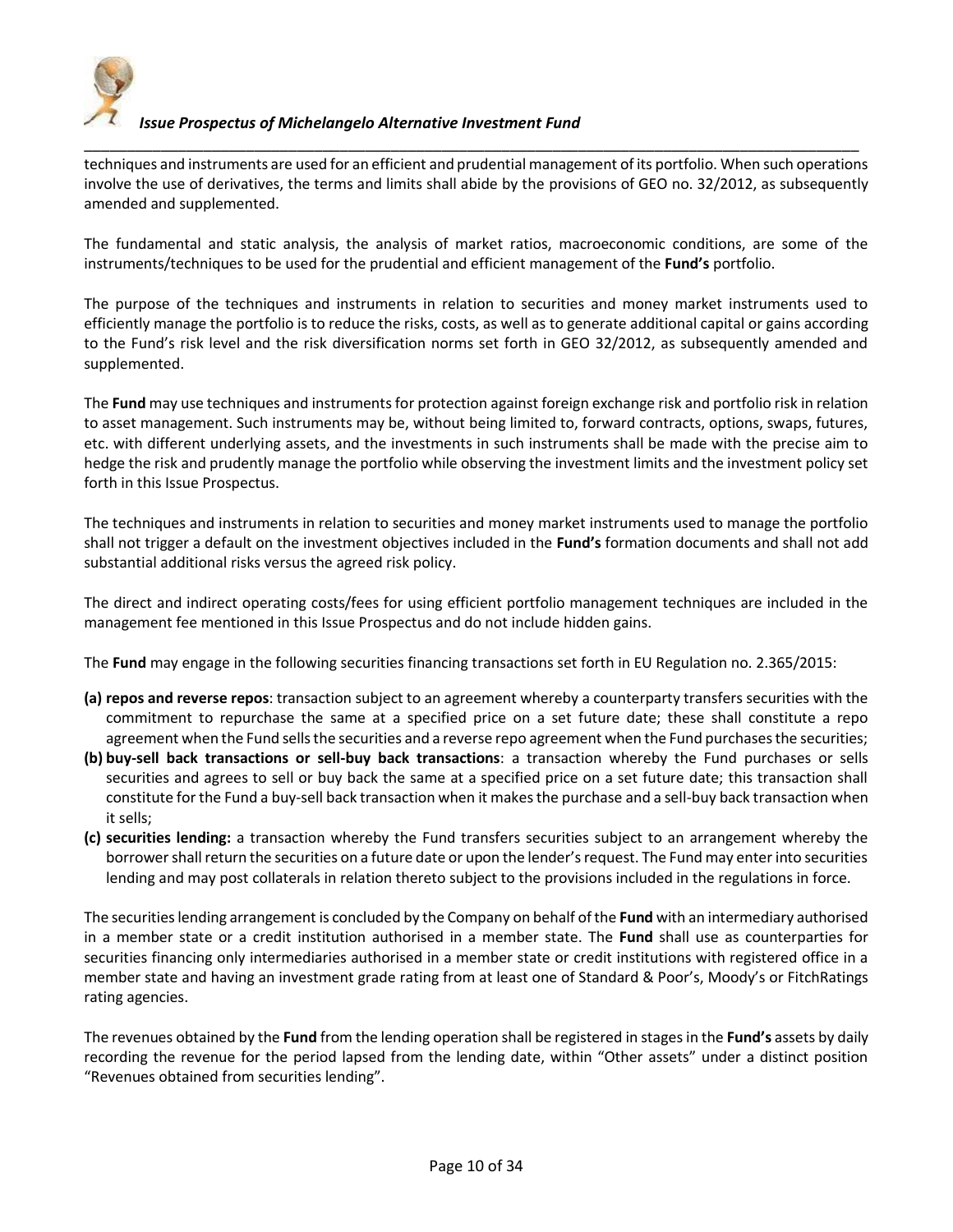

Eligible counterparties for securities lending shall be selected based on criteria that include, without limitation: legal status, country of origin, minimum credit rating. The **Fund** shall enter into securities lending so as to seize the market opportunities in order to obtain financial benefits.

\_\_\_\_\_\_\_\_\_\_\_\_\_\_\_\_\_\_\_\_\_\_\_\_\_\_\_\_\_\_\_\_\_\_\_\_\_\_\_\_\_\_\_\_\_\_\_\_\_\_\_\_\_\_\_\_\_\_\_\_\_\_\_\_\_\_\_\_\_\_\_\_\_\_\_\_\_\_\_\_\_\_\_\_\_\_\_\_\_\_\_

The risks related to securities lending shall be considered accordingly in the risk management system.

The securities subject to lending shall be limited to shares, bonds or money market instruments issued or guaranteed by a member state or a third country, local public authorities of a member state or international public bodies where one or more member states act as members. The maximum share of assets that may be subject to securities financing operations, as % of the **Fund's** total assets, is:

- (1) Repos and sell–buy back transactions 70%
- (2) Reverse repo and buy-sell back transactions 70%
- (3) Securities lending 70%

#### *Policies regarding the management of collaterals received under securities lending operations*

In relation to securities lending operations, the **Fund** shall accept collateral in the form of bonds (issued or guaranteed by a member state or a third country, local public authorities of a member state or international public bodies where one or more member states act as members), liquid shares included in the composition of certain stock exchange indices or cash. The securities received as collateral are valuated according to the **Fund's** assets valuation rules set forth in this Issue Prospectus.

In case of securities lending, the value of the collateral is set according to the Company's own risk management procedures and accounts at any time for **minimum 100% of the value of the securities subject to lending.** 

The collateral agreement is concluded without ownership transfer, according to the legal provisions on financial collateral agreements.

All the collaterals received by the **Fund** for the purpose of securities financing transactions, in order to mitigate counterparty risk, shall meet at all times the following criteria:

**(a) Liquidity** – any collateral other than cash must be highly liquid and be traded on a regulated market, alternative trading system with transparent prices to allow quick selling for a price that is similar to the value prior to the sale or be traded through the credit institutions authorised by the National Bank of Romania.

**(b) Valuation** - collaterals received must be valuated at least on a daily basis, and the assets the price of which is highly volatile should not be accepted as collateral unless adequate conservative haircuts are set;

**(c) Issuer credit rating** – collaterals received should be posted by an issuer with good credit rating;

**(d) Matching** – the collateral received by the Fund must be issued by an entity that is independent from the counterparty the performance of which is unlikely to match the performance of the counterparty;

(e**) Collateral diversification** (asset concentration) – the collateral should be sufficiently diversified in terms of countries, markets and issuers. The diversification criterion with respect to issuer's concentration is considered to be observed if the **Fund** receives from a counterparty in securities financing and OTC derivatives transactions a set of collaterals with a maximum exposure to a specific issuer of 20% of the **Fund's** net asset value. When the **Fund** is exposed to different counterparties, the various sets of collaterals must be aggregated to determine the 20% exposure to a single issuer.

#### **(f) Collaterals other than cash may not be sold, reinvested or pledged;**

#### **(g) Cash collaterals must be:**

*(i)* deposited with credit institutions of member states;

*(ii)* invested in government bonds with good credit ratings;

*(iii)* used for the purpose of reverse repo, provided that transactions involve credit institutions that are subject to prudential supervision, and the **Fund** may withdraw the entire accrued cash amount at any time;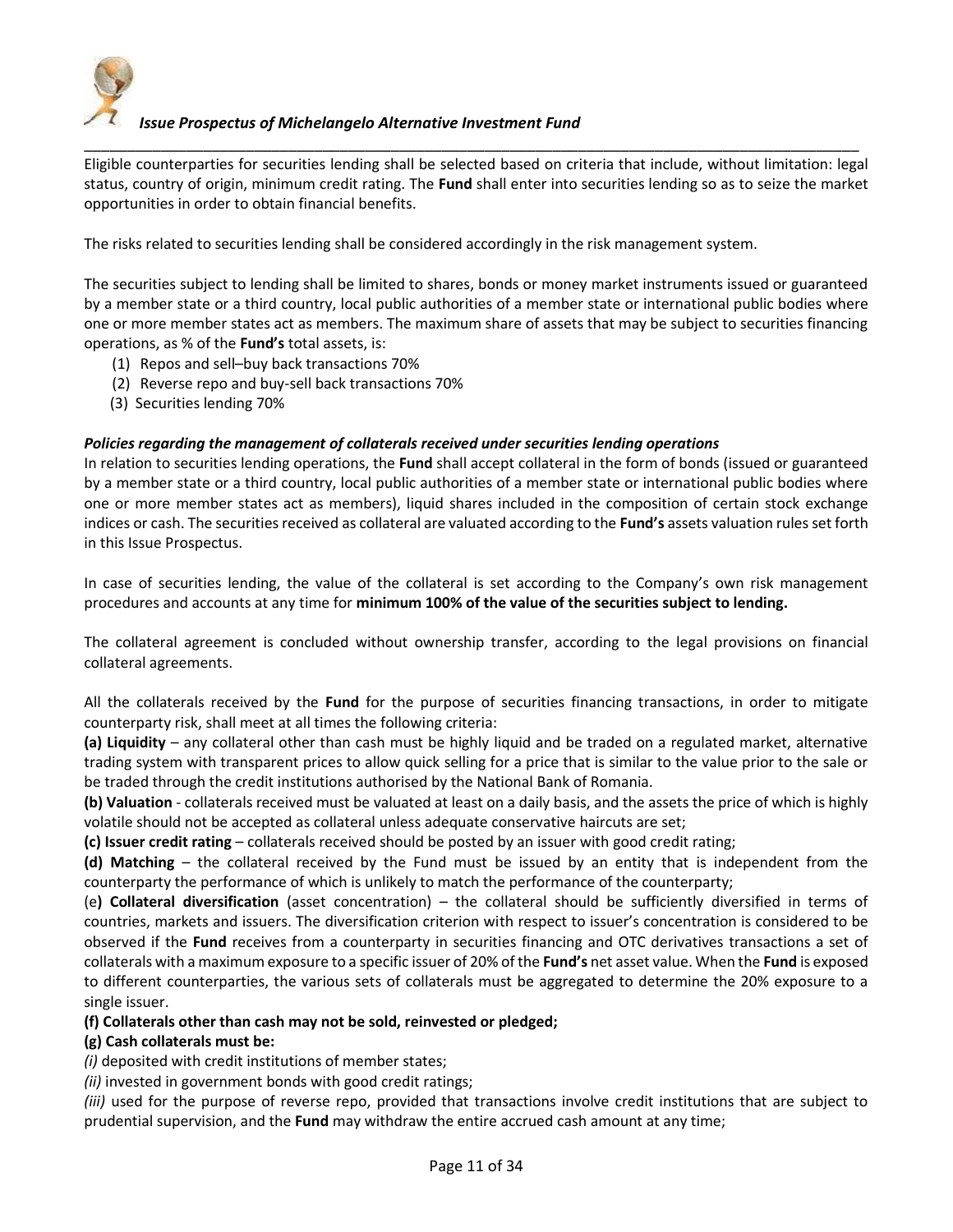

(iv) invested in short term money market funds, as defined in EU Regulation no. 1131/2017. **(h)** The assets subject to securities financing operations and the collaterals received shall be kept by the **Fund's** depositary and custodian.

\_\_\_\_\_\_\_\_\_\_\_\_\_\_\_\_\_\_\_\_\_\_\_\_\_\_\_\_\_\_\_\_\_\_\_\_\_\_\_\_\_\_\_\_\_\_\_\_\_\_\_\_\_\_\_\_\_\_\_\_\_\_\_\_\_\_\_\_\_\_\_\_\_\_\_\_\_\_\_\_\_\_\_\_\_\_\_\_\_\_\_

For the purpose of an adequate risk management:

**(1)** eligible counterparties in securities financing are reviewed by the Investments and Risk Management Department;

**(2)** securities received as collateral must have good credit ratings and meet the liquidity and diversification criteria;

**(3)** to set the haircuts, the following shall be considered, without any limitation: issuer type and credit rating, time to maturity, etc.

Both the shares and bonds accepted as collateral and the securities purchased following the investment of cash collateral are subject to the risk categories set forth in this Issue Prospectus. The **Fund** should be able to enforce the collaterals received at any time, without referring to the counterparty or without the latter's approval. The expenses associated with securities financing shall be borne by the **Fund** and all the revenues resulted from the same shall be **Fund's** revenues.

#### **3.3.5. Persons responsible for assessing the investment opportunities**

The Board of Directors is responsible for the elaboration of the **Fund's** general investment policy. The analysis department of the Management Company analyses the investment opportunities and the Company's Managers are responsible for the implementation of the investment policy approved by the Board of Directors and making the investment decisions.

#### **CHAPTER 4. OPERATING PROCEDURES**

#### **4.1 Fund unit**

Fund units represent a capital holding in the **Fund's** net assets and acquiring them is the only way to invest in the **Fund**. The value of a fund unit changes during the Fund's period of existence. The number of fund units is subject to permanent variations resulting both from the regular issuing, as well as from the regular exercise of the right to redeem the fund units issued in the past and outstanding. The units issued by the **Fund** have the following features:

- Are issued in dematerialised form, of a single type, being registered in the investor's account and expressed in RON;
- Are not traded on a regulated market or an alternative trading system;
- Are fully paid up at the time of subscription, giving the holders equal rights and obligations;
- Fund units may be redeemed out of the Fund's assets on the last day of each month. In case the date set for redemption is a non-business day, the fund units shall be offered for redemption on the immediately following business day at the fund unit value of that respective business day.
- The nominal value of a fund unit at the time the Fund was launched was USD 5,000. Subsequently, the Fund's currency switched to RON according to FSA Authorisation no. 93/23.03.2018 and the nominal value of a fund unit is RON 5,000;
- Initial minimum investment in the fund is **2 fund units**.

Fractions of units shall be rounded up to 4 digits. The value of a fund unit shall be rounded to 4 digits.

## **4.2. Information regarding the issue and redemption of fund units**

Natural or legal persons interested to become investors in **Michelangelo** Alternative Investment Fund must be aware of the content of the Issue Prospectus and pay the value of the fund units. Investors may subscribe a whole or a fraction of fund units, and the first subscription shall be of minimum two fund units.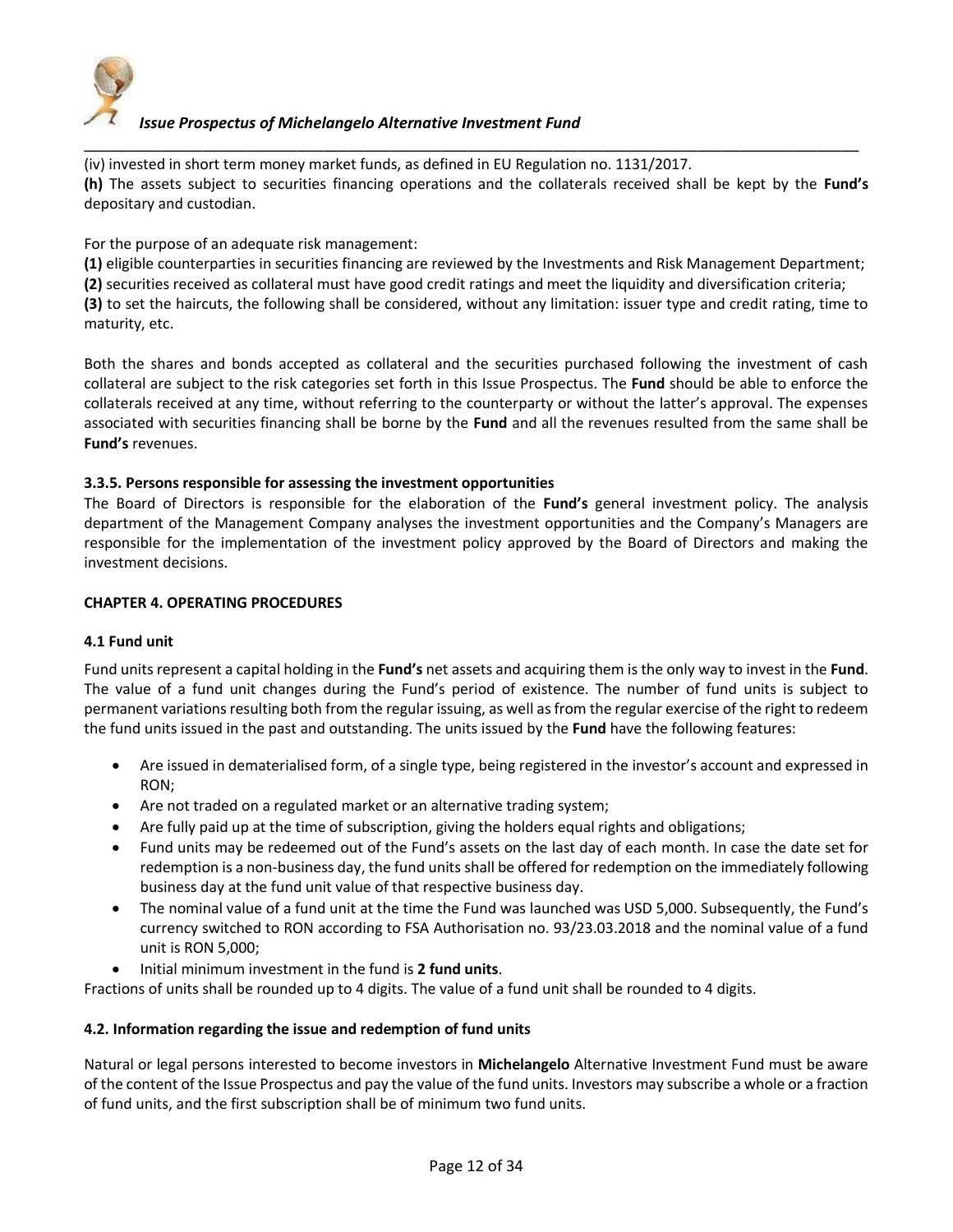

\_\_\_\_\_\_\_\_\_\_\_\_\_\_\_\_\_\_\_\_\_\_\_\_\_\_\_\_\_\_\_\_\_\_\_\_\_\_\_\_\_\_\_\_\_\_\_\_\_\_\_\_\_\_\_\_\_\_\_\_\_\_\_\_\_\_\_\_\_\_\_\_\_\_\_\_\_\_\_\_\_\_\_\_\_\_\_\_\_\_\_ The issue price of a fund unit is the purchase price paid by the investor and is formed of the unit value of the net asset calculated by S.A.I. ATLAS ASSET MANAGEMENT S.A. and certified by the Depositary, based on the assets as of the day when the **Fund's** account was credited with the subscription amount, plus the subscription fee. In case the collector account is credited before the dates set for subscriptions, the subscribed amounts shall be kept in the collector account until the date set for the next subscription, and the purchase price is the one calculated based on the assets existing on the date set for the next subscription. The issue price is calculated in RON.

For the first subscription, investors must make available to the Management Company the following documents: for Romanian natural persons – identity card; for foreign natural persons: passport or identity card for foreign citizen of a EU member state; for legal persons - articles of association/company agreement and bylaws, certificate of status issued by the Register of Commerce National Office (for commercial companies) or by similar authorities in the origin country and equivalent documents for other types of legal persons or entities without legal status, certifying the information regarding client identification and documents for the legal person's representative.

In case of natural persons, the subscription of fund units shall be made by investment holders or their representatives by presenting a notarised power of attorney at the registered office of the Management Company.

In case of legal persons, the subscription of fund units shall be made by the legal representative/representatives or the persons empowered by them to carry out operations in connection to the **Fund**.

The subscription form must be filled in and submitted in original by the investor/representative at the registered office of the Management Company.

The payment of the subscribed fund units may be made only in RON, by bank transfer to the **Fund's** account. In case a person who intends to become investor in the **Fund** deposits an amount less than the value of minimum two fund units, the Management Company shall take the necessary measures to return it to the investor. In case the Management Company may not return the respective amount, it shall be kept at the investor's disposal in a Fund's account and shall be returned upon the investor's request.

A person that purchased fund units becomes an investor in the **Fund** on the day when the fund units are issued. The fund units are issued on the business day immediately following the one when the Fund's account was credited with the subscription amounts. In case the collector account is credited before the days set for subscriptions, fund units shall be issued on the business day following the one set as subscription date. The number of **Fund** units purchased by the investor is set as the ratio between the amount paid and the issue price.

Fund units are allocated based on the 'first come first served' principle. In case the number of fund units subscribed exceeds the maximum number of units issued under the respective issue (initial or subsequent), the amount corresponding to oversubscribed fund units is returned to the investors in reverse order of subscriptions.

## **4.2.1 Initial issue of fund units**

The term of the initial issue of fund units was 5 days starting on the **Fund's registration date with the FSA**. The maximum number of fund units subject to the initial issue was **10.000**.

## **4.2. 2 Subsequent issues of fund units**

On a monthly basis, on the 15th and the last day of each month, maximum 10,000 (ten thousand) fund units shall be offered for subscription, under a public offering. In case the dates set for subsequent issues are non-business days, the fund units shall be offered for subscription on the immediately following business day at the fund unit value of that respective business day.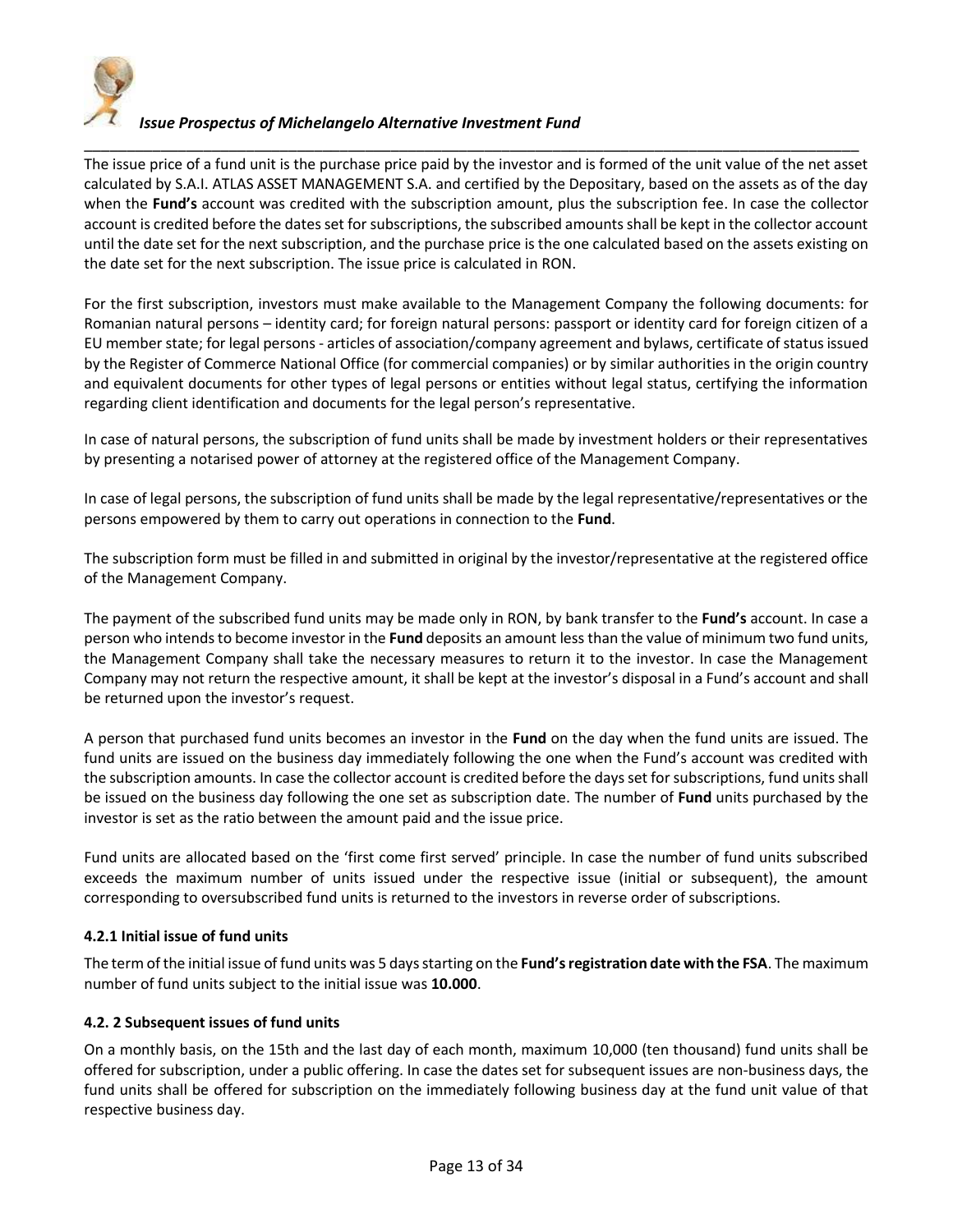

For subsequent issues of fund units the elaboration of new and updated Issue Prospectus, having the content set forth in capital market regulations, which shall be notified to the FSA prior to the initiation of the offering for subscription, in case there are changes versus the content of the prospectus elaborated before.

\_\_\_\_\_\_\_\_\_\_\_\_\_\_\_\_\_\_\_\_\_\_\_\_\_\_\_\_\_\_\_\_\_\_\_\_\_\_\_\_\_\_\_\_\_\_\_\_\_\_\_\_\_\_\_\_\_\_\_\_\_\_\_\_\_\_\_\_\_\_\_\_\_\_\_\_\_\_\_\_\_\_\_\_\_\_\_\_\_\_\_

## **4.3 Procedure for redeeming and paying the fund units**

The **Fund's** investors have the right to redeem fund units in full or in part on the last day of each month. In case the date set for redemption is a non-business day, fund units shall be offered for redemption on the immediately following business day at the fund unit value of that respective business day.

Redemption takes place by signing and submitting to the **Fund's** Management Company the redemption form containing the number of fund units requested or the value to be redeemed. Redemption forms are irrevocable.

Redeeming a certain number of fund units held by an investor in the Fund shall not lead to the loss of the investor quality as long as it still holds one fund unit. In case that, following a redemption request, the investor would be left with less than a fund unit, it is mandatory to redeem the residual fraction at the same time.

The redemption price is the price due to the investor on the date when the redemption request is registered and is formed of the unit value of the net asset calculated by the Investment Management Company and certified by the Depositary, based on the assets as of the date when the redemption request was registered. Any other legal fees and banking fees shall be deducted from the redeemed amount, according to the issue prospectus. The redemption price is calculated in RON.

The payment of the redemption amounts shall be made only in RON, by transfer to the holder's account.

In case of inconsistencies in the data sent by the investor regarding the transfer of amounts, the additional fees for the operations carried out in excess shall be fully recovered from the latter.

The maximum period for paying the redemption price is 15 days from the registration of the redemption request.

In case of death of the holder, unless a representative is appointed, the redemption may be requested only based on inheritance documents.

Fund units are cancelled on the business day immediately following the date when the redemption request was registered. The redemption and cancellation of units are made considering the first in first out' principle (FIFO).

The investment management company may decide to redeem all the fund units outstanding in case investors redeem more than 70% of total fund units. The investment management company shall notify the investors and the FSA regarding the full redemption of fund units at least 15 prior to the date when all the fund units outstanding shall be redeemed. The redemption price shall be determined based on the assets as of the notified redemption date, calculated according to the present issue prospectus, and the payment shall be made within 15 business days by transfer to the investor's account specified in the subscription form.

## **4.4 Circumstances in which the issue and redemption may be suspended by the FSA or the Company**

The Company may temporarily suspend the issue and redemption of fund units in the following circumstances:

1. In case the value of the redemption requests submitted on a redemption day exceeds 15% of the value of **Fund's** assets, the Company may decide to pay them out up to 15% of the **Fund's** assets; the redemption requests shall be registered using the FIFO method. The Company shall publish on the website [www.atlas-](http://www.atlas-am.ro/)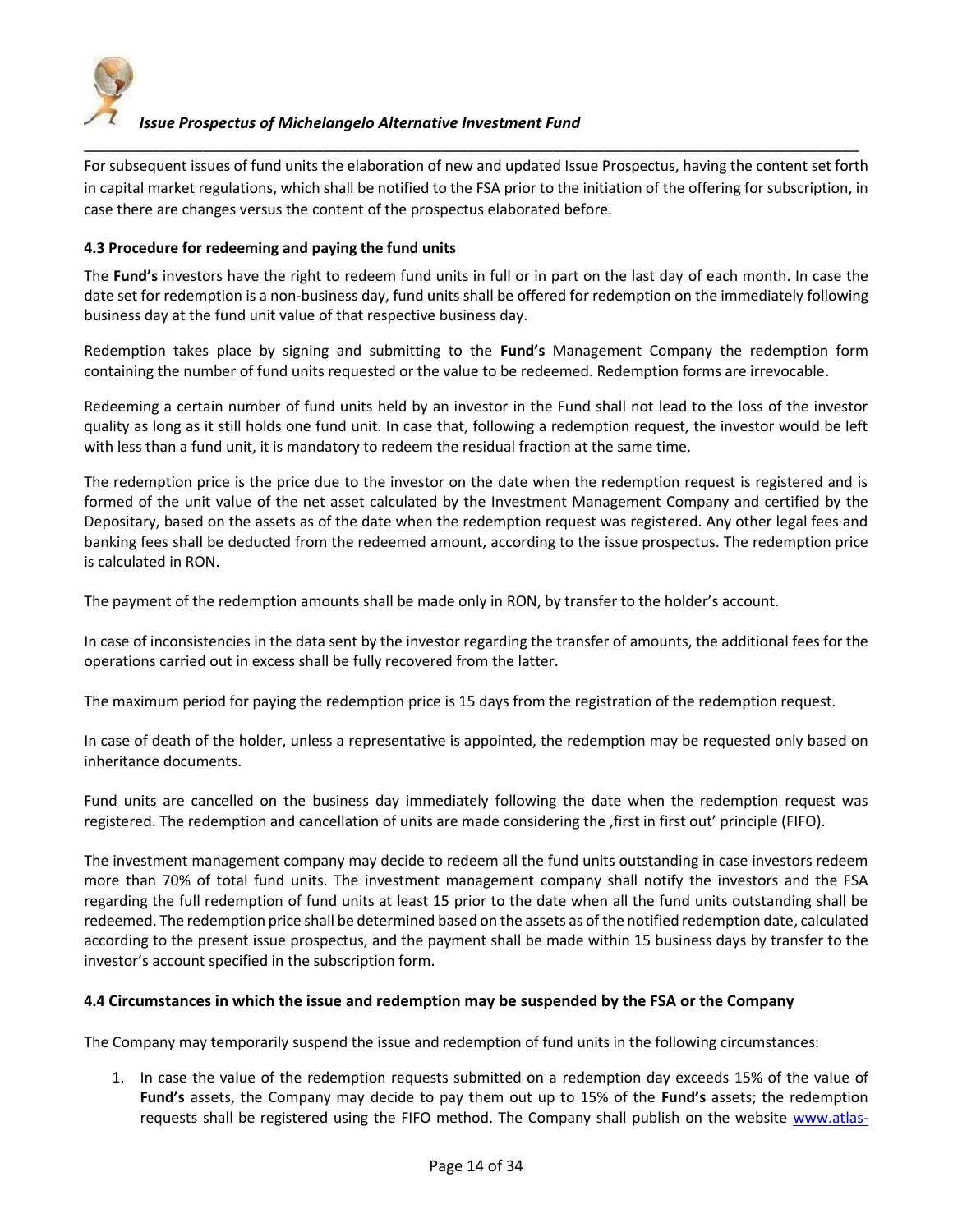

[am.ro](http://www.atlas-am.ro/) an announcement regarding the suspension of operations, as well as the suspension period, which may not exceed 30 business days;

\_\_\_\_\_\_\_\_\_\_\_\_\_\_\_\_\_\_\_\_\_\_\_\_\_\_\_\_\_\_\_\_\_\_\_\_\_\_\_\_\_\_\_\_\_\_\_\_\_\_\_\_\_\_\_\_\_\_\_\_\_\_\_\_\_\_\_\_\_\_\_\_\_\_\_\_\_\_\_\_\_\_\_\_\_\_\_\_\_\_\_

- 2. In case the value of the redemption requests submitted during two consecutive redemption periods exceeds 50% of the value of **Fund's** assets, the Company reserves the right to suspend the operations for the next 2 redemption periods;
- 3. In exceptional cases (for example temporary suspension of transactions on a regulated market, political, economic, military events etc., that may hinder the correct valuation of the Fund's assets) and for the sole purpose of protecting the investors' interest, the Management Company may temporarily suspend or limit the issue and redemption of fund units, in compliance with this Issue Prospectus and the FSA regulations. In such cases, SAI Atlas Asset Management SA, as Fund Manager, must notify its decision and the reasons for suspension to the FSA without delay. The decision shall also be notified to the investors by publishing an information note.

In the less likely case of applying such measures, the effective application terms shall be notified in advance to the FSA and the investors, along with the related reasons.

On Saturdays and Sundays, legal holidays and other days that are non-working days according to the law, no operations shall be performed at the Company's registered office.

Also, the subscription/redemption operations may be suspended based on a decision made by the management of the Management Company, and the suspension reasons and the investor information note shall be notified to the FSA in advance.

The FSA may suspend the issue and redemption of fund units in the following circumstances:

- 1. For the protection of the public and investors interest, FSA may decide to temporarily suspend or limit the issue and/or redemption of fund units. The suspension document shall specify the suspension terms and reason. The suspension may be extended beyond the initially set period in case the reasons for suspension continue to exist.
- 2. In case the Fund merges with another investment fund, until the completion of the merger process.
- 3. Following a notice sent to the Depositary on the Management Company's failure to provide the information and/or documents requested by the Depositary so as to assess the lawfulness of the operations to release the **Fund's** assets, case in which the suspension may be decided for maximum two business days.
- 4. In case of transferring the assets to another depositary, during the period of making the transfer of the assets held for the **Fund**, the issue and redemption of fund units shall be suspended. The transfer period may not exceed 30 days from the authorisation date of the new depositary.
- 5. In case the Management Company shall be replaced by another management company, the FSA may suspend the issue and redemption of fund units in order to transfer the **Fund's** management.

## **CHAPTER 5. DISTRIBUTION OF FUND UNITS**

The subscription and redemption of the **Fund's** units are carried out at the registered office of the Management Company S.A.I. ATLAS ASSET MANAGEMENT S.A. of Romania, Bucharest, sector 1, Soseaua Bucuresti-Ploiesti, nr. 7A, Etaj 6 biroul 1.

## **CHAPTER 6. PROTECTION OF INDIVIDUALS REGARDING PERSONAL DATA PROCESSING**

The personal data of investors are processed by SAI Atlas Asset Management SA in compliance with the General Data Protection Regulation.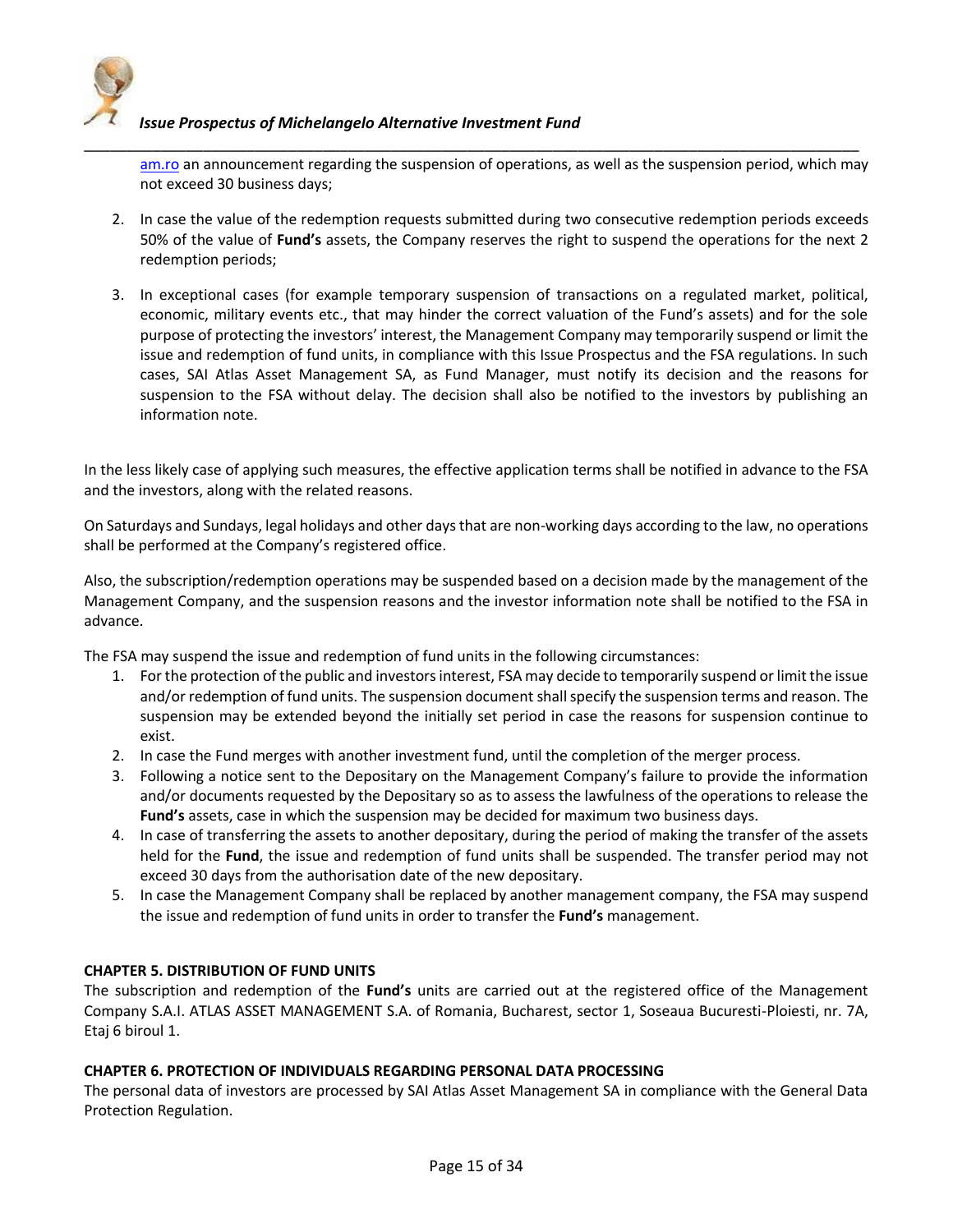

\_\_\_\_\_\_\_\_\_\_\_\_\_\_\_\_\_\_\_\_\_\_\_\_\_\_\_\_\_\_\_\_\_\_\_\_\_\_\_\_\_\_\_\_\_\_\_\_\_\_\_\_\_\_\_\_\_\_\_\_\_\_\_\_\_\_\_\_\_\_\_\_\_\_\_\_\_\_\_\_\_\_\_\_\_\_\_\_\_\_\_ By accepting the present Issue Prospectus, the investor declares that it has been informed on the existence of mandatory personal data protection information published at the following address https://www.atlasam.ro/legislatie/politica-de-confidentialitate-privind-datele-personale-4.

## **CHAPTER 7. METHODS FOR THE DETERMINATION OF NET ASSET VALUE:**

The Fund's net asset value per share shall be calculated twice a month, for the last day and for the 15 day of the month respectively; in case the dates set are non-business days, it shall be calculated for the following business day. The calculation is made by the Management Company and certified by the Depositary, according to the provisions of Law 297/2004 as subsequently amended and supplemented, and Regulation 15/2004, as follows:

*Net asset value per share = Net asset value / Total number of fund units*

The net asset value of the closed end investment fund is calculated by subtracting the obligations out of the total value of the assets:

*Net asset value = Total value of the assets – Value of obligations*

The total value of the Fund's assets shall be calculated twice a month, for the last day and for the 15th day of the month respectively, by adding up the value of all the assets valued according to FSA regulations. In case the dates set are nonbusiness days, the total value of the assets shall be calculated for the following business day.

The rounding principle considered in the calculation of fractions of fund units and the net asset value per share shall be the rounding to the nearest integer.

In case of subscription operations, the allocated number of fund units is obtained by dividing the subscribed amount to the subscription price and is rounded to four digits.

In case of redemption operations, the amount resulted by multiplying the net asset value per share by the number of redeemed fund units shall be rounded to two digits. In case a fix amount is redeemed, the number of fund units cancelled is calculated by dividing the respective amount to the redemption price and is rounded to four digits.

The total value of the assets, the net asset value, the issue price and the redemption price shall be expressed in RON in compliance with the foreign exchange regulations issued by the NBR, as well as the provisions of other related regulations issued by the FSA and/or NBR.

In case certain asset elements are denominated in other currencies, for the conversion in RON the exchange rate posted by NBR shall be used, valid on the day for which the calculation is made. For the asset elements denominated in currencies for which the NBR does not post an exchange rate, the reference rate of the respective currency versus EUR shall be used, as posted by the central bank of the country in whose currency the asset is denominated and the EUR/RON exchange rate posted by the NBR for the day for which the calculation is made.

The foreign currency rates, the exchange rates and the total value of each financial instrument in the Fund's asset shall be rounded to 4 digits.

The assets shall be evaluated based on the following rules:

## *a) Shares:*

**1) Shares accepted to trading and traded in the last 30 trading days (business days) on a regulated market** in Romania, another member state or accepted to the official listing of a stock exchange of a third country shall be evaluated at the closing price of the market section considered main market for the day for which the calculation is made. When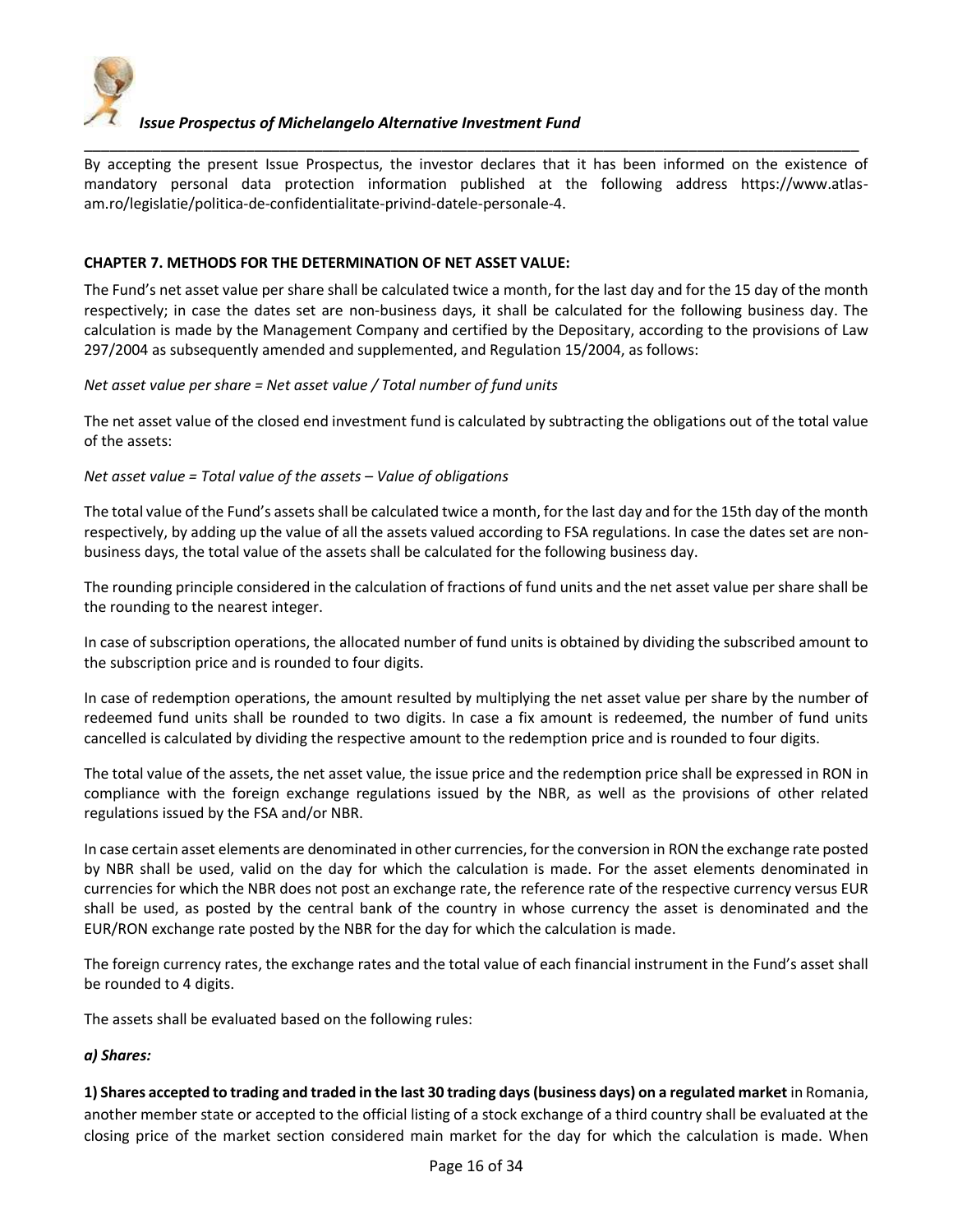

accepted to trading on several regulated markets, traded in the last 30 trading days (business days), both in Romania and another member state, the shares shall be evaluated at the closing price of the market section considered main market. In case the securities are also accepted on regulated markets of a third country, the price of the market with the highest liquidity and trading frequency shall be considered. In case of securities accepted to trading exclusively on several stock exchanges of third countries, these shall be evaluated at the closing price of the stock exchange having the highest liquidity and trading frequency for that security, determined based on the volume and number of transactions registered in the last 365 days, valid on the day for which the calculation is made. The calculation is made on a yearly basis, at the beginning of each calendar year.

\_\_\_\_\_\_\_\_\_\_\_\_\_\_\_\_\_\_\_\_\_\_\_\_\_\_\_\_\_\_\_\_\_\_\_\_\_\_\_\_\_\_\_\_\_\_\_\_\_\_\_\_\_\_\_\_\_\_\_\_\_\_\_\_\_\_\_\_\_\_\_\_\_\_\_\_\_\_\_\_\_\_\_\_\_\_\_\_\_\_\_

**2) Shares accepted to trading and traded in the last 30 trading days (business days) on other trading systems than regulated markets,** including alternative trading systems in Romania, another member state or third country, shall be evaluated at the reference price on the day for which the calculation is made, provided by the operator of the respective trading system for each segment of the respective system. The price used as reference price is calculated based on the trading activity on the day for which the asset is calculated, used as reference in the opening of the next day trading session. When traded on several trading systems other than regulated markets, of a member state, including alternative trading systems in Romania, **traded in the last 30 trading days (business days)**, the shares shall be evaluated at the reference price provided in the alternative systems having the highest liquidity and trading frequency for that security, determined based on the volume and number of transactions registered in the previous calendar year. In case the securities are also accepted on alternative trading systems of a third country, the price of the market with the highest liquidity and trading frequency shall be considered. In case of securities accepted to trading exclusively on several alternative trading systems of third countries, these shall be evaluated at the reference price provided in the alternative systems having the highest liquidity and trading frequency for that security, determined based on the volume and number of transactions registered in the last 365 days, valid on the day for which the calculation is made. The calculation is made on a yearly basis, at the beginning of each calendar year.

**3) Shares accepted to trading on a regulated market or other systems than regulated markets, of a member state, including an alternative trading system in Romania or another member state, as well as the ones accepted to the official listing of a stock exchange or an alternative trading system of a third country, but not traded in the last 30 trading days (business days)** shall be evaluated in the asset starting on the 31st non-trading day at the book value per share, as resulted from the latest approved yearly financial statements of the respective entity. In case of share capital increase/decrease operations (by increasing/decreasing the number of outstanding shares) of certain companies, registered with the National Office of the Register of Commerce (in case of a company not accepted to trading in a trading place) or which are registered in a central depository's system (for issuers) during the same financial year and for which the new number of outstanding shares is not accurately reflected in the latest approved yearly financial statements, for the purpose of determining the book value mentioned above, the information provided by the company/issuer shall be used, based on justifying documents (registration certificate issued by the National Office of the Register of Commerce or monthly trial balance – in case of unlisted companies – or securities registration certificate, hereinafter referred to as SRC, issued by the FSA – in case of issuers, as well as, to the extent available, a report prepared by an independent auditor certifying the new value of the company's equity); in case of credit institutions, the book value per share may have as basis for calculation the equity included in the monthly reports sent to NBR, if available.

**4) Shares not accepted to trading** on a regulated market or other trading systems than regulated markets, including alternative trading systems in Romania, a member state or third country shall be evaluated by applying valuation methods according to international valuation standards (where fair value principle is used), approved by the management of the Management Company.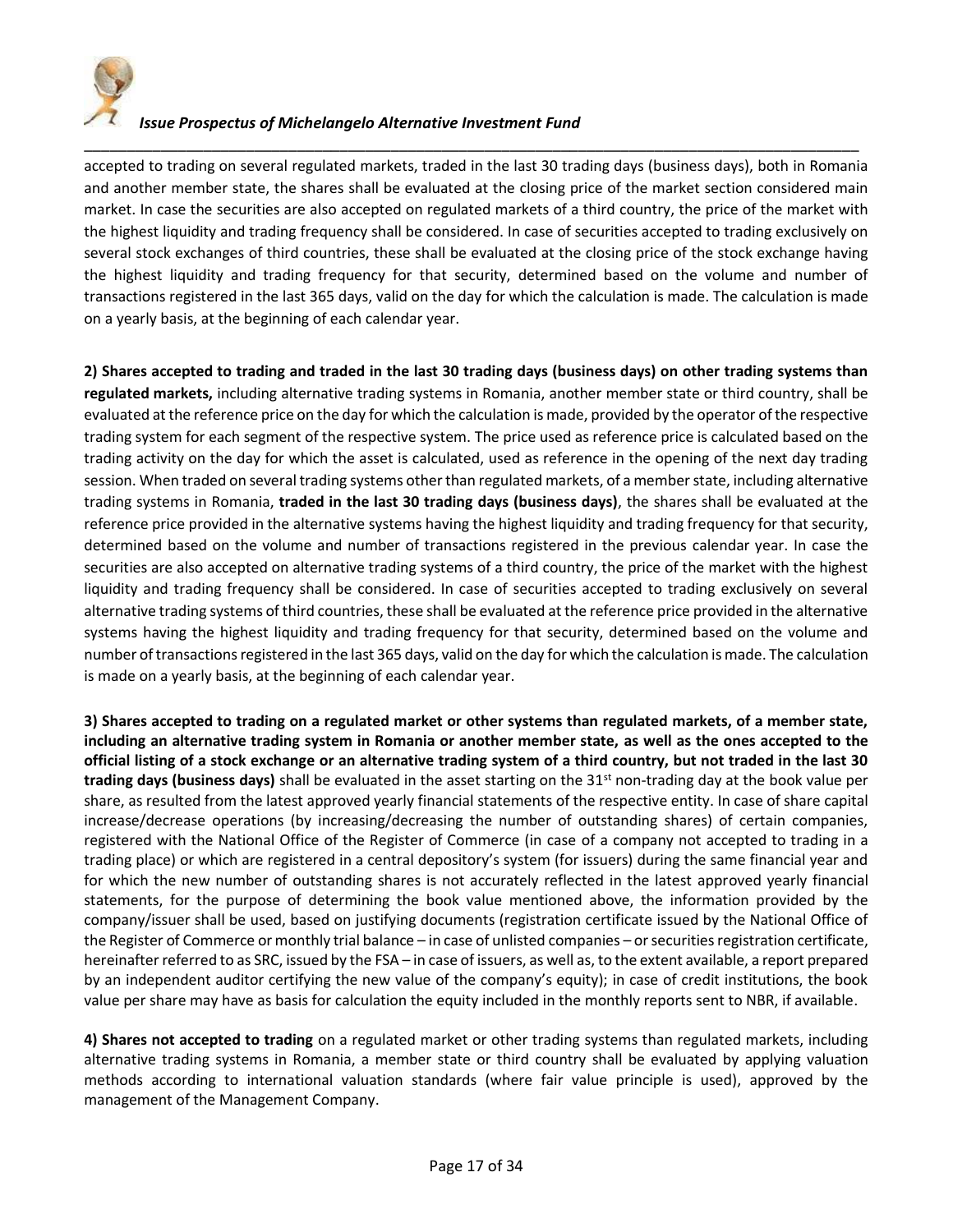

\_\_\_\_\_\_\_\_\_\_\_\_\_\_\_\_\_\_\_\_\_\_\_\_\_\_\_\_\_\_\_\_\_\_\_\_\_\_\_\_\_\_\_\_\_\_\_\_\_\_\_\_\_\_\_\_\_\_\_\_\_\_\_\_\_\_\_\_\_\_\_\_\_\_\_\_\_\_\_\_\_\_\_\_\_\_\_\_\_\_\_ Shares suspended from trading for a period of at least 30 trading days (business days) following the decision of the market or system operator in order to communicate to investors information likely to lead to changes to the price of the issuer's shares shall be evaluated at the weighted average price for the last 30 trading days (business days) calculated until the occurrence of such an event as the arithmetic mean of the weighted average prices of each of the last 30 trading days. In case the suspension from trading takes place during the trading session, for determining the value of that respective day's asset, the shares shall be evaluated at the closing price/reference price, as the case may be, while for counting the 30 trading days (business days) the first day considered shall be the business day following the suspension. In case the suspension takes place at the beginning of the trading session, the first day shall be considered the suspension day. In case the weighted average prices of each of the last 30 trading days are not available for the calculation of the arithmetic mean, the Company, in order to determine the price of the suspended shares, shall use exclusively the value obtained by applying valuation methods according to international valuation standards (where fair value principle is used).

Shares accepted to trading and not traded in the last 30 trading days (business days), the financial statements of which are not available within 90 days from the legal submission dates, are included in the asset at the value set by using the information in the quarterly/half-yearly reports published on the website of the regulated market, alternative trading system, Ministry of Public Finance or of the issuer, based on which the value of the shares could be determined. In case such information is not available, the shares shall be evaluated in the asset with 0 (zero) value. For the purpose of counting the 30 non-trading days (business days), the first non-trading day shall be considered the first business day when the respective share no longer registered transactions.

Shares not accepted to trading, including those issued by credit institutions, the financial statements of which are not obtained within 90 days from the legal submission dates, shall be included in the asset at the value determined by applying valuation methods according to international valuation standards (where fair value principle is used), approved by the management of the Management Company.

Shares of companies regulated by Law 31/1990 under insolvency or reorganisation shall be included in the Fund's net asset with zero value starting on the date when the announcement is published on the website of the regulated market or alternative trading system on which they are traded. The provisions also apply to companies not accepted to trading on a regulated market or other alternative trading systems of a member state, including an alternative trading system in Romania or another member state, as well as to the ones not accepted to the official listing of a stock exchange or alternative trading system of a third country, starting on the date when the depositary sends to the Fund the information regarding the respective events.

Shares of companies regulated by Law 31/1990 under legal insolvency or other forms of insolvency and the ones under temporary or final cease of activity shall be included in the Fund's net asset with zero value starting on the date when the announcement is published on the website of the regulated market or alternative trading system on which they are traded. The provisions also apply to companies not accepted to trading on a regulated market or other alternative trading system of a member state, including an alternative trading system in Romania, as well as to the ones not accepted to the official listing of a stock exchange or alternative trading system of a third country, starting on the date when the depositary sends to the Fund the information regarding the respective events.

In case of companies under insolvency or reorganisation, the shares of which were reaccepted to trading on a regulated market or alternative trading system following a final and irrevocable court order by which the appointed syndic judge confirmed the reorganisation plan of the respective issuer and the confirmation of the issuer/market or system operator that the decision confirming the reorganisation plan was not appealed, the respective shares shall be evaluated according to the valuation of securities accepted to trading on a regulated market included in the present document in case the respective shares have a market price, meaning that they registered transactions from the date when they were reaccepted to trading. If the shares do not have a market price, these shall be evaluated, until the registration date of an available reference price, according to the valuation of securities not accepted to trading on a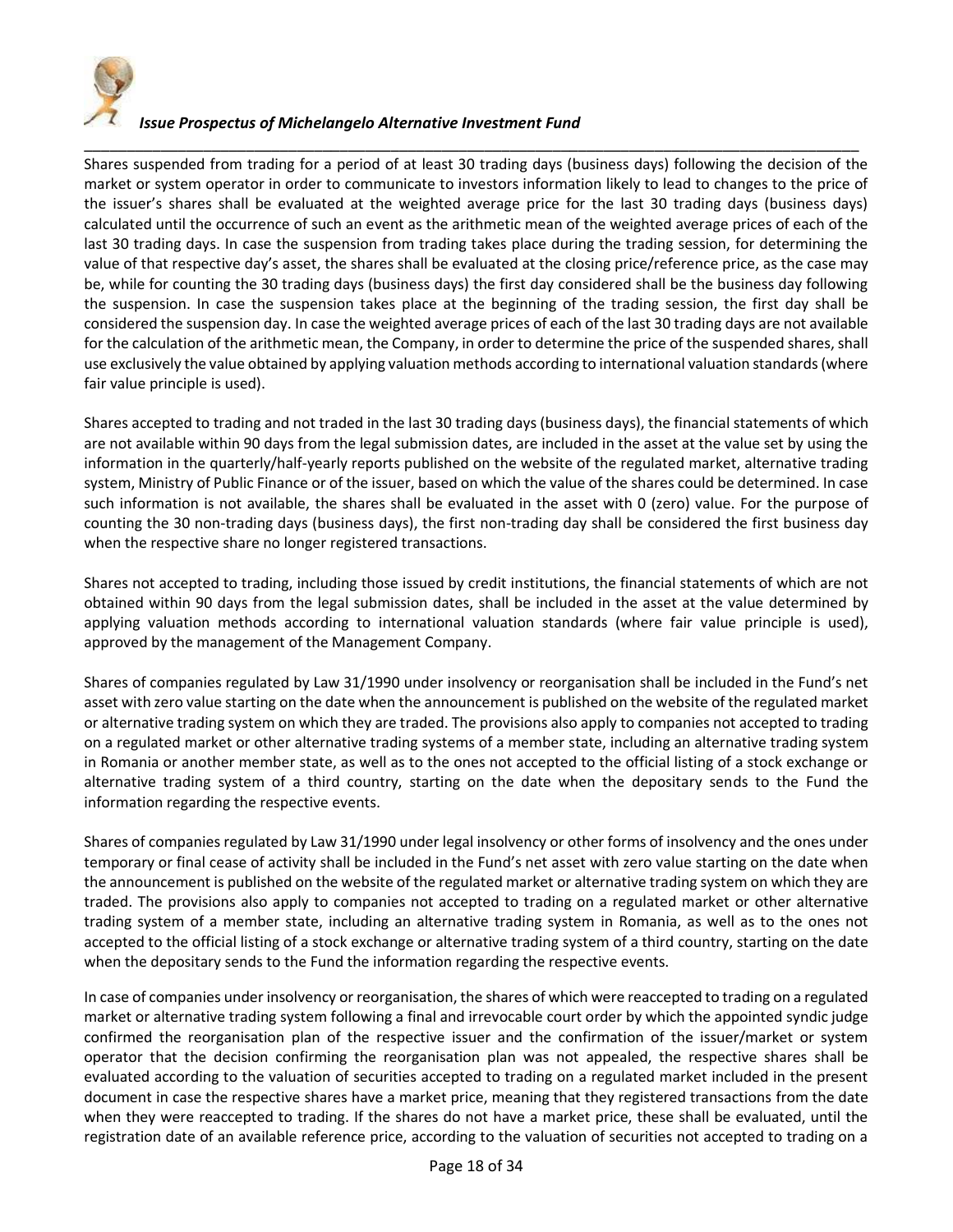

\_\_\_\_\_\_\_\_\_\_\_\_\_\_\_\_\_\_\_\_\_\_\_\_\_\_\_\_\_\_\_\_\_\_\_\_\_\_\_\_\_\_\_\_\_\_\_\_\_\_\_\_\_\_\_\_\_\_\_\_\_\_\_\_\_\_\_\_\_\_\_\_\_\_\_\_\_\_\_\_\_\_\_\_\_\_\_\_\_\_\_ regulated market included herein. The provisions also apply to companies not accepted to trading on a regulated market or other trading systems of a member state, including an alternative trading system in Romania, as well as the ones not accepted to the official listing of a stock exchange or alternative trading system of a third country, starting on the date when the depositary sends to the Fund the information regarding the respective events.

Shares of companies regulated by Law 31/1990 or the applicable legislation of member states or third countries included in the **Fund's** portfolio, not accepted to trading or accepted to trading on a regulated market, an alternative system or other trading systems of a member state, including on an alternative trading system in Romania, as well as the ones accepted to the official listing of a stock exchange or an alternative trading system of a third country, but not traded in the last 30 trading days (business days) with negative equity values, are included in the net asset with zero value.

The valuation methods stated above also apply to shares of companies regulated by Law no. 31/1990 under insolvency or reorganisation procedure not accepted to trading on a regulated market or an alternative trading system.

In case a company accepted to trading on a regulated market/alternative trading system that has negative equity is not traded over a period exceeding 30 trading days, and this period overlaps with the period in which the respective share is suspended from trading, that share is evaluated in the Fund's portfolio with zero value.

In case of split/consolidation of a nominal value of shares accepted to trading on a regulated market or other systems than regulated markets, the shares resulted from the split shall be evaluated, starting on ex-date and until they are available for trading, by dividing the price prior to the split to the split ratio, or by multiplying it with the consolidation ratio. In case of share capital decrease by decreasing the number of shares of companies accepted to trading on a regulated market or other trading systems than regulated markets, starting on ex-date and until they are available for trading, the shares shall be evaluated by dividing the last market price available prior to the share capital decrease to the share capital decrease ratio.

Dividends, as well as shares distributed without a payment in cash resulted from participations to share capital increases shall be registered in the asset on the first day when the investors buying the shares no longer benefit from the dividend or on the first day when the investors buying the shares may no longer participate in the capital increase.

In case that, due to lack of information, the dividends related to holding shares listed on foreign markets may not be registered according to the provisions above, the value of the respective dividends must be registered in the asset on the date when the Fund's manager or the depositary of its assets obtains the information regarding the ex-dividend date, as proven by certain documents/excerpts/publications.

In case of share capital increases with payment in cash by investors, without the issue of preference rights, if the Management Company decides to participate in the issuer's share capital increase, the due shares and the amount due by the **Fund** following the participation to the share capital increase shall be registered in the asset as follows:

a) on the first day when the investors buying the shares may no longer participate in the capital increase, in case the market price is higher than the subscription price;

b) on the effective payment date of the shares subscribed during the share capital increase, in case the market price is lower than the subscription price;

In case the share capital increase with payment in cash by investors is not carried out within the legal period set forth in Law no. 31/1990 from the date of the GSM decision, the Company shall exclude from the Fund's portfolio the subscribed shares and may record the amounts paid for the share capital increase not carried out under "Other assets – receivables". The Company shall take all the legal actions to recover the cash paid to the issuer for the shares that were no longer subscribed for objective reasons out of its control.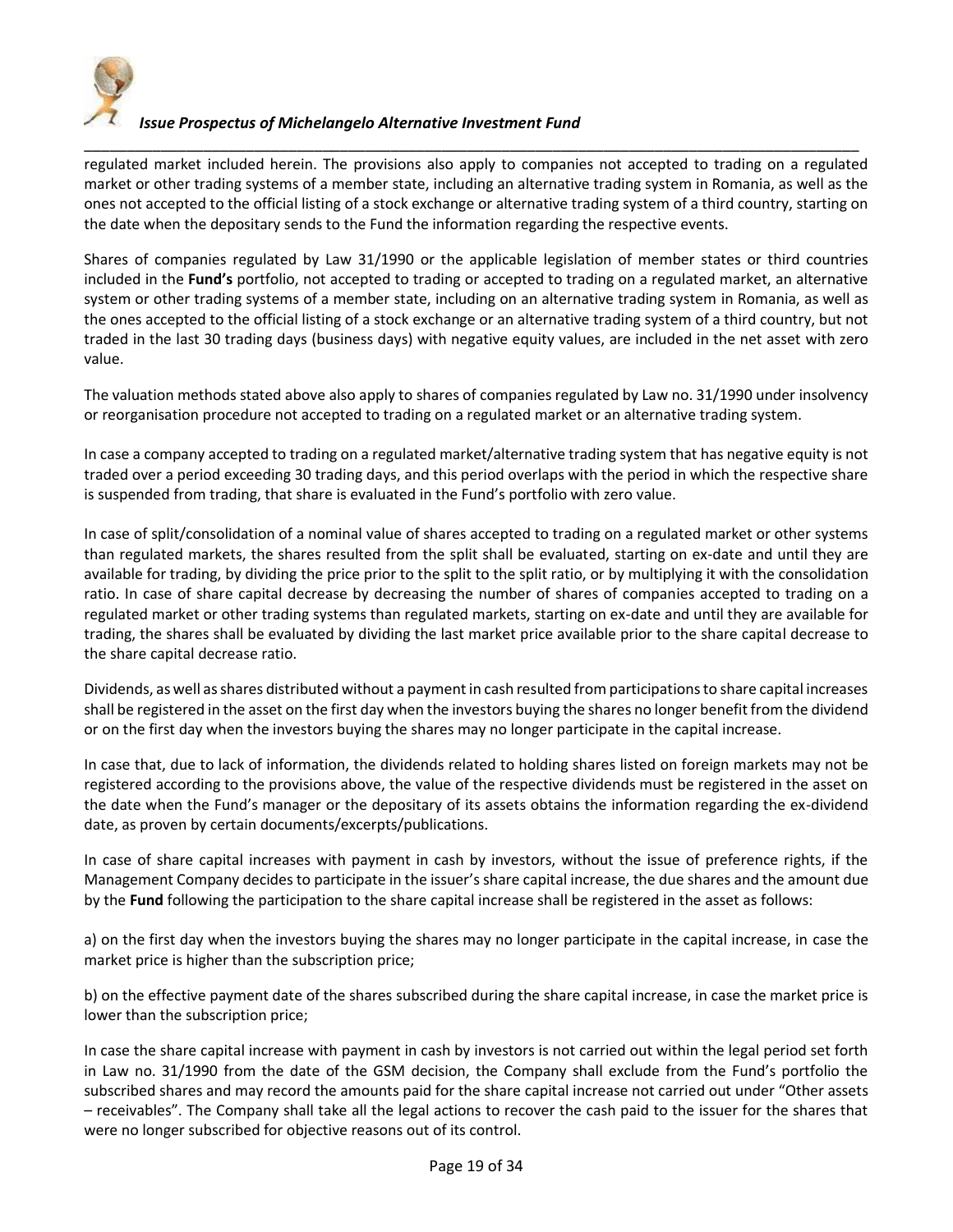

In case of share capital increases for which investors must make a payment, with the issue of preference rights, the shares due are registered in the Fund's asset on the effective payment date of the shares subscribed during the share capital increase.

\_\_\_\_\_\_\_\_\_\_\_\_\_\_\_\_\_\_\_\_\_\_\_\_\_\_\_\_\_\_\_\_\_\_\_\_\_\_\_\_\_\_\_\_\_\_\_\_\_\_\_\_\_\_\_\_\_\_\_\_\_\_\_\_\_\_\_\_\_\_\_\_\_\_\_\_\_\_\_\_\_\_\_\_\_\_\_\_\_\_\_

Until they are accepted to trading, the shares subscribed by the Fund during an initial public offering for shares are considered "newly issued securities" and are evaluated based on the purchase price of the shares subscribed during the public offering. This manner of registering and evaluating the respective shares subscribed by the Fund shall be maintained until the date of the first stock exchange transaction. In case the respective shares are not accepted to trading within maximum 12 months from the start day of the offering, the shares shall be evaluated like shares not accepted to trading, as mentioned herein.

In case the public offering for securities involves the issue of tradable allocation rights, the Fund's allocation rights that subscribed and paid-up in full shares during the period of exercising the preference right shall be evaluated as follows: a) between the issue date and the date of the possible acceptance to trading of the allocation rights based on the purchase price of the shares subscribed during the public offering;

b) between the date of the possible acceptance to trading of the allocation rights and the effective date of acceptance of shares to trading, based on the valuation of the respective allocation rights according to the shares accepted on a regulated market included herein.

In case the Fund subscribed and fully paid shares during the offering and held shares of the respective company before the public offering and the acceptance to trading of the respective shares, these shall be evaluated as follows:

a) between the issue date and the date of the possible acceptance to trading of the allocation rights, they shall be evaluated similarly to shares not accepted to trading included herein;

b) between the date of the possible acceptance to trading of the allocation rights and the effective date of acceptance of shares to trading, based on the valuation of the respective allocation rights according to the shares accepted on a regulated market included herein.

The allocation rights mentioned shall be included in the Fund's reporting forms as follows:

a) until the acceptance to trading, under the sections related to other securities and money market instruments not accepted to trading;

b) after the acceptance to trading and until the issue of the shares subscribed during the public offering, under the sections related to the holding of other securities similar to shares and money market instruments accepted or traded.

Shares of companies not accepted to trading resulted from share capital increases with payment in cash shall be evaluated as follows:

a) until the capital increase is registered with the National Office of the Register of Commerce, at the subscribed value; b) after the capital increase is registered with the National Office of the Register of Commerce, similarly to shares not accepted to trading. In case there are shares of companies regulated by Law 31/1990 under insolvency or reorganisation, they shall be included in the **Fund's** net asset with zero value, from the date when the announcement was made public on the website of the regulated market or alternative trading system on which they are traded. The provisions also apply to companies not accepted to trading on a regulated market or other trading systems of a member state, including an alternative trading system in Romania, as well as to those not accepted to the official listing of a stock exchange or alternative trading system of a third country, starting on the date when the depositary sends to the Fund the information regarding the respective events.

Shares of companies not accepted to trading resulted from share capital increases without payment in cash are registered in the Fund's assets on the date when the ONRC registers the share capital increase, based on justifying documents provided by the company, certifying the new equity value corresponding to the new share capital. By exception, dividends distributed by companies not accepted to trading on a trading place of a member state or on a stock exchange of a third country are registered in the Fund's asset on their receipt date.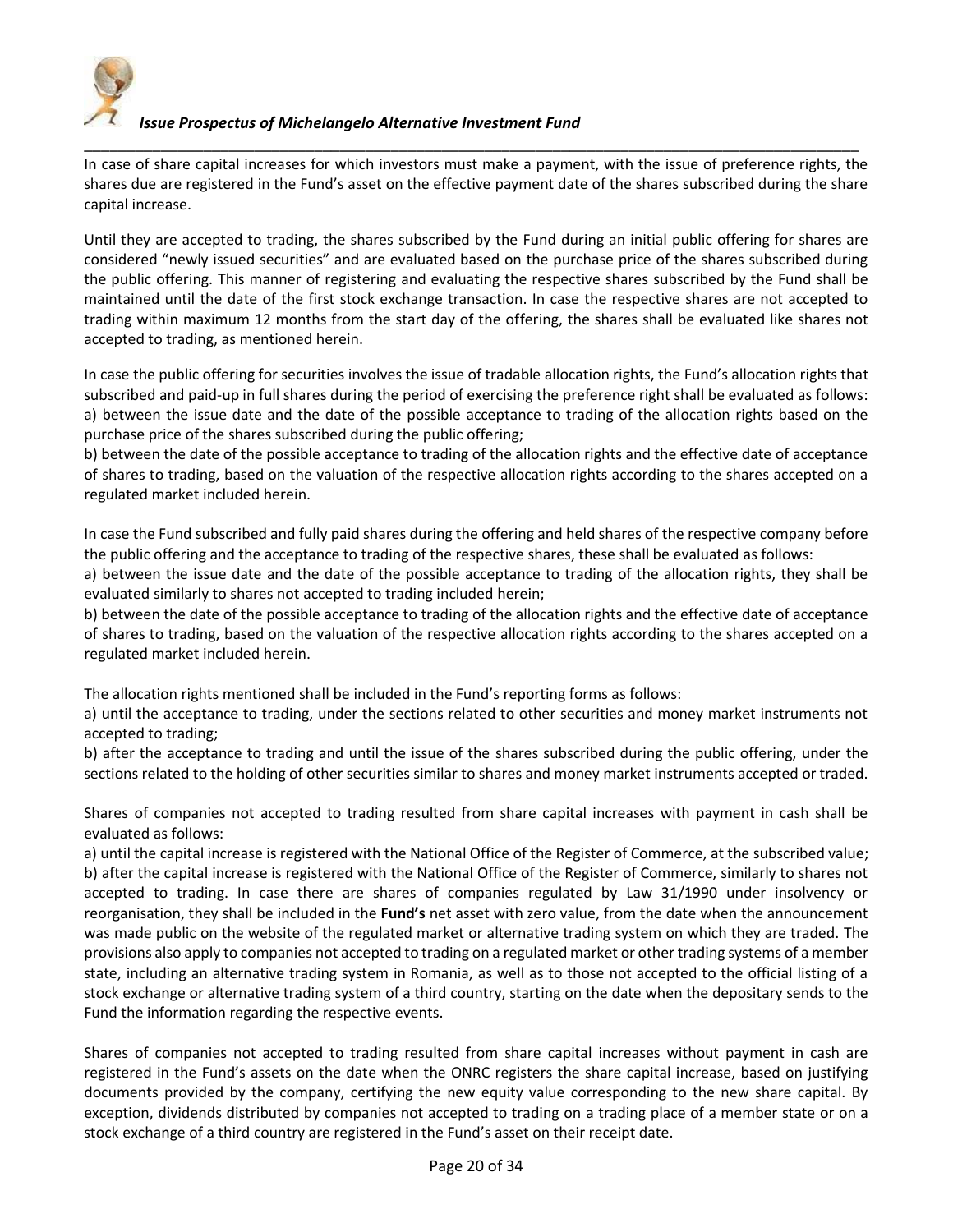

The valuation of the shares held by the **Fund** from the participation to the share capital increase without payment in cash, as well as the ones with payment in cash registered in the asset on the first day when the investors buying the shares may no longer participate in the share capital increase, in case the market price is higher than the subscription price, and the investment management company decides to participate in the issuer's share capital increase, shall be made at the closing price of the market section considered main market or the reference price provided in other systems than regulated markets, including alternative trading systems, by the operator of the respective trading system for the day for which the calculation is made. The amount due following the participation to the share capital increase with payment in cash registered in the asset shall be evaluated at the subscription value. In case the FSA does not approve the prospectus for the issue of new shares decided by the GSM of an issuer, the newly issued shares registered before in the Fund's asset according to the provisions in force shall be eliminated from the Fund's asset.

\_\_\_\_\_\_\_\_\_\_\_\_\_\_\_\_\_\_\_\_\_\_\_\_\_\_\_\_\_\_\_\_\_\_\_\_\_\_\_\_\_\_\_\_\_\_\_\_\_\_\_\_\_\_\_\_\_\_\_\_\_\_\_\_\_\_\_\_\_\_\_\_\_\_\_\_\_\_\_\_\_\_\_\_\_\_\_\_\_\_\_

In case the capital increase is made with the issue of preference rights, these shall be registered in the **Fund's** asset on the first day when the investors buying the shares may no longer participate in the capital increase. Until the first trading day, the preference rights shall be evaluated at the theoretical value. The theoretical value of the preference right is calculated using the formula:

*Theoretical value of the preference right = (market price of old shares – subscription price for new shares based on preference rights) \*[number of new shares /(number of old shares + number of new shares)] \*[number of old shares/number of issued preference rights],* where the market price of old shares is the price evaluated according to the methods set forth herein of the last day when the investors buying the shares have the right to participate in the capital increase.

After the acceptance to trading, preference rights shall be evaluated at the closing price of the market section considered main market of the respective market on the day for which the calculation is made. In case no transactions are registered, the valuation at the theoretical value shall be kept.

After the trading period for the preference rights and until they are exercised, the preference rights shall be evaluated at the last closing price of the trading period and recorded under a distinct position *"Dividends or other rights receivable".* At the time when the preference rights are exercised, the corresponding shares shall be recorded accordingly in the **Fund's** asset.

Dividends and shares distributed without payment in cash, as well as the ones distributed with payment in cash and the amounts due to the **Fund** shall be recorded under a distinct position *"Dividends or other rights receivable"* in the **Fund's** asset*.* In case the dividends and shares distributed without payment in cash are not paid/allocated within the legal period/period set forth in the GSM decision, these shall be included in the asset with zero value. If the legal period/period decided by the GSM for the payment/allocation of the dividend falls on a non-business day, it shall be extended until the end of the first business day.

The registration in the Fund's assets of amounts received from the distributions to shareholders due to share capital decreases by decreasing the nominal value of the share or the decrease of the number of shares and the distribution to shareholders existing as of the registration date of an amount corresponding to the decrease of the nominal value or number of shares approved by the GSM decision shall be made as the registration of dividends distributed to shareholders, by including in the **Fund's** asset the amounts to be received following the share capital decrease under "Dividends or other rights receivable", along with the decrease of the number of shares related to the share capital decrease.

In case of share capital decreases for a company the shares of which are accepted to trading on a regulated market or alternative trading system, without distribution of cash, following the decrease of the number of shares, starting on exdate, the new decreased number of shares shall be included in the **Fund's** asset, and the valuation shall be performed according to the provisions included herein valid in case of split/consolidation of shares' nominal value. In case the FSA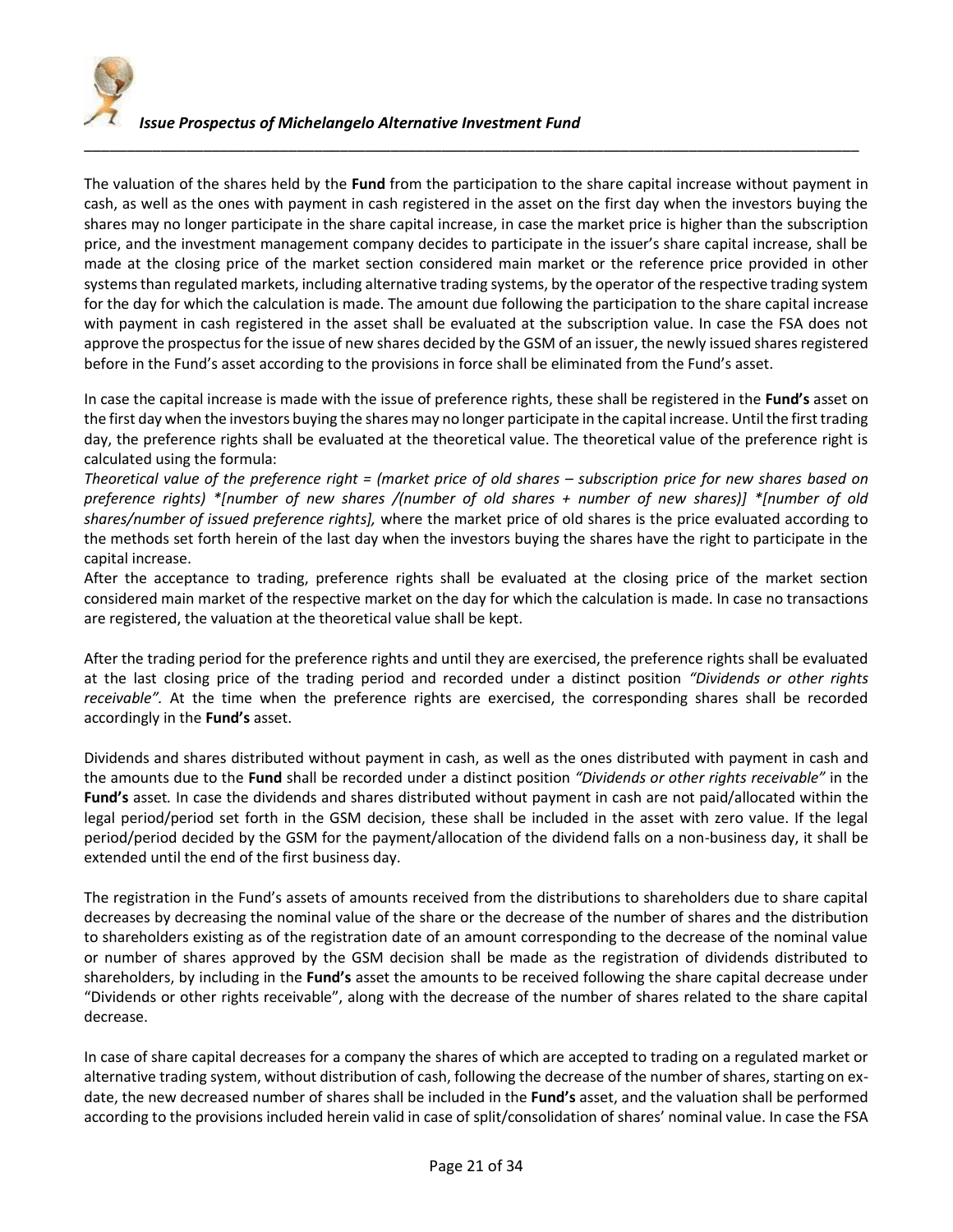

\_\_\_\_\_\_\_\_\_\_\_\_\_\_\_\_\_\_\_\_\_\_\_\_\_\_\_\_\_\_\_\_\_\_\_\_\_\_\_\_\_\_\_\_\_\_\_\_\_\_\_\_\_\_\_\_\_\_\_\_\_\_\_\_\_\_\_\_\_\_\_\_\_\_\_\_\_\_\_\_\_\_\_\_\_\_\_\_\_\_\_ rejects the share capital decrease, the amounts previously registered in the Fund's asset according to the regulations in force shall be eliminated from the asset starting on the date of the rejection document.

## *b) Fix income instruments*

**(1) Fix income instruments accepted to trading and traded in the last 30 trading days (business days) on a regulated market in Romania, another member or accepted to the official listing of a stock exchange of a third country** shall be evaluated in the asset at the closing price of the market section considered main market, valid on the day for which the calculation is made. When accepted to trading on several regulated markets, both in Romania and another member state, traded in the last 30 trading days (business days), the fix income instruments shall be evaluated at the closing price of the market section considered main market. In case of fix income instruments accepted to trading also on stock exchanges of third countries, the price of the market having the highest liquidity and trading frequency shall be considered. In case of fix income instruments accepted to trading exclusively on several stock exchanges of third countries, these shall be evaluated at the closing price of the stock exchange having the highest liquidity and trading frequency, determined based on the volume and number of transactions registered in the last 365 days, valid on the day for which the calculation is made. The calculation is made on a yearly basis, at the beginning of each calendar year.

**(2) Fix income instruments accepted to trading and traded in the last 30 trading days (business days) on other trading systems than regulated markets,** including on an alternative trading systems in Romania, another member state or a third country shall be evaluated at the reference price provided in other trading systems than regulated markets, including alternative systems, by the operator of the respective trading system, for each segment of the respective system, valid on the day for which the calculation is made. The price used as reference price is calculated based on the trading activity on the day for which the calculation of the asset is made, used as reference in the opening of the next day trading session. When accepted to trading on several trading systems other than the regulated markets of a member state, including the alternative trading systems in Romania, **and traded in the last 30 trading days (business days)**, the securities shall be evaluated at the reference price provided in the alternative systems having the highest liquidity and trading frequency for the security, determined based on the volume and number of transactions registered in the previous calendar year. In case of fix income instruments accepted to trading exclusively on several alternative trading systems of third countries, these shall be evaluated at the reference price provided in the alternative systems having the highest liquidity and trading frequency, determined based on the volume and number of transactions registered in the last 365 days, valid on the day for which the calculation is made. The calculation is made on a yearly basis, at the beginning of each calendar year.

**(3) For fix income instruments not accepted to trading** the method based on the daily registration of the interest and depreciation of the discount/premium for the period lapsed from the investment date shall be used.

**(4) Fix income instruments accepted to trading on a regulated market** or other trading systems than regulated markets of a member state, including on an alternative trading system in Romania, as well as the ones accepted to the official listing of a stock exchange or alternative trading system of a third country, **but not traded in the last 30 trading days (business days)** shall be evaluated in the asset, starting on the 31st day of non-trading, by using the method based on the daily registration of the interest and depreciation of the discount/premium for the period lapsed from the investment date. The daily registration of the interest and the depreciation of the discount/premium shall be made starting from that price level starting on the date when the evaluation method was amended.

**(5) For newly issued fix income instruments** the method based on the daily registration of the interest and depreciation of the discount/premium for the period lapsed from the investment date shall be used. In case the principal and coupons related to fix income instruments are not paid within 10 business days from the day mentioned in the Issue Prospectus of the fix income instruments, these shall be included in the asset with zero value. In monitoring the number of 10 business days, the calendar to be considered is the one used in the home country of the fix income instruments,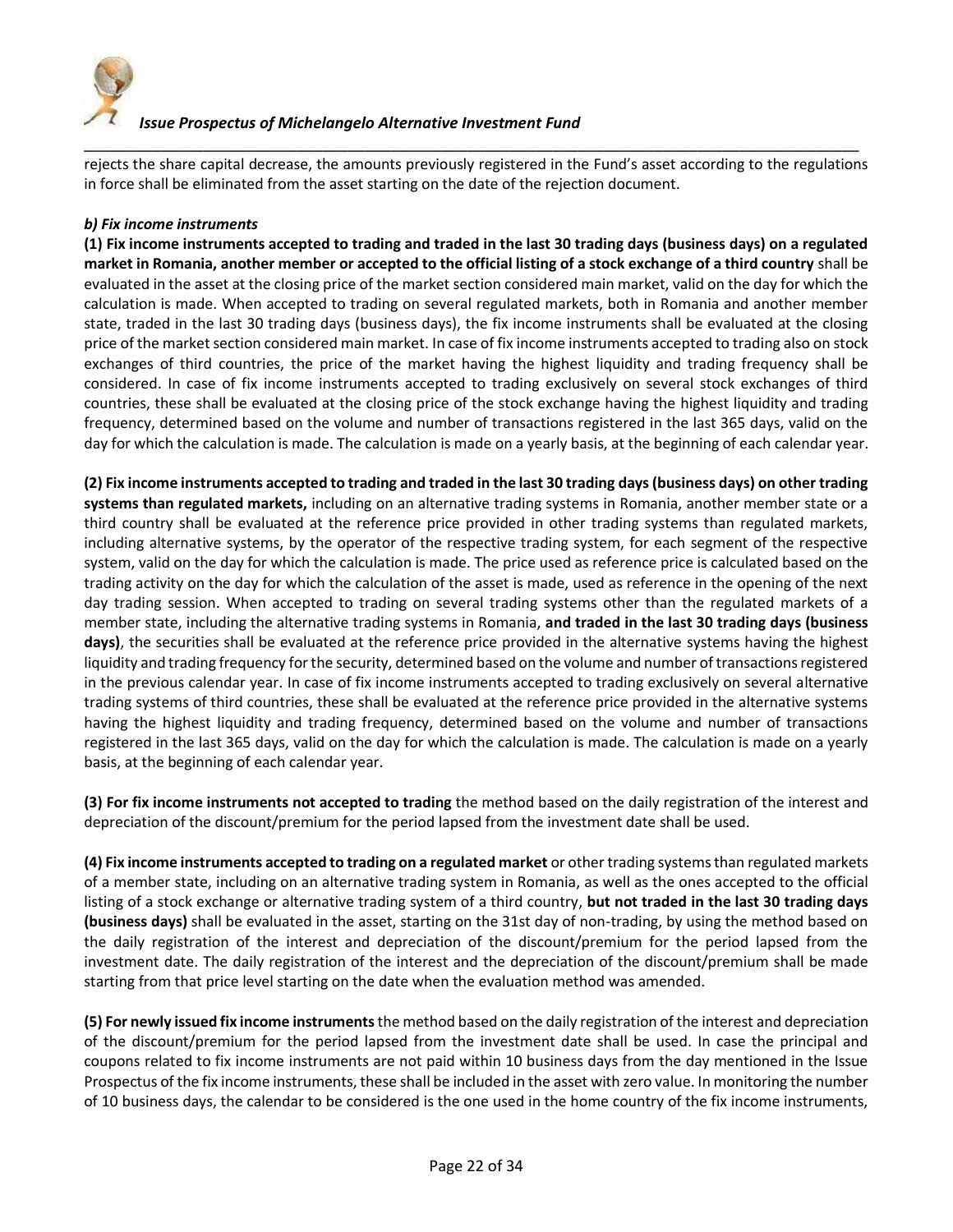

\_\_\_\_\_\_\_\_\_\_\_\_\_\_\_\_\_\_\_\_\_\_\_\_\_\_\_\_\_\_\_\_\_\_\_\_\_\_\_\_\_\_\_\_\_\_\_\_\_\_\_\_\_\_\_\_\_\_\_\_\_\_\_\_\_\_\_\_\_\_\_\_\_\_\_\_\_\_\_\_\_\_\_\_\_\_\_\_\_\_\_ as there may be differences between Romanian business days and the business days in other countries. If the due date falls on a non-business day, it shall be automatically extended until the end of the first business day.

In case of fix income instruments not accepted to trading on a regulated market or alternative trading system, included in the Fund's portfolio, for prudential purposes, in case the management company notices, according to the periodical financial statements of the issuer of such instruments, that there is a significant risk that it fails to meet its payment obligations in relation to regular coupons and principal, the management company shall make gradual value adjustments of the exposure to the respective instrument, based on an internal analysis or a valuation report elaborated by an authorised valuator. Such value adjustments shall be notified to the FSA once this procedure starts to be applied.

The depreciation of the value of fix income instruments also applies in case there are delays in the payment of coupons, changes to the payment date, after they reach their maturity, as well as changes to the maturity date.

The Company shall publish complete information on the reasons and causes that triggered the value adjustment, as well as details on the methodology used for gradual value adjustment in the half-yearly and yearly activity report sent to the FSA.

In case that, after making the value adjustment, the issuer of the fix income instruments not accepted to trading on a regulated market or alternative trading system does not effectively meet its payment obligation in relation to regular coupons and principal, these shall be included in the asset with zero value. In case that, after the inclusion in the Fund's asset with zero value according to the provisions above, the issuer of the fix income instruments not accepted to trading on a regulated market or alternative trading system meets all its overdue payment obligations in relation to the Fund, the respective instruments shall be revaluated in the Fund's asset using the method based on the daily registration of the interest and depreciation of the discount/premium for the period lapsed from the investment date.

The valuation in the Fund's asset of the corporate bonds not accepted to trading on a regulated market or an alternative trading system for which the payment on maturity did not take place within 10 business days from the term set forth in the issue prospectus, shall be made with 0 (zero) value or using the value of the foreclosed collateral, as the case may be, while it shall be forbidden to make additional investments in securities issued by the same issuer. The valuation of the respective collaterals shall be made off balance sheet, according to the rules applicable for the valuation of the Fund's assets. The status of collaterals shall be notified to the FSA when sending the first weekly report on the Fund's net asset after the investment date. The status of collaterals (that may be bank guarantee letters, insurance of the bond issue by an insurance company or other similar justifying documents issued by financial institutions) contains, besides the signature of the Company's responsible persons, the one of the representative of the Fund's Depositary.

## *b) Money market instruments*

**(1) Money market instruments accepted to trading and traded in the last 30 trading days (business days) on a regulated market** in Romania, another member state or accepted to the official listing of a stock exchange of a third country shall be evaluated at the closing price of the market section considered main market, valid on the day for which the calculation is made. When accepted to trading on several regulated markets, both in Romania and a member state, traded in the last 30 trading days (business days), money market instruments shall be evaluated at the closing price of the market section considered main market. In case the financial instruments are also accepted on stock exchanges of a third country, the price of the market with the highest liquidity and trading frequency shall be considered. In case of money market instruments accepted to trading exclusively on several stock exchanges of third countries, these shall be evaluated at the closing price of the stock exchange having the highest liquidity and trading frequency for that instrument, determined based on the volume and number of transactions registered in the last 365 days, valid on the day for which the calculation is made. The calculation is made on a yearly basis, at the beginning of each calendar year.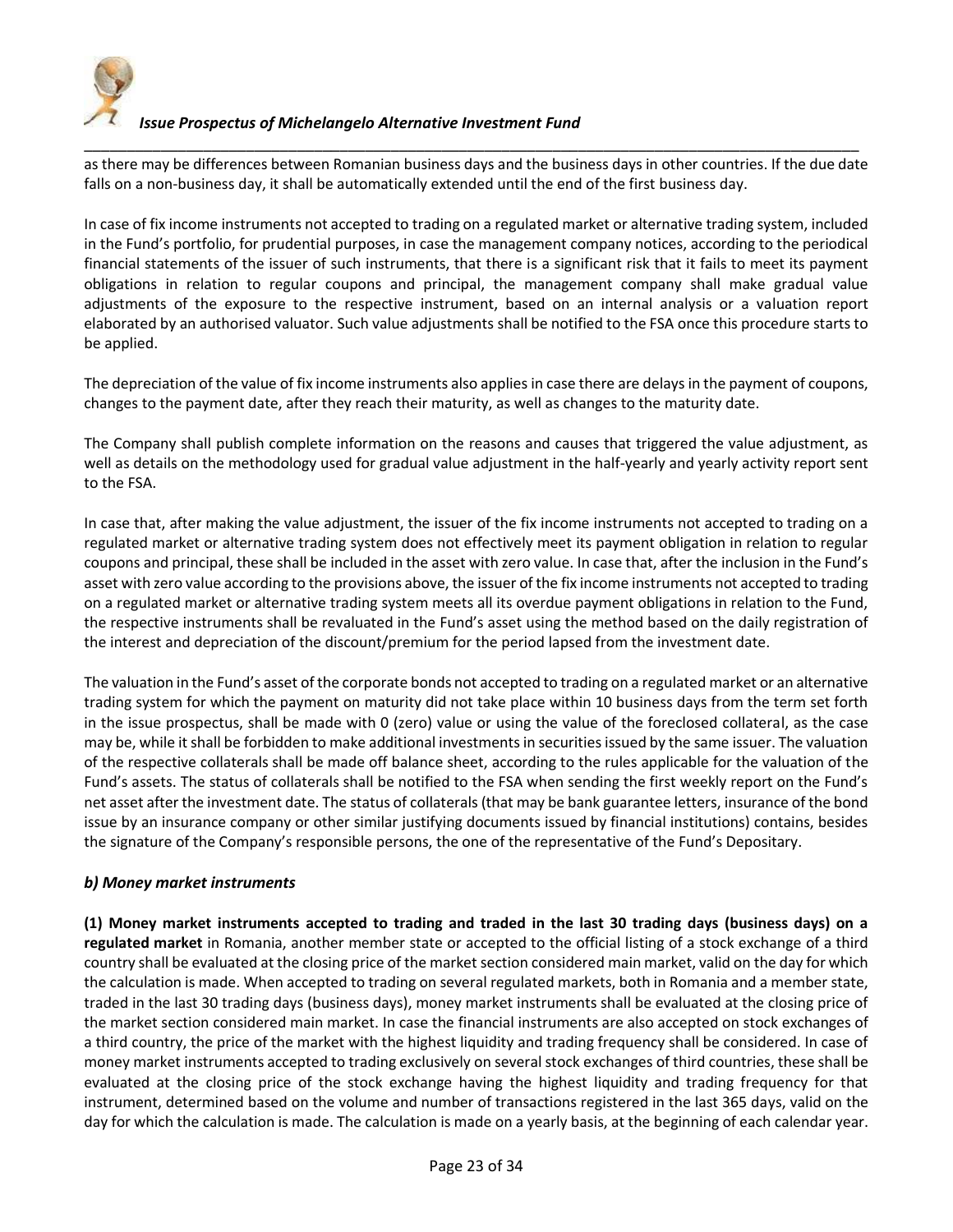

**(2) Money market instruments accepted to trading and traded in the last 30 trading days (business days) on other trading systems than regulated markets,** including on an alternative trading system in Romania, another member state or a third country, shall be evaluated at the reference price provided in other trading systems than regulated markets, including other alternative trading systems, by the operator of the respective trading system, for each segment of the respective system, valid on the day for which the calculation is made. The price used as reference price is calculated based on the trading activity on the day for which the calculation of the asset is made, used as a reference in the opening of the next day trading session. When accepted to trading on several trading systems other than regulated markets of a member state, including alternative trading systems in Romania, and **traded in the last 30 trading days (business days)**, money market instruments shall be evaluated at the reference price provided in the alternative systems having the highest liquidity and trading frequency, determined based on the volume and number of transactions registered in the previous calendar year. In case money market instruments are also accepted on alternative trading systems of a third country, the price of the market with the highest liquidity and trading frequency shall be considered. In case of money market instruments accepted to trading exclusively on several alternative trading systems of third countries, these shall be evaluated at the reference price provided in the alternative systems having the highest liquidity and trading frequency, determined based on the volume and number of transactions registered in the last 365 days, valid on the day for which the calculation is made. The calculation is made on a yearly basis, at the beginning of each calendar year.

\_\_\_\_\_\_\_\_\_\_\_\_\_\_\_\_\_\_\_\_\_\_\_\_\_\_\_\_\_\_\_\_\_\_\_\_\_\_\_\_\_\_\_\_\_\_\_\_\_\_\_\_\_\_\_\_\_\_\_\_\_\_\_\_\_\_\_\_\_\_\_\_\_\_\_\_\_\_\_\_\_\_\_\_\_\_\_\_\_\_\_

**(3) Money market instruments not accepted to trading on regulated markets** or other trading systems than regulated markets, including alternative systems in Romania, another member state or a third country, shall be evaluated in the asset by using the method based on the daily registration of the interest and depreciation of the discount/premium for the period lapsed from the investment date. The daily registration of the interest and depreciation of the discount/premium shall be made starting from that price level from the date when the valuation method was amended.

**(4) Money market instruments** accepted to trading on a regulated market or other trading systems than regulated markets, including alternative systems in Romania, a member state, as well as the ones accepted to the official listing of a stock exchange or an alternative trading system of a third country, **but not traded in the last 30 trading days (business days)** shall be evaluated in the asset, starting on the 31st day of non-trading, by using the method based on the daily registration of the interest and depreciation of the discount/premium for the period lapsed from the investment date. The daily registration of the interest and the depreciation of the discount/premium shall be made starting from that price level from the date when the valuation method was amended.

Bank deposits and deposit certificates shall be evaluated using the method based on the daily registration of the interest for the period lapsed from the investment date.

Structured deposits shall be evaluated based on the principle of the daily registration of the minimum guaranteed interest of the respective structured deposit, to be granted by the bank. In case a minimum interest is not guaranteed, the valuation shall be made at the level of the current account minimum interest. Upon maturity, if the evolution of the underlying asset observed the deposit conditions, the positive interest difference shall be registered for the entire period lapsed since the deposit was pledged. The valuation method shall be maintained during the entire deposit term.

Deposits with upfront interest payment, irrespective of the deposit term, shall be evaluated at the value of the initial deposited amount during the entire deposit term.

In case of deposits and deposit certificates, if payments were received before maturity, the amounts thus received shall be deducted from the calculated value.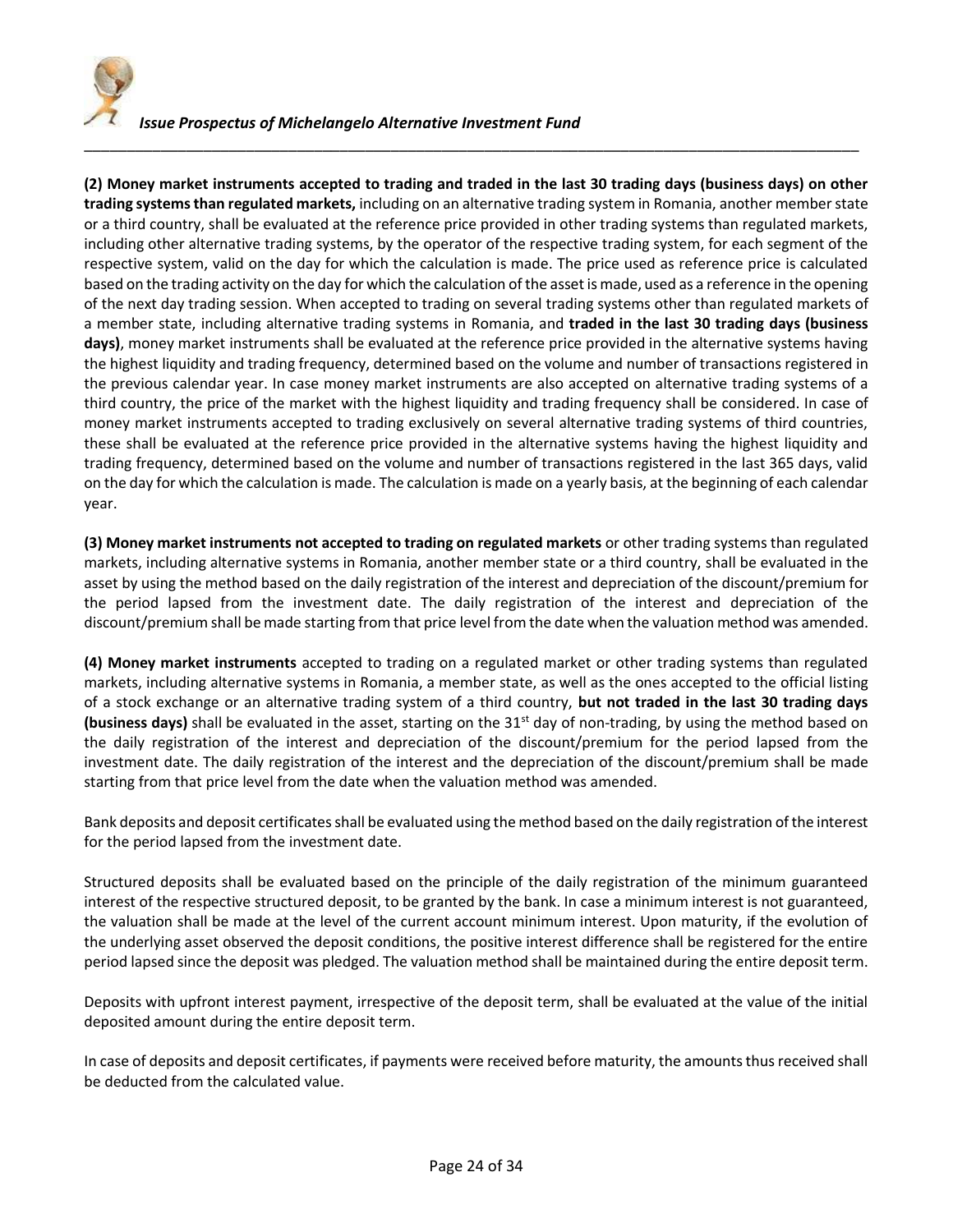

Money market operations, namely repo/reverse repo of assets eligible for trading shall be included in the **Fund's** portfolio as follows:

\_\_\_\_\_\_\_\_\_\_\_\_\_\_\_\_\_\_\_\_\_\_\_\_\_\_\_\_\_\_\_\_\_\_\_\_\_\_\_\_\_\_\_\_\_\_\_\_\_\_\_\_\_\_\_\_\_\_\_\_\_\_\_\_\_\_\_\_\_\_\_\_\_\_\_\_\_\_\_\_\_\_\_\_\_\_\_\_\_\_\_

a) repos in which the **Fund** purchases assets eligible for trading, with the counterparty's firm commitment to repurchase the respective assets on a subsequent date at a price set on the transaction date, are evaluated by the daily registration of the receivable plus the acquisition value;

b) reverse repos in which the **Fund** sells assets eligible for trading, making a firm commitment to repurchase the respective assets on a subsequent date at a price set on the transaction date, are evaluated as follows:

1. during the period between the receipt date of the amount for the money market operation and the date of the firm commitment to repurchase, the securities subject to the operation shall be evaluated daily according to the methods included herein regarding securities accepted and not accepted to trading on a regulated market or other trading systems than regulated markets, including alternative trading systems in Romania, a member state or a third country. The securities subject to the transaction shall be recorded under a dedicated asset line "Securities - support for reverse repo agreements" in the respective security category; art 121 par. 14

2. during the same period, the settlement value and the daily registration of the related debt shall have negative values recorded under an asset line *"money market instruments, other than those traded on a regulated market, according to art. 82 letter g) of GEO 32/2012 – reverse repo agreements for securities issued by central public administration"*.

The newly-issued bonds containing a commitment for listing are evaluated until the date of acceptance to trading similarly to fix income instruments not accepted to trading included herein.

## *c) Derivatives:*

**(1) Derivatives accepted to trading on a regulated market** in Romania, another member state or accepted to the official listing of a stock exchange of a third country **and traded in the last 30 trading days (business days)** shall be evaluated at the closing price of the market section considered main market, valid on the day for which the calculation is made. When accepted on several regulated markets, both in Romania and another member state, derivatives shall be evaluated at the closing price of the market section considered main market. In case the derivatives are also accepted on stock exchanges of a third country, the price of the market with the highest liquidity and trading frequency shall be considered. In case of derivatives accepted to trading exclusively on several stock exchanges of third countries, these shall be evaluated at the closing price of the stock exchange having the highest liquidity and trading frequency, determined based on the volume and number of transactions registered in the last 365 days, valid on the day for which the calculation is made. The calculation is made on a yearly basis, at the beginning of each calendar year.

**(2) Derivatives accepted to trading on other trading systems than regulated markets** of a member state**,** including on an alternative trading system in Romania, another member state or a third country **and traded in the last 30 trading days (business days)** shall be evaluated at the reference price provided in other trading systems than regulated markets, including alternative systems, by the operator of the respective trading system, for each segment of the respective system, valid on the day for which the calculation is made. The price used as reference price is calculated based on the trading activity on the day for which the calculation of the asset is made, used as a reference in the opening of the next day trading session. When traded on several trading systems other than regulated markets of a member state, including the alternative trading systems in Romania, derivatives shall be evaluated at the reference price provided in the alternative systems having the highest liquidity and trading frequency, determined based on the volume and number of transactions registered in the previous calendar year. In case the derivatives are also accepted on alternative trading systems of a third country, the price of the market with the highest liquidity and trading frequency shall be considered. In case of derivatives accepted to trading exclusively on several alternative trading systems of third countries, these shall be evaluated at the reference price provided in the alternative systems having the highest liquidity and trading frequency for that derivative, determined based on the volume and number of transactions registered in the last 365 days, valid on the day for which the calculation is made. The calculation is made on a yearly basis, at the beginning of each calendar year.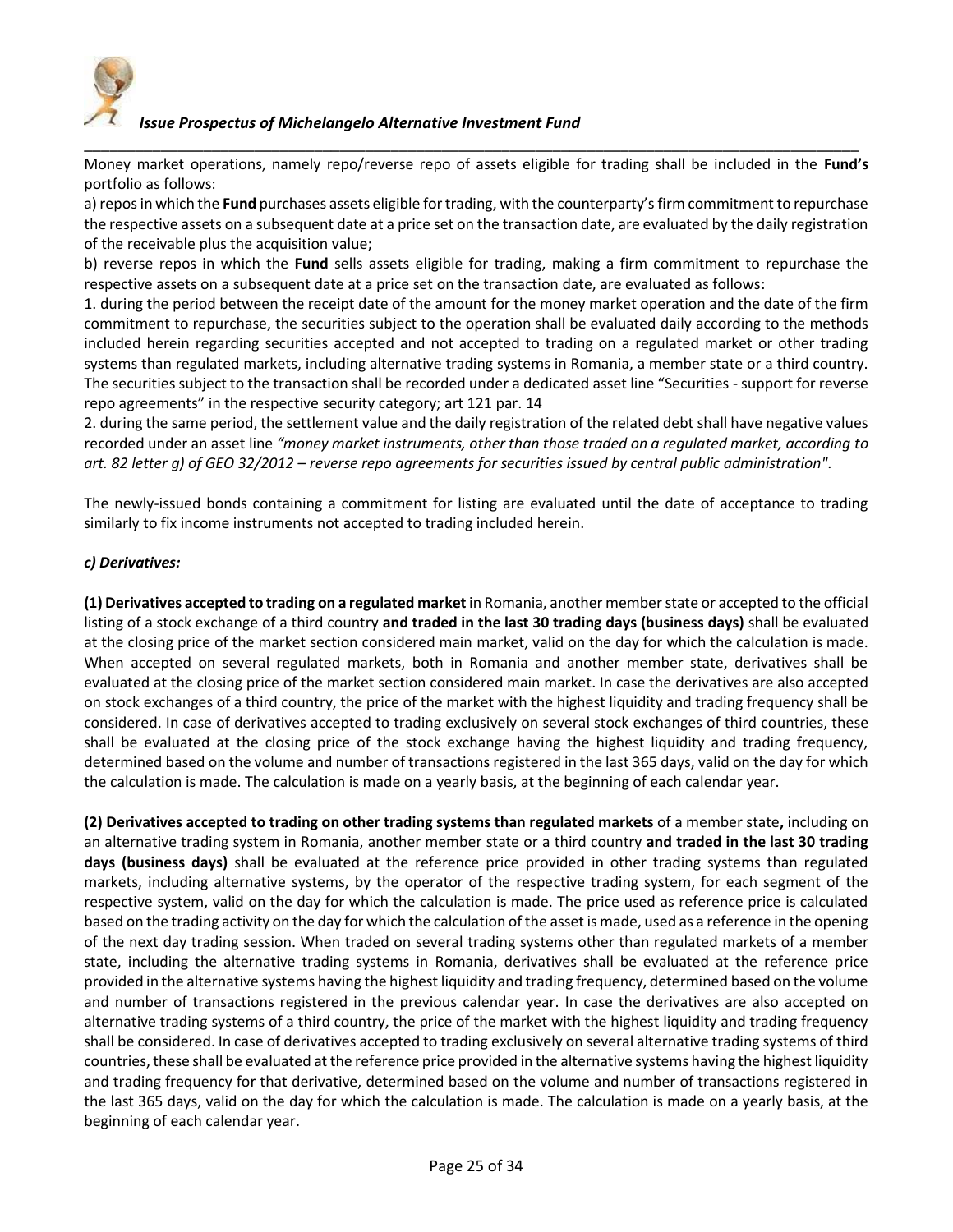

**(3) Derivatives accepted to trading on a regulated market** or other trading systems than regulated markets, of a member state, including an alternative trading system in Romania, as well as the ones accepted to the official listing of a stock exchange or an alternative trading system of a third country, but not traded in the last 30 trading days (business days) shall be evaluated in the asset, starting on the 31<sup>st</sup> day of non-trading, by using customary techniques on financial market (reference to the current value of another similar instrument, models for cash flow analysis and options valuation), so as to observe the fair value principle. These techniques shall be approved by the management of the management company.

\_\_\_\_\_\_\_\_\_\_\_\_\_\_\_\_\_\_\_\_\_\_\_\_\_\_\_\_\_\_\_\_\_\_\_\_\_\_\_\_\_\_\_\_\_\_\_\_\_\_\_\_\_\_\_\_\_\_\_\_\_\_\_\_\_\_\_\_\_\_\_\_\_\_\_\_\_\_\_\_\_\_\_\_\_\_\_\_\_\_\_

**(4) Derivatives not accepted to trading on regulated markets or other trading systems than regulated markets, including the alternative systems in Romania, of a member state or a third country**, shall be evaluated in the asset by using customary techniques on financial market (reference to the current value of another similar instrument, models for cash flow analysis and options valuation), so as to observe the fair value principle. These techniques shall be approved by the management of the management company.

#### **d) Securities of undertakings for collective investment**

**1) Securities of undertakings for collective investment not traded on a regulated market** shall be evaluated at the last net asset value per share calculated and published by their manager.

**(2) Securities of undertakings for collective investment accepted to trading and traded in the last 30 trading days (business days) on a regulated market or other systems than regulated markets, including on an alternative trading system in Romania, a member state,** as well as the ones accepted to the official listing of a stock exchange of a third country shall be evaluated at the reference price provided in other trading systems than regulated markets, including alternative systems, by the operator of the respective trading system, for each segment of the respective system, valid on the day for which the calculation is made. The price used as reference price is calculated based on the trading activity on the day for which the calculation of the asset is made, used as a reference in the opening of the next day trading session. When traded on several trading systems, other than regulated markets, of a member state, including alternative trading systems in Romania, derivatives shall be evaluated at the reference price provided in the alternative systems having the highest liquidity and trading frequency, determined based on the volume and number of transactions registered in the previous calendar year. In case securities are also accepted on alternative trading systems of a third country, the price of the market with the highest liquidity and trading frequency shall be considered. In case of securities accepted to trading exclusively on several alternative trading systems of third countries, these shall be evaluated at the reference price provided in the alternative systems having the highest liquidity and trading frequency for that security, determined based on the volume and number of transactions registered in the last 365 days, valid on the day for which the calculation is made. The calculation is made on a yearly basis, at the beginning of each calendar year.

**(3) Securities traded on a regulated market or other systems than regulated markets, including on an alternative trading system in Romania, a member state or a third country, but not traded in the last 30 trading days** shall be evaluated in the same manner as not-traded securities.

## *f) Other investments*

The holdings in current accounts shall be evaluated by considering the balance available on the date for which the calculation is made. The amounts existing in the current accounts opened with credit institutions under bankruptcy procedure shall be included in the net asset with zero value.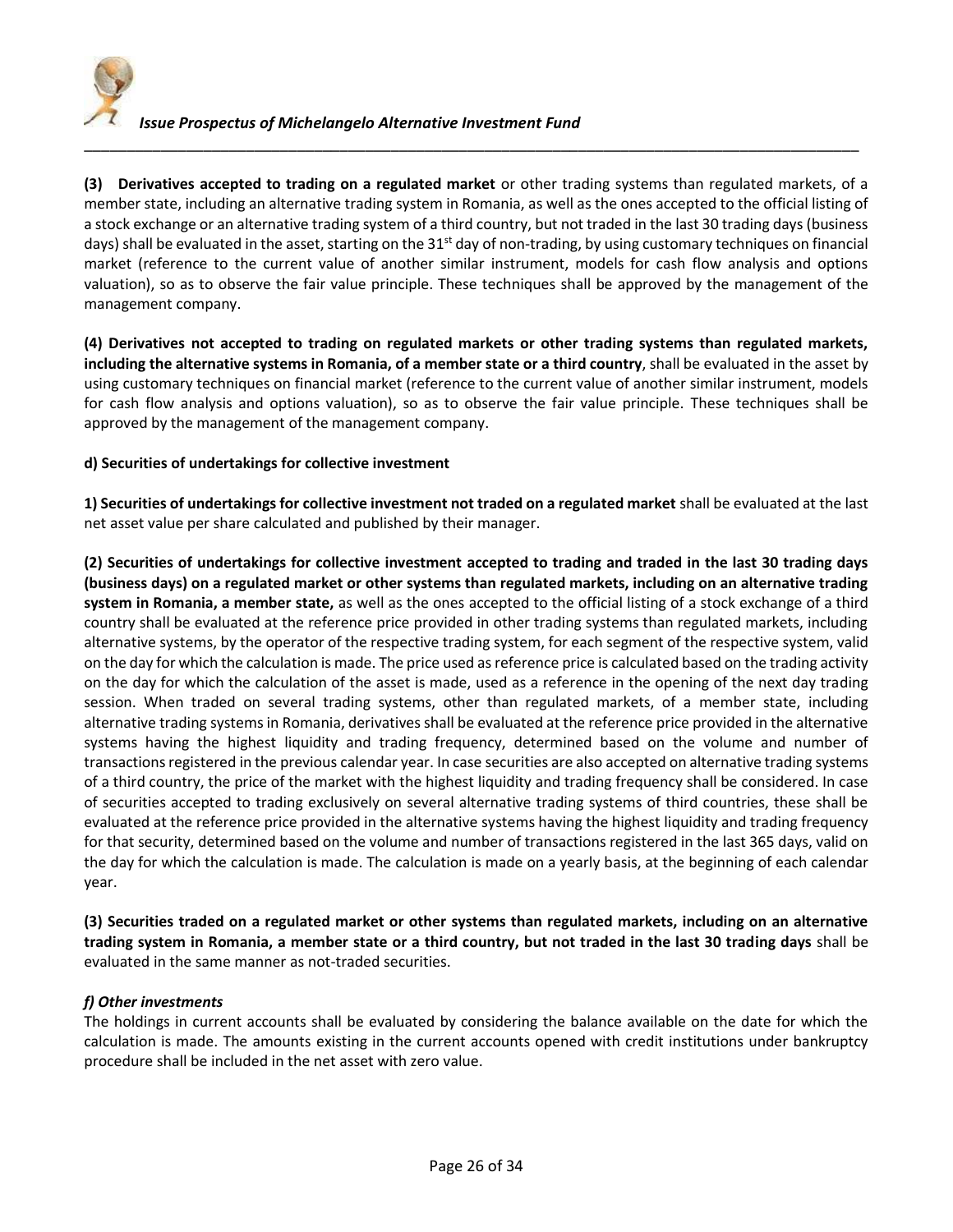

## **CHAPTER 8. FEES AND OTHER COSTS**

#### **(a) Fees payable by the Fund's investors**

As of the update of this Issue Prospectus, the value of the subscription fee is 0.10% of the amount deposited by the investor.

The maximum value of the subscription fee may be **3%** of the amount deposited by the investor

The company may change the value of the subscription fee and increase or decrease the same without exceeding the maximum value, and shall notify the FSA within maximum 10 days from such a change, which will enter into force on the date when the notice to investors is published in the daily newspaper mentioned in this Prospectus.

The company may increase the maximum value of the subscription fee only after obtaining the FSA approval and the enforcement after at least 10 days from the publication of the notice to investors.

The subscription fee shall be received when fund units are subscribed by the investment management company.

When redeeming fund units, investors shall not be charged any fees.

**(b)** Other fees

#### **(I) Fees paid by the Fund:**

Fees paid by the Fund:

- (1) fees payable to the Management Company;
- (2) fees payable to the Depositary;
- (3) fees payable to brokers;
- (4) account turnover fees and other banking services;
- (5) tariffs and charges payable to the FSA;
- (6) expenses incurred for the issuance of the **Fund's** documents;
- (7) financial audit fees;
- Expenses are booked daily considering the following:
- (a) expense distribution does not cause significant fluctuations in the value per fund unit;

(b) expenses are planned on a monthly basis, considered on a daily basis in the determination of the net asset value and reconciled at the end of the month (management fees, depositary fees);

(c) expenses are estimated on a daily basis, booked and reconciled on a regular basis (issue expenses, purchase of LEI code - Legal Entity Identifier).

The **Fund's** formation, distribution and advertising costs shall be borne by the Management Company.

The expenses related to the sale/purchase of securities and other financial assets are paid to the companies carrying out the transactions and are borne by the **Fund** in full. The **Fund** shall pay the fees and commissions for specific banking operations (transfers, opening of current accounts, deposits etc.) set by each bank.

#### **(II) Deposit and custody fee**

The Fund pays a deposit fee applied to the monthly average value of the net asset, up to a maximum of 0.06% / month.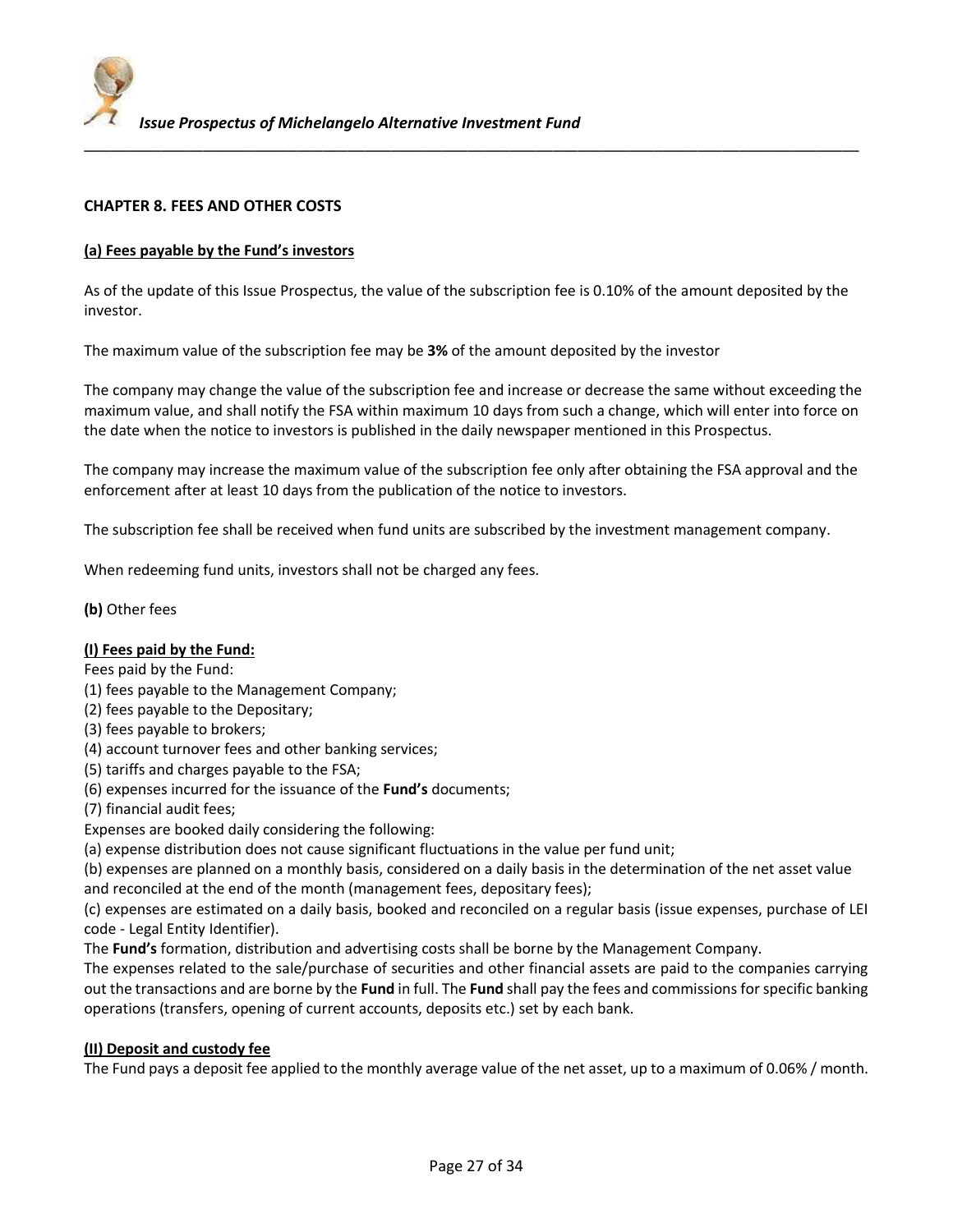

The custody fees are charged for the following activities:

**1. Maximum fees in relation to custody services for securities traded on the local market (BSE):**

*a)* fee for the safekeeping securities: 0.1% per year of the monthly average value of the portfolio in custody;

*b)* fee for transaction settlement, processing transfers and other operations in connection to securities under custody: 20 RON/transaction + Central Depository's fees;

\_\_\_\_\_\_\_\_\_\_\_\_\_\_\_\_\_\_\_\_\_\_\_\_\_\_\_\_\_\_\_\_\_\_\_\_\_\_\_\_\_\_\_\_\_\_\_\_\_\_\_\_\_\_\_\_\_\_\_\_\_\_\_\_\_\_\_\_\_\_\_\_\_\_\_\_\_\_\_\_\_\_\_\_\_\_\_\_\_\_\_

*c)* services for corporate events:

- o notice regarding the GSM, upon request: 20 RON/ notice;
- $\circ$  payment event (such as, without being limited to, dividends, coupons, principal repaid): 30 RON/payment event;
- o vote exercise in the GSM: 300 RON / AGA + participation expenses;

*d)* other fees:

- $\circ$  Fee for issuance of account statement of Section I of the Central Depository, Fee for the issuance of confidential code, Fee for sending the instruction after the deadline for sending the settlement instruction in the posttrading system by the Custodian, Fee for amending the identification data of account holders in Section 1 of the Central Depository: DC fee/ operation;
- o Fee for processing pledge operations in connection to securities: 40 RON+ DC fee / operation;

#### **2. Maximum fees in relation to custody services for securities traded on external markets:**

*a)* fee for the safekeeping securities: 0.575% per year of the monthly average value of the portfolio in custody; *b)* fee for transaction settlement, processing transfers and other operations in connection to securities under custody: EUR 100/trade;

*c)* services for corporate events:

- o notice regarding the GSM, upon request: 10 EUR/ notice;
- $\circ$  payment event (such as, without being limited to, dividends, coupons, principal repaid): 20 EUR/event;
- o Tax reclaim: 100 EUR+ third parties fees;
- o Other corporate events (without being limited to dividend reinvestment, squeeze out, takeover offers, conversion): 100 EUR + third parties fees;

*d)* Other fees: fees for cancellation/amendments of settlement instructions: EUR 10 / transaction

#### **3. Maximum fees in relation to custody services for securities traded on the local market (SAFIR):**

*a)* Fee for transaction settlement:

- o DVP, RVP, REPO: 100 RON/ transaction;
- o Transfer without payment: 100 RON / transaction;

*b)* Fee for related services

- o Corporate events (eg. coupon payment, maturity): RON 20 / event;
- o Pledge: RON 200 /event;
- o Replacement of pledged security (ISIN): RON 100 / event;

*c)* Settlement fee related to the participation on the Primary Market: 0.10% transaction;

All these fees are paid out of the Fund's assets. Custody fees do not include value added tax (VAT) and are subject to the applicable VAT regulations.

#### **(III) Management Fee**

The Fund's management fee is of maximum 0.4% per month and minimum 0.1% month, out of the monthly average of the Fund's net assets. The management fee is paid monthly. Upon the authorisation of this Issue Prospectus, the management fee charged by the Company was 0.17% per month out of the monthly average of the Fund's net assets.

The investment management company may change the value of the management fee. In case the fee is decreased or increased below the maximum limit, the fee may be changed after notifying the FSA and 2 days after the publication of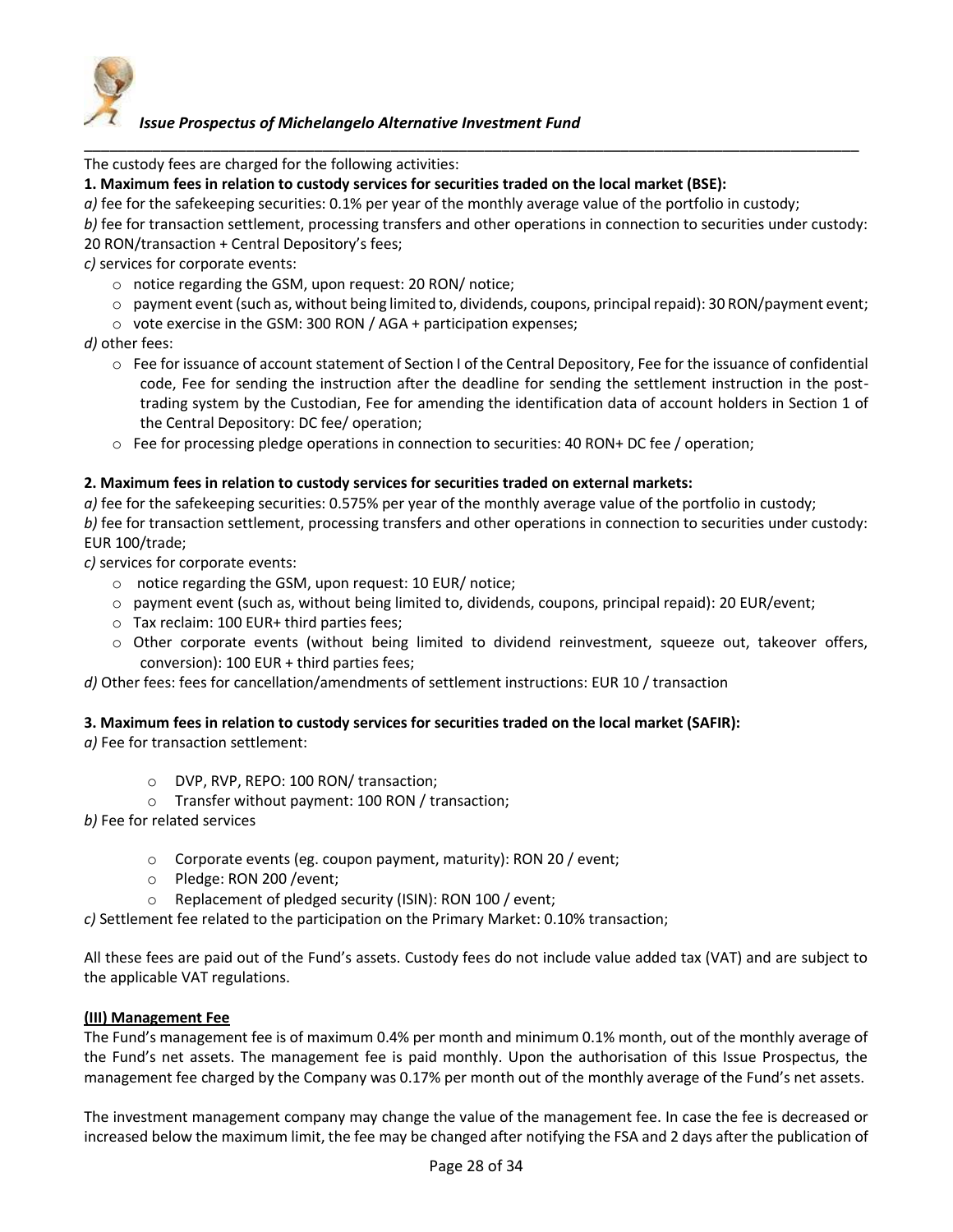

\_\_\_\_\_\_\_\_\_\_\_\_\_\_\_\_\_\_\_\_\_\_\_\_\_\_\_\_\_\_\_\_\_\_\_\_\_\_\_\_\_\_\_\_\_\_\_\_\_\_\_\_\_\_\_\_\_\_\_\_\_\_\_\_\_\_\_\_\_\_\_\_\_\_\_\_\_\_\_\_\_\_\_\_\_\_\_\_\_\_\_ a notice to investors. The management company may increase the maximum value of the management fee only after obtaining the FSA approval and must publish the new value at least 10 days before it becomes applicable.

## **CHAPTER 9. MERGER, TRANSFORMATION, LIQUIDATION AND MATURITY OF THE FUND**

#### **(a) Merger and dissolution of open end investment funds**

Open end investment funds may merge by:

a) absorption of one or more funds by another fund;

b) creation of a new fund by amalgamating two or more funds.

The merger by absorption involves the transfer of all the assets belonging to one or more open end investment funds to another fund, called the absorbing fund, and leads to the dissolution of the incorporated fund/funds.

The merger by amalgamation involves the establishment of a new open end investment fund, to which the merging funds transfer all their assets and results in the dissolution of all the merging funds. The merger of two or more open end investment funds takes place at the initiative of the company managing the respective funds. By merger, the investment management company/companies shall have a sole objective to protect the interests of the investors in the funds involved in the merger.

The management company/companies shall send to the Authority the notice on the intention to merge the funds, together with the draft of the merger agreement and a certificate of status issued by the depositary containing the number of investors and the net asset value of the funds subject to the merger.

Within maximum 30 days from document submission, the Authority shall issue a decision for the suspension of the issue and redemption of the fund units of the funds involved in the merger, save for the full redemptions of fund units, until the completion of the merger, but not more than 90 days from the suspension date.

The suspension decision shall become effective 30 days after the date when it was communicated to the management company/companies involved. Within five days from the said communication date, the management company/companies is/are obliged to publish and send to the Authority the proof of publishing the announcement on the intention to merge and the date as of which the issue and redemption of fund units of the funds subject to the merger is suspended. For the purpose of investor protection, the management company/companies must state in the merger announcement that, following the merger, there is no guarantee that the value of the fund unit shall have the same value as before the merger.

The investment management company/companies have the obligation to pay out all the redemption requests submitted during the period between the publication of this announcement and the start date of the suspension of the issue and redemption of the fund units of the funds subject to the merger, as the provisions laid down in art. 110(3) and (4) of Regulation no. 9/2014 do not apply.

In case of merger by absorption, the Authority shall withdraw the authorisation of the absorbed fund, and the absorbing fund shall continue to operate according to the regulations in force.

In case of merger by amalgamation, the FSA shall withdraw the authorisation of the funds involved in the merger and shall authorise the resulted fund. The funds thus merged shall be managed by a single management company.

The management company of the fund resulted from the merger shall submit to the Authority on the business day immediately following the merger a certificate of status issued by the depositary presenting the status of the new fund resulted from the merger, similar to the one submitted when filing the merger notice.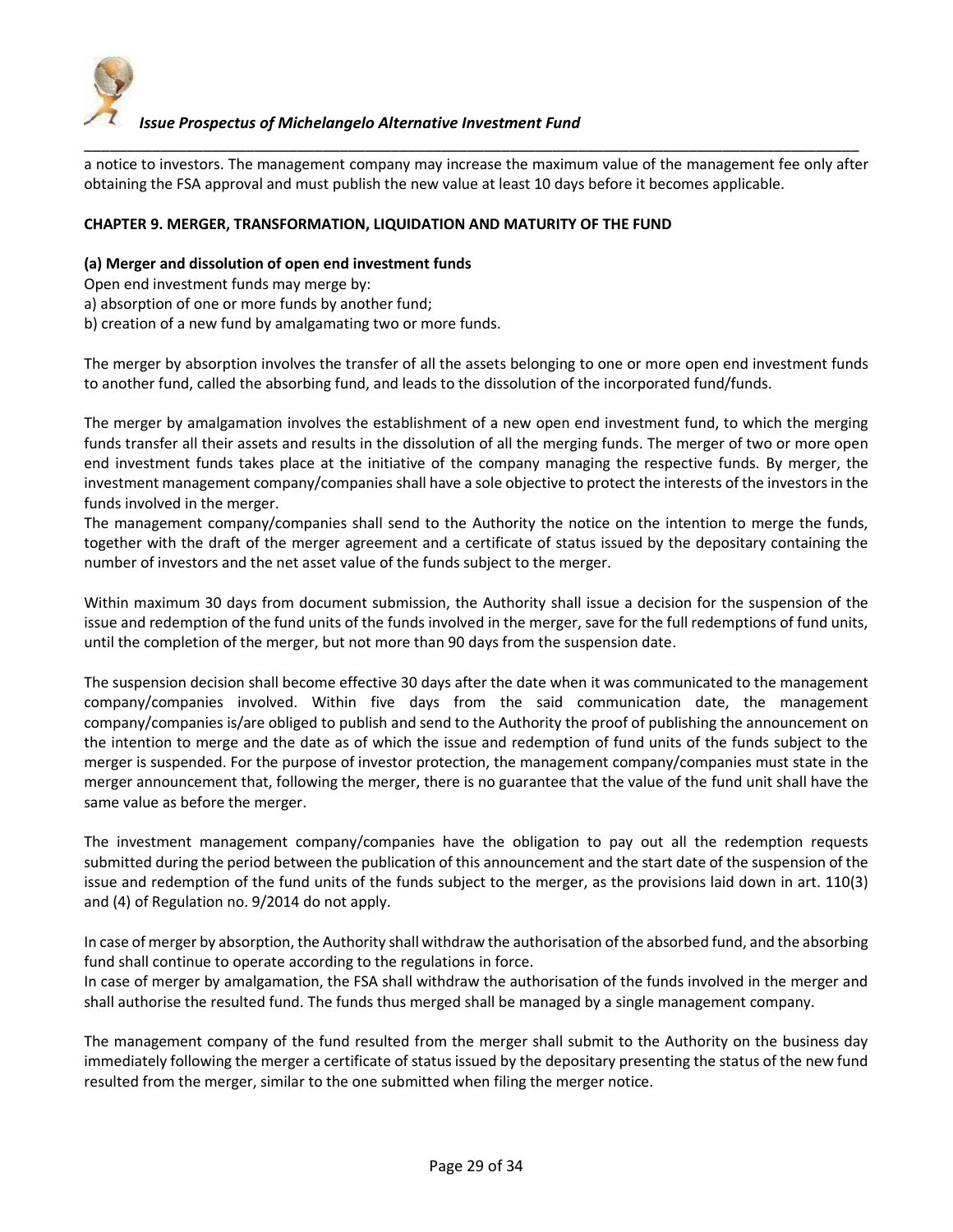

The date as of which the fund unit conversion rate is calculated is the merger date. In case the funds involved in the merger have different depositaries, the mentioned certificate shall be accompanied by a handover protocol executed upon the transfer of the assets of the open end investment funds involved to the depositary of the fund resulted from the merger.

\_\_\_\_\_\_\_\_\_\_\_\_\_\_\_\_\_\_\_\_\_\_\_\_\_\_\_\_\_\_\_\_\_\_\_\_\_\_\_\_\_\_\_\_\_\_\_\_\_\_\_\_\_\_\_\_\_\_\_\_\_\_\_\_\_\_\_\_\_\_\_\_\_\_\_\_\_\_\_\_\_\_\_\_\_\_\_\_\_\_\_

**Fund** spin-off is prohibited.

## **(b) Transfer of assets and equity interests**

The companies involved in the merger should adopt identical valuation criteria for the same type of securities which are the assets of the fund involved. Such criteria should be identical to those applicable to the resulting fund. No additional cost shall be incurred by investors as a result of merger. The appropriateness and reliability of the valuation criteria and of the conversion rate for the fund units of the funds involved in the merger must be assessed by financial auditors who are members of the Romanian Chamber of Financial Auditors ("C.A.F.R.").

#### **(c) Fund dissolution**

The Authority shall withdraw the Fund's authorisation in the following cases:

a) upon the request of the Management Company, based on solid grounds, when the value of the assets no longer provide economic reasons to continue the business;

b) in case a new manager cannot be appointed after the authorisation of the Management Company is withdrawn.

The request mentioned at letter a) above must be sent to the Authority together with the resolution of the Supervisory Board within two business days from the meeting. The resolution must contain the following:

a) solid grounds for the decision to dissolve the Fund;

b) status of holdings (information on the number of investors and net asset value, including the net asset value per unit) certified by the Fund's depositary;

c) auditor's report concerning the assets and liabilities of the respective open end investment fund;

d) investor information note regarding the dissolution of the open end investment fund;

e) schedule (timetable) considered for the dissolution process.

Within 15 days from the submission date of the documents above, the Authority shall issue a suspension decision and shall approve the notice to investors which shall be published by the Company at least on its own website and in the daily newspaper mentioned in the issue prospectus, on the day immediately following the receipt of the suspension decision from the Authority. The operation of suspending the issue and redemption of the Fund's equity interests as part of the liquidation of its assets, shall be carried out without granting investors any redemption right.

Within 5 business days from the start of the suspension period set forth in the Authority's decision mentioned above, the Management Company shall request the Authority to withdraw the authorisation of the open end investment fund and shall attach the following documents and information to the respective request:

a) up to date status of the fund's holdings existing at the time the suspension begins (information on the number of investors and net asset value, including the net asset value per share) certified by the fund's depositary; b) financial auditor's report regarding the updated status of the assets and liabilities of the respective open end investment fund.

Within maximum 15 business days from the communication by the Authority of the decision to withdraw the Fund's authorisation, the Company shall conclude an agreement with a financial auditor, member of CAFR, which shall act as trustee in the Fund's dissolution. The agreement shall comprise the duties and responsibilities of the trustee, decided according to the provisions of Law no. 297/2004 and the implementing regulations thereof. A copy of the agreement signed following the review of at least 3 competing bids to ensure the lowest price shall be sent to the Authority.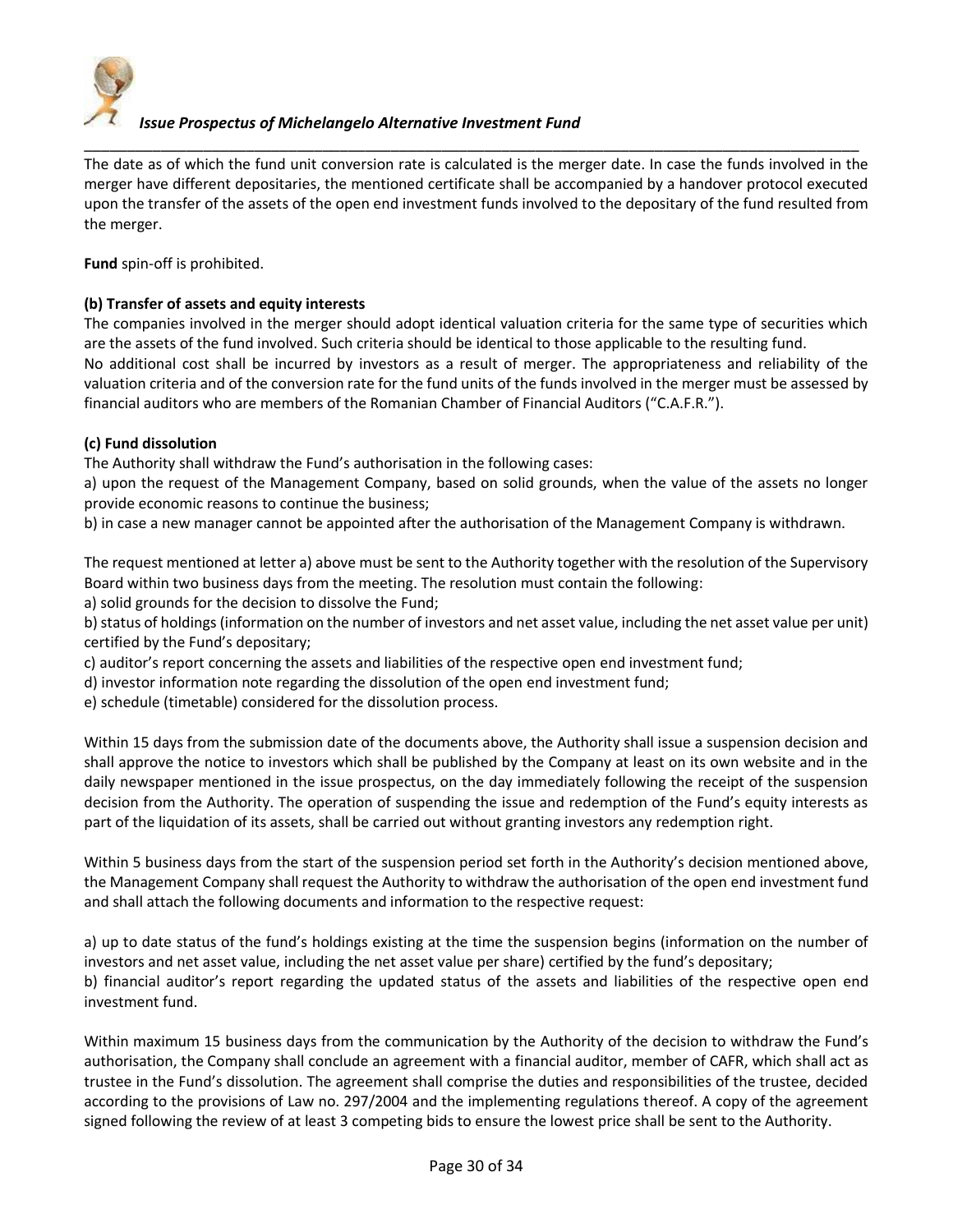

The fundamental duty of the trustee is to act in the best interest of fund unit holders. The trustee's fee shall be paid from the proceeds resulted from the dissolution of the Fund's assets.

The trustee may subcontract natural or legal persons in order to gain assistance and expertise for carrying out its duties and responsibilities, being directly liable for the manner in which they perform their duties. The subcontractors, as well as their duties and responsibilities, must be included in the contract concluded between the management company and the trustee.

\_\_\_\_\_\_\_\_\_\_\_\_\_\_\_\_\_\_\_\_\_\_\_\_\_\_\_\_\_\_\_\_\_\_\_\_\_\_\_\_\_\_\_\_\_\_\_\_\_\_\_\_\_\_\_\_\_\_\_\_\_\_\_\_\_\_\_\_\_\_\_\_\_\_\_\_\_\_\_\_\_\_\_\_\_\_\_\_\_\_\_

The trustee is liable for the payment of the fees and other expenses to all subcontractors, which shall be paid exclusively from the trustee's fee.

The trustee shall foreclose all the assets and take the measures necessary for their preservation. The trustee shall retain copies of all the accounting records and books regarding the Fund, kept by the management company and the depositary.

Within maximum 20 business days from signing the agreement, the trustee shall make a complete inventory of the Fund's assets and liabilities and shall prepare an inventory report comprising, without being limited to:

a) a valuation of all assets at market value and a valuation of all the Fund's current liabilities;

b) a list of all fund unit holders, number and value of fund units held by them prior to dissolution;

c) a schedule of the dates when assets are sold and the proceeds resulted from the sale are paid out.

This report is sent to the management company and the Authority within maximum 48 hours from the elaboration and shall be published in the Authority's Bulletin.

The trustee shall select a Romanian bank or the Romanian branch of a foreign bank, with a good reputation and financial standing, in order to open an account for the sole purpose of depositing the proceeds resulted from dissolution. The trustee shall be the only person authorised to operate the account. No funds other than the ones resulted from dissolution shall be deposited in this account.

The trustee shall complete the dissolution within maximum 60 business days from the publication of the inventory report. The trustee must sell the Fund's assets at the maximum value offered by the market. The trustee may request the Authority to extend the 60-day period referred to above by maximum 30 days for the purpose of selling the assets.

During the Fund's dissolution, following the request for total redemption, the legal obligations regarding the calculation, certification and publication apply only with respect to the Fund's net asset. When the management company decides not to pursue the withdrawal of the Fund's authorisation, the valid net asset value per unit shall be the last NAVS determined by the Company and certified by the Depositary.

After all the assets are liquidated, the trustee shall pay out all the dissolution expenses, as well as any other outstanding costs and liabilities of the Fund and shall keep record of all the amounts expensed from the sale proceeds. Subsequently, the trustee shall initiate the process of distributing the proceeds resulted from dissolution, according to the dates planned in the inventory report. The trustee shall distribute the proceeds resulted from selling the assets to fund unit holders within maximum 10 business days from the completion of the dissolution. The net amounts shall be distributed strictly based on the number of fund units held by each investor as of the date when the dissolution was initiated and according to the principle of equal, fair and non-discriminatory treatment of all investors, independent from any other criteria.

In case it is not possible to pay the value of the fund units to certain investors, the trustee shall retain the said amounts in the bank account mentioned above over an unlimited period. The said bank account shall be set up in the form of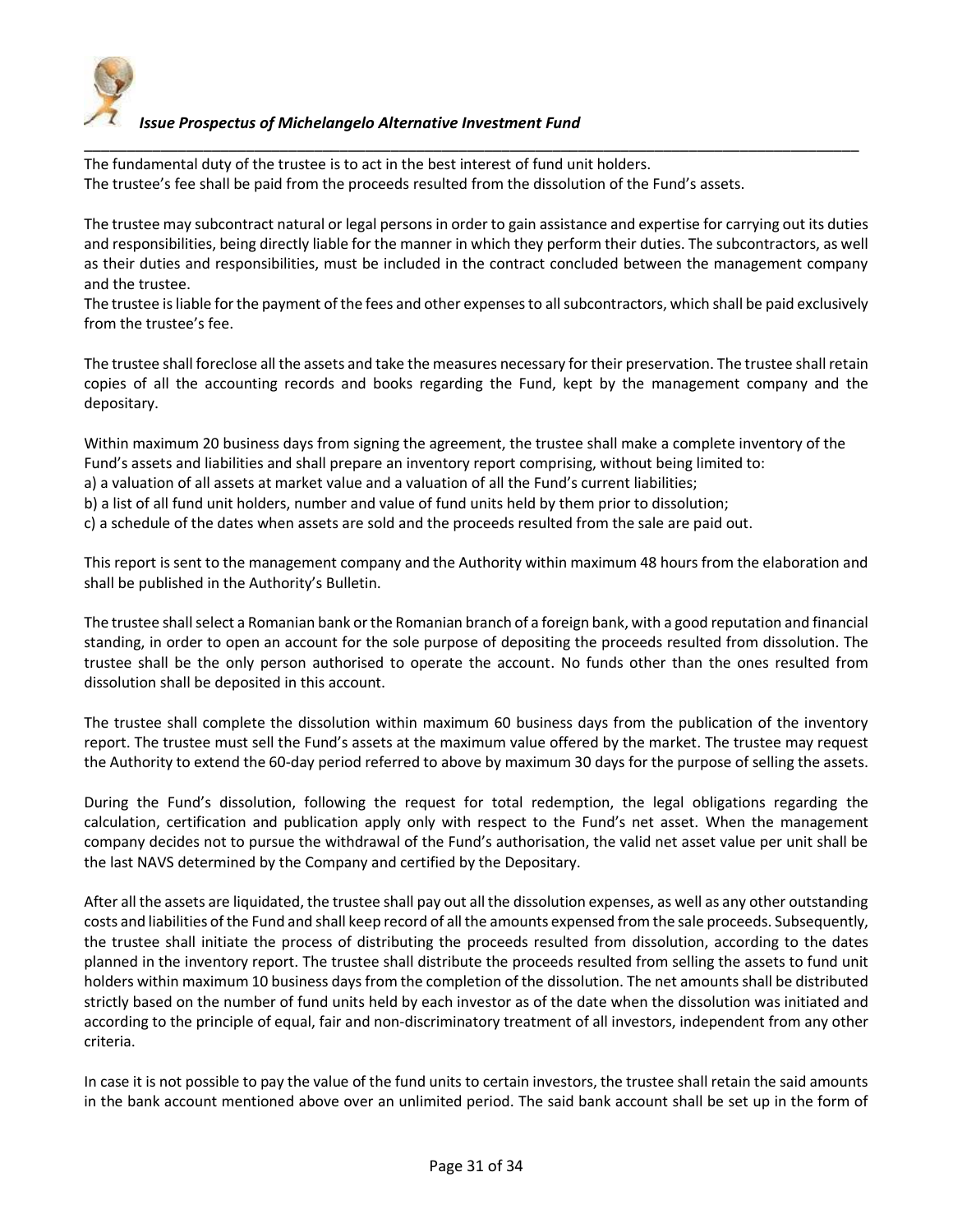

\_\_\_\_\_\_\_\_\_\_\_\_\_\_\_\_\_\_\_\_\_\_\_\_\_\_\_\_\_\_\_\_\_\_\_\_\_\_\_\_\_\_\_\_\_\_\_\_\_\_\_\_\_\_\_\_\_\_\_\_\_\_\_\_\_\_\_\_\_\_\_\_\_\_\_\_\_\_\_\_\_\_\_\_\_\_\_\_\_\_\_ non-interest and non-fee bearing escrow account with a credit institution authorised by the NBR or a branch of a credit institution authorised in another member state.

The trustee makes available to the credit institution the identification data of all the investors whose sums are deposited in the respective collector account, as well information on the updated account balance of each investor.

The trustee's creditors shall not be able to start legal proceedings with respect to the amounts deposited in the said bank account. The trustee shall inform the credit institution about this prohibition at the time of opening the bank account.

The trustee prepares the final report, containing the results of the dissolution process and distribution of proceeds resulted from asset sales, as well as the method of paying the proceeds due to investors and shall produce evidence of payment. The final report shall be sent to the Authority and published in "Bursa" newspaper and the Authority's Bulletin. After all payments are made, the trustee shall close down the bank account, unless the payment of the amounts due to some investors is deemed impossible, case in which the above provisions regarding the escrow account shall apply.

The payments above shall be considered to be made in full when all the amounts due to investors are paid.

#### **CHAPTER 10. TAXATION PROVISIONS APPLICABLE TO THE FUND**

The Fund does not pay tax on investment gains.

In case of natural persons, the gain obtained from the redemption of fund units at a price higher than the purchase price is subject to tax according to the regulations of Law no. 571/2003 (Taxation Code) as amended and supplemented and to the applicable FSA instructions.

In case of investors legal persons, the gain determined as the difference between the redemption price and the purchase price is treated as financial revenue and is subject to the provisions of the same law, i.e. Law no. 571/2003 as subsequently supplemented with regulations on profit tax. The management company shall calculate and withhold, as the case may be, the tax due by natural persons to the state budget according to Law no. 571/2003 as subsequently amended. The gains obtained by natural persons from fund unit redemption are subject to Law no. 571/2003 on the Tax Code, as subsequently amended and supplemented.

In case of investors residents in another state than Romania, the applicable taxation provisions shall be the one valid in Romania, or, upon the investor's request, the taxation provisions the most profitable for it shall apply, on condition there is a treaty for the avoidance of double taxation between Romania and the country in which the investor has its tax residence. In this case the investor must submit a valid tax residence certificate.

In case there are other taxes and/or charges due by the **Fund**, regulated based on legal provisions adopted after the Fund was authorised, these shall be paid according to the law.

#### **CHAPTER 11. DISTRIBUTION AND PREPARATION OF REGULAR REPORTS**

The Management Company shall prepare, send to the FSA and publish reports on the net asset value determined on a monthly basis, for the last business day of the month, certified by the depositary within maximum 15 days from the end of the period to which the report refers.

The Fund's yearly and half-yearly reports shall be published on the website of the Management Company within four months from the end of the financial year and within two months from the end of the semester to which it refers. Also,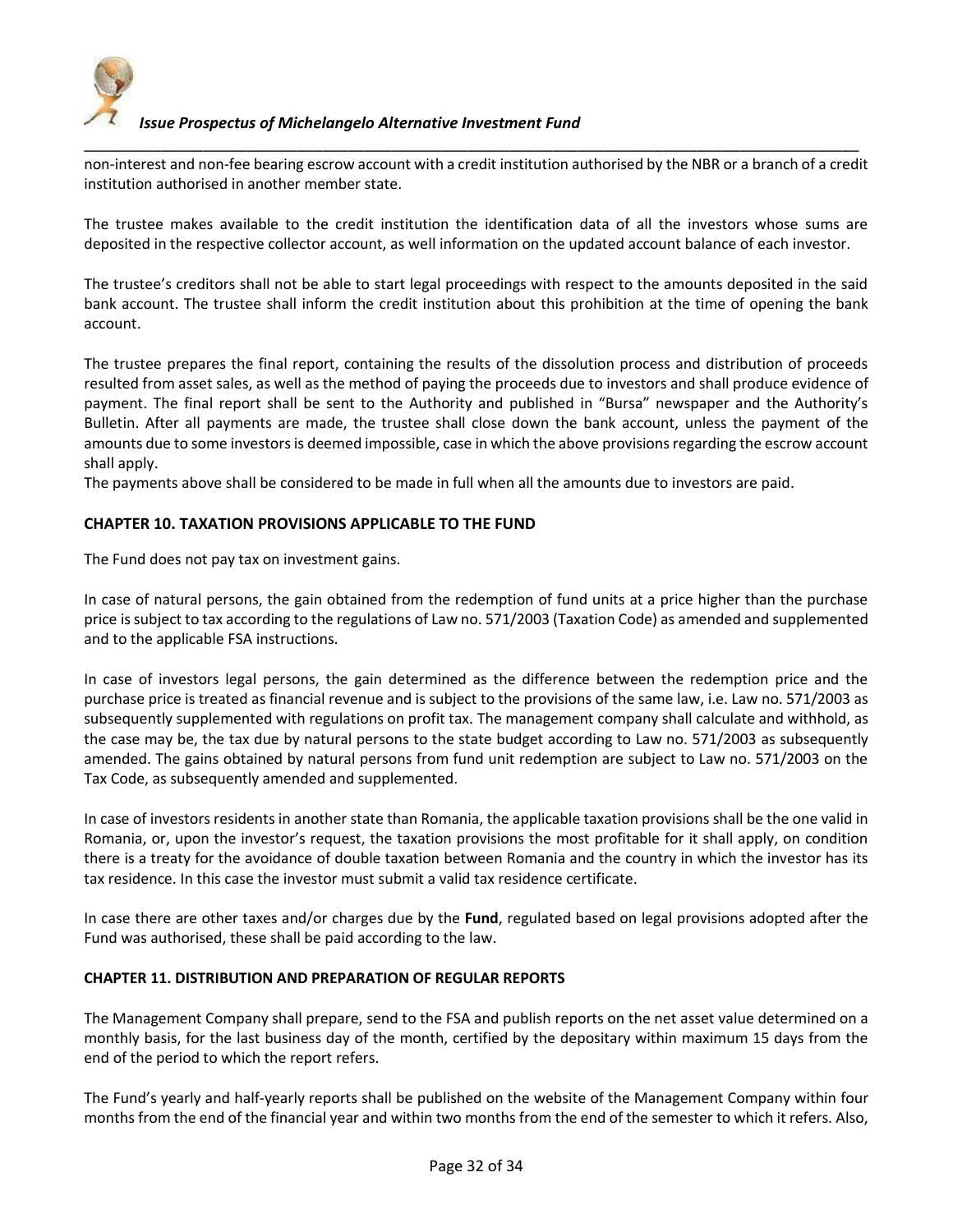

the yearly and half-yearly reports may be read by the investors at the registered office of S.A.I. ATLAS ASSET MANAGEMENT S.A. or the reports may be made available to them free of charge, upon request.

\_\_\_\_\_\_\_\_\_\_\_\_\_\_\_\_\_\_\_\_\_\_\_\_\_\_\_\_\_\_\_\_\_\_\_\_\_\_\_\_\_\_\_\_\_\_\_\_\_\_\_\_\_\_\_\_\_\_\_\_\_\_\_\_\_\_\_\_\_\_\_\_\_\_\_\_\_\_\_\_\_\_\_\_\_\_\_\_\_\_\_

The **Fund's** management company shall publish in Bursa daily newspaper, within 3 days from elaboration, a notice to investors to notify the availability of such reports, as well as how they may be obtained upon request, free of charge.

#### **CHAPTER 12. DELEGATED ACTIVITY**

The Company delegated the Fund's accounting activity to the specialised firm SAI Financial SRL, with registered office in Corbeanca, strada Privighetorilor nr.12, parter, apartament 3, judetul Ilfov, sole registration code 39770331.

The delegation of this activity does not prevent the appropriate supervision of the **Fund's** activity and does not prevent S.A.I. ATLAS ASSET MANAGEMENT S.A. to act in the investors' best interests.

#### **CHAPTER 13. FUND'S AUDITOR**

The **Fund's** auditor is Deloitte Audit SRL, with registered office at Cladirea The Mark, Calea Grivitei nr. 84-98 si 100 – 102, etajul 8 si etajul 9, Sector 1, registered at the Register of Commerce under no. J40/6775/1995, tax number RO7756924.

#### **CHAPTER 14. F.A.T.C.A. AND C.R.S.**

The application of F.A.T.C.A. requirements on tax compliance for foreign accounts is a set of legal measures issued in 2010 by the United States of America in order to prevent and reduce tax evasion of the American citizens/residents. According to F.A.T.C.A. provisions, the financial institutions must collect and report to the American tax authorities, directly or through the Romanian authorities, information on the accounts held by clients natural and legal persons (with American citizenship/residence or controlled by American citizens/residents) having tax obligations in the United States of America, irrespective if they are inside or outside the United States of America.

Romania signed a mutual inter-governmental agreement that automatically triggered the compliance with F.A.T.C.A. of the financial institutions registered in Romania. Therefore, the Management Company complies with F.A.T.C.A. requirements. The Management Company is registered on the website of Internal Revenue Service under identification no. GIIN- 4APJM3.99999.SL.642.

Romania also cooperates with the other European Union member states, as well as third states participating to C.R.S. in order to perform an automatic exchange of financial information between tax authorities so as to prevent and reduce cross-border tax evasion of foreign tax residents with respect to their accounts opened abroad.

In this respect, the Management Company complies with the requirements of the Organisation for Economic Cooperation and Development by applying an international standard for improving the transparency and the automatic exchange of tax information, named C.R.S..

The purpose of C.R.S. is to allow tax authorities to receive systematically information for tax purposes, regarding the financial assets held abroad by their residents.

The Management Company shall process and send to the Romanian competent tax authority the information required by the legal provisions, namely: identification data of reportable clients (natural persons, authorised natural persons and legal persons), tax residence jurisdiction/jurisdictions, tax identification number, value of holdings, value of the last transaction initiated by the client right before asset liquidation, etc..